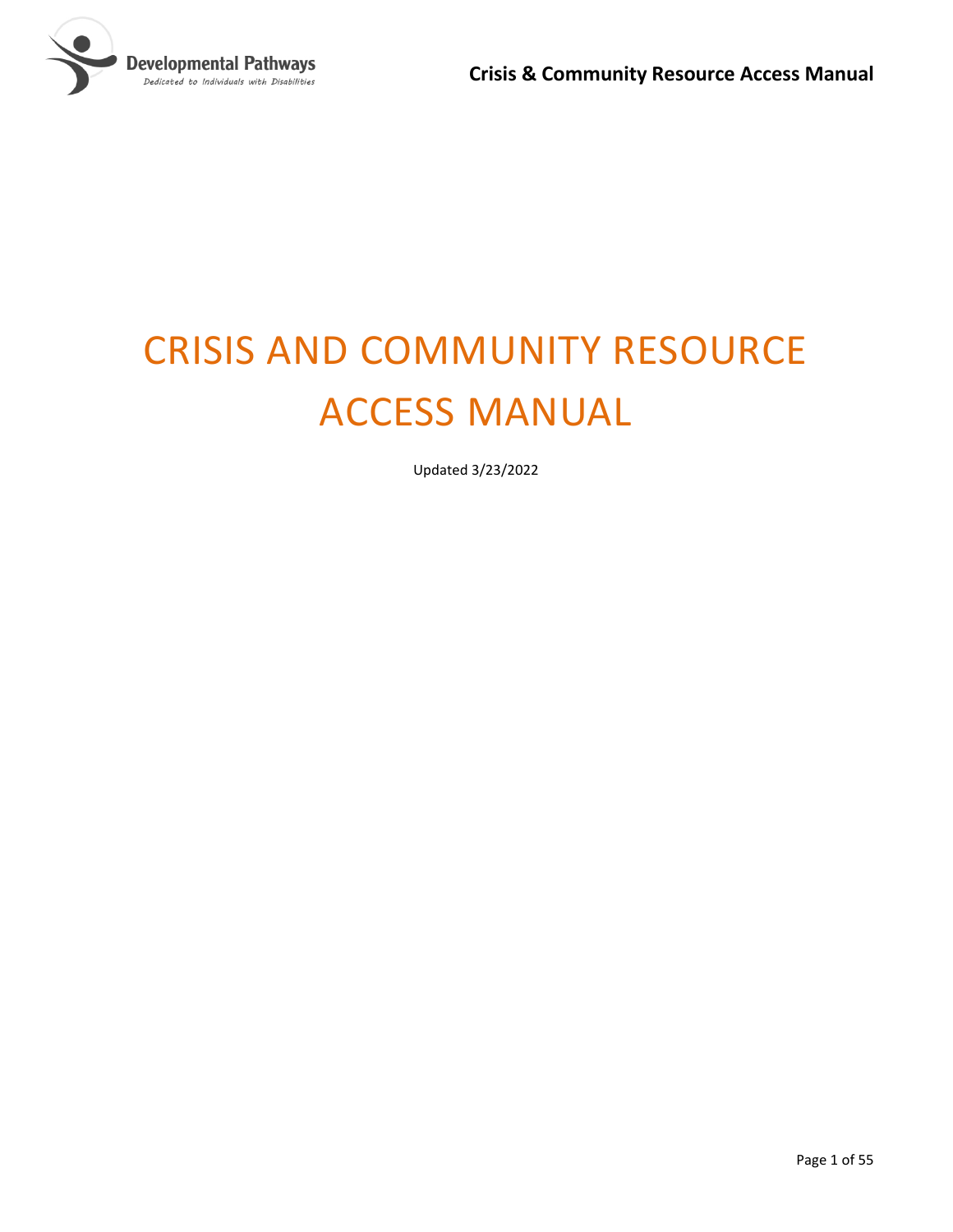



# **Table of Contents**

<span id="page-1-0"></span>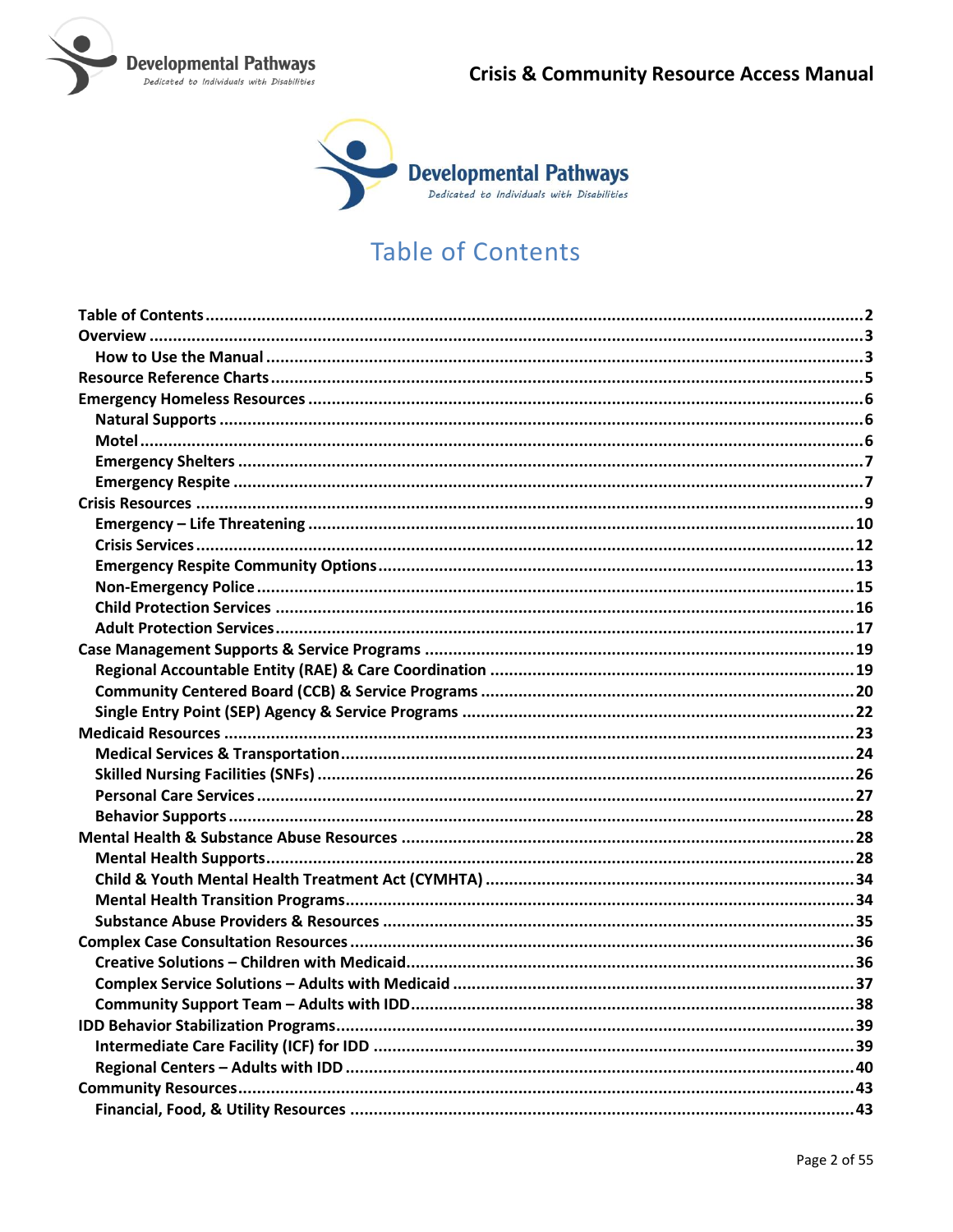

# Overview

<span id="page-2-0"></span>The purpose of the Crisis and Community Resource Access Manual is to provide the case manager, individual in services, and team with information on resources that an individual can access to support a spectrum of needs across various systems and programs. While the manual is targeted to individuals with intellectual and developmental disabilities (IDD), many of these resources also pertain to caregivers, paid staff, and other types of disabilities (i.e. mental health, physical disability, etc). Some resources are specific to Medicaid while others can be accessed through community programs or private insurance. These resources are primarily intended to help address current crisis situations or developing crisis situations; however, this manual also intends to spread knowledge about the resources available throughout the community to support individuals in having meaningful lives. As with any resource, the individual will need to be an active participant and willing to seek support. Please note that Developmental Pathways staff are not experts in programs outside of th[e specific programs managed by](#page-19-0)  [our agency](#page-19-0) and that you will need to outreach the points of contacts for the resources/programs you are seeking for additional information.

#### <span id="page-2-1"></span>How to Use the Manual

The Crisis and Community Resource Access Manual is meant to be used as a digital document instead of a printed document. It is recommended that when sharing this document with outside parties to share the document via attachment in an email.

- The manual is housed in SharePoint in the Case Management Documents library in the Crisis/Emergency Resources subfolder [\(Link\)](https://nmsco.sharepoint.com/:w:/r/sites/cm/cmdocs/Crisis%20and%20Community%20Resource%20Access%20Manual.docx?d=w1792ea76f0ce4e3da588192edd5f0648&csf=1).
- The manual is organized into sections based on the type of resource being accessed.
- There are several ways to navigate through the manual beyond scrolling to the section needed:
	- $\circ$  In the Table of Contents at the beginning of the manual, hold the Control key and then click on the section you want to jump to in the manual.
	- $\circ$  There are hyperlinks throughout the document to cross-reference portions of the manual as well as hyperlinks to other websites for additional information. Hold the Control key and then click on the hyperlink to be directed to the identified section or website.
	- $\circ$  You can also hold the Control key and then press the F key to search for specific words or phrases within the manual.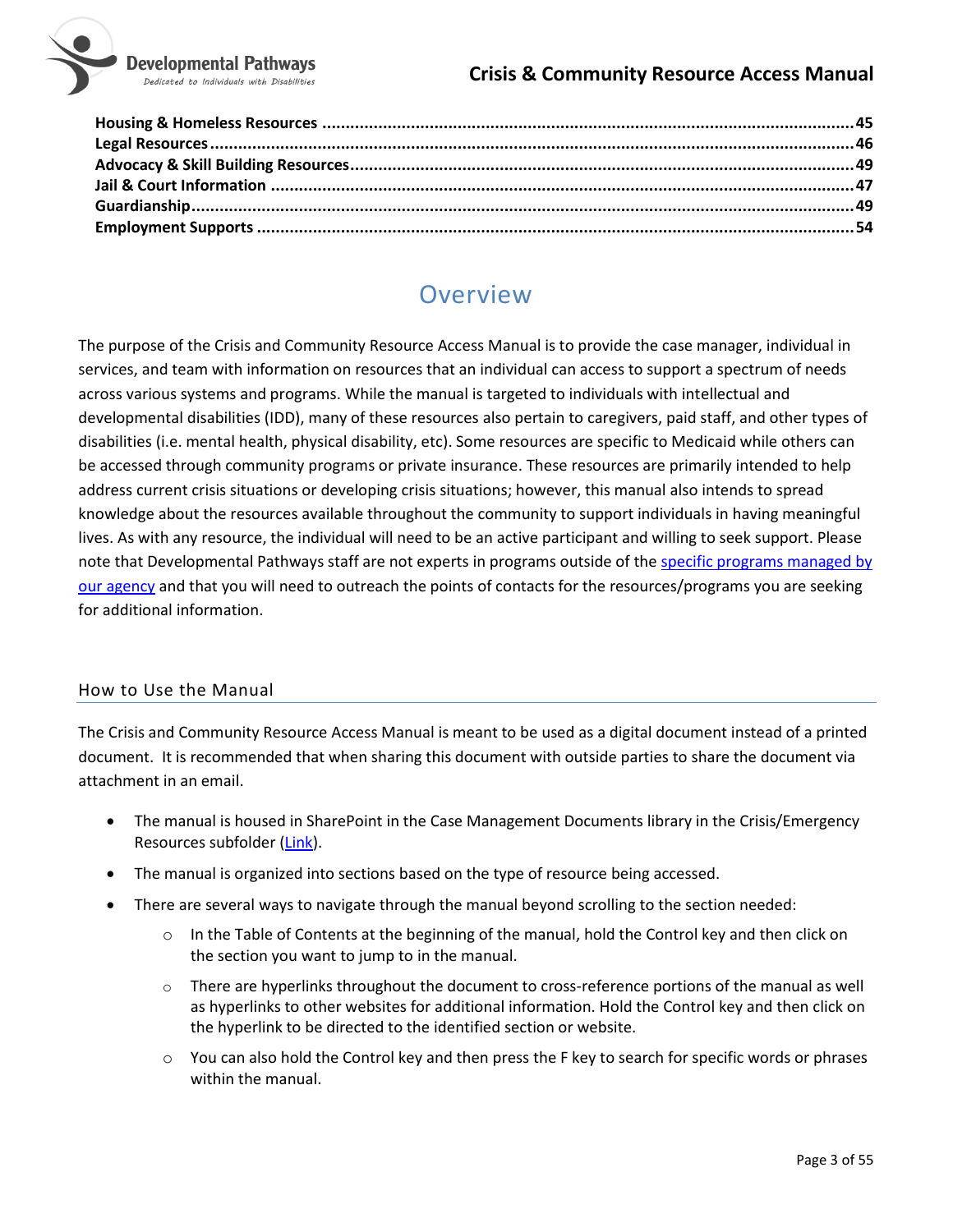

- If you have questions or need additional support to help an individual/team with a need, reach out to the people below (in order):
	- 1. Your Senior Case Manager or Assistant Program Manager
	- 2. Your Program Manager
	- 3. The Crisis Team
	- 4. Your Associate Director

When changes are made to the manual, the version month and year will be updated on the first page of the manual in the bottom left corner. Staff should always access the most recent version of this manual in SharePoint. Staff are encouraged to save a link to the manual for ease of access to the most updated version.

If you discover an error in the manual or would like to suggest an addition, please email our Crisis Navigation Liaison – Kati Udell (k.udell@dpcolo.org).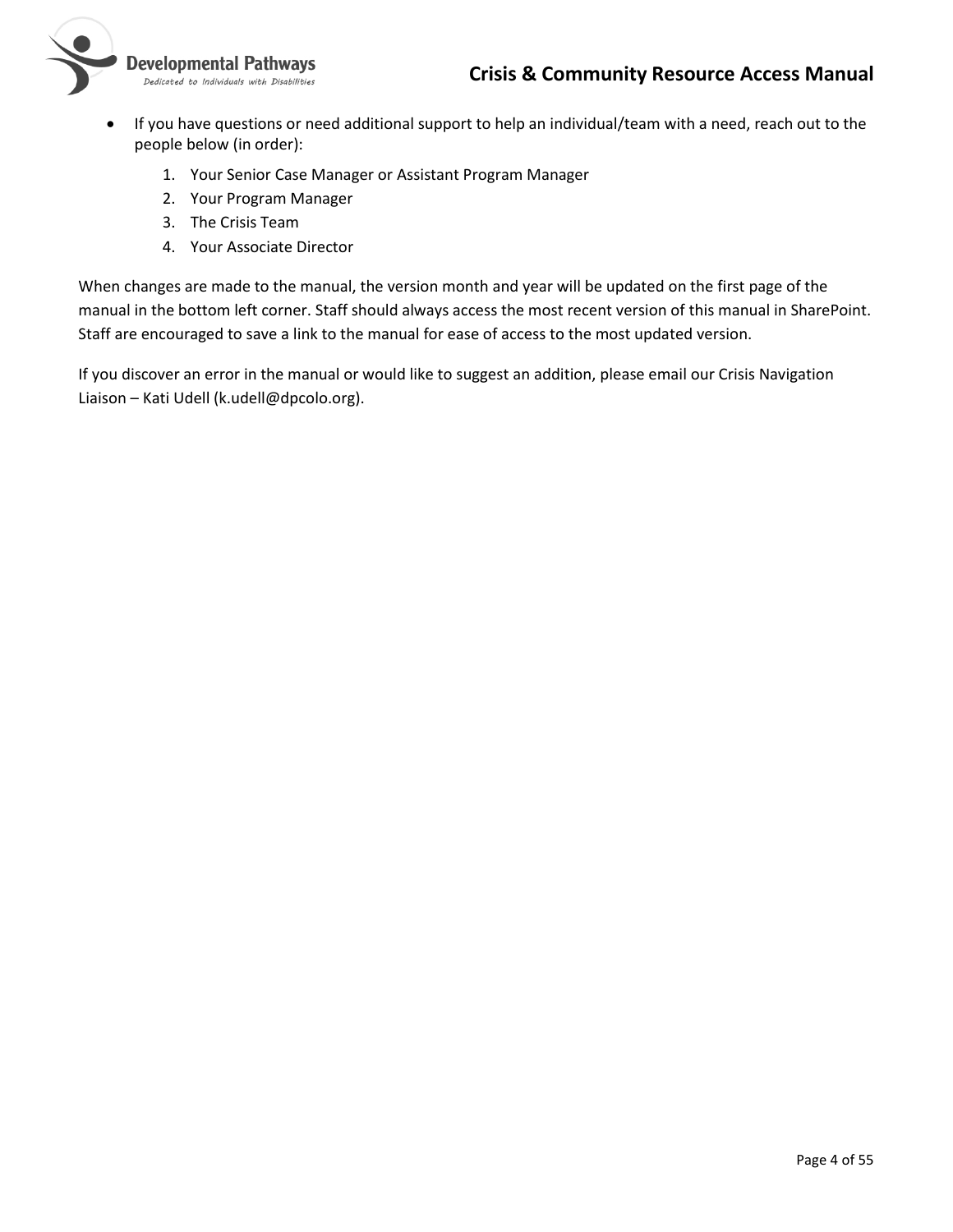

# Resource Reference Charts

<span id="page-4-0"></span>Below are some of the most common crisis situations with recommended resources to focus on first.

| <b>Mental Health Crisis</b>                  |                                         |
|----------------------------------------------|-----------------------------------------|
| <b>Child</b>                                 | <b>Adult</b>                            |
| <b>Emergency - 911</b>                       | Emergency - 911                         |
| <b>Crisis Services</b>                       | <b>Crisis Services</b>                  |
| <b>RAE Care Coordinator</b>                  | <b>RAE Care Coordinator</b>             |
| Mental Health Supports - ATU, Day Treatment, | Mental Health Supports - ATU, Inpatient |
| <b>Residential Treatment</b>                 | <b>Complex Service Solutions</b>        |
| <b>Momentum Program</b>                      | <b>Momentum Program</b>                 |
| <b>CYMTHA</b>                                |                                         |
| <b>Creative Solutions</b>                    |                                         |
| <b>CHRP Waiver</b>                           |                                         |

| <b>Behavioral Crisis</b>            |                               |
|-------------------------------------|-------------------------------|
| <b>Child</b>                        | <b>Adult</b>                  |
| Emergency - 911                     | Emergency - 911               |
| <b>Crisis Services</b>              | <b>Crisis Services</b>        |
| <b>Pediatric Behavioral Therapy</b> | <b>Behavior Therapy</b>       |
| <b>Emergency Respite</b>            | <b>Emergency Respite</b>      |
| <b>CHRP Waiver</b>                  | <b>Community Support Team</b> |
| <b>Residential Treatment</b>        | <b>Regional Center</b>        |
| <b>Creative Solutions</b>           |                               |

| <b>Homeless or Risk of Homelessness</b> |                                     |
|-----------------------------------------|-------------------------------------|
| <b>Child</b>                            | <b>Adult</b>                        |
| <b>Emergency Homeless Resources</b>     | <b>Emergency Homeless Resources</b> |
| <b>Financial Resources</b>              | <b>Financial Resources</b>          |
| <b>Housing Resources</b>                | <b>Housing Resources</b>            |
| <b>Child Protection Services</b>        | <b>Atlantis Community</b>           |
|                                         | <b>EBD, CMHS, or BI Waiver</b>      |

| <b>Loss/Incapacitation of Caregiver</b> |                                     |
|-----------------------------------------|-------------------------------------|
| <b>Child</b>                            | <b>Adult</b>                        |
| <b>Child Protection Services</b>        | <b>Emergency Homeless Resources</b> |
| <b>Emergency Homeless Resources</b>     | <b>Emergency Respite</b>            |
| <b>Emergency Respite</b>                | <b>EBD, CMHS, or BI Waiver</b>      |
| <b>CHRP Waiver</b>                      | <b>SLS Waiver or DD Waiver</b>      |
|                                         |                                     |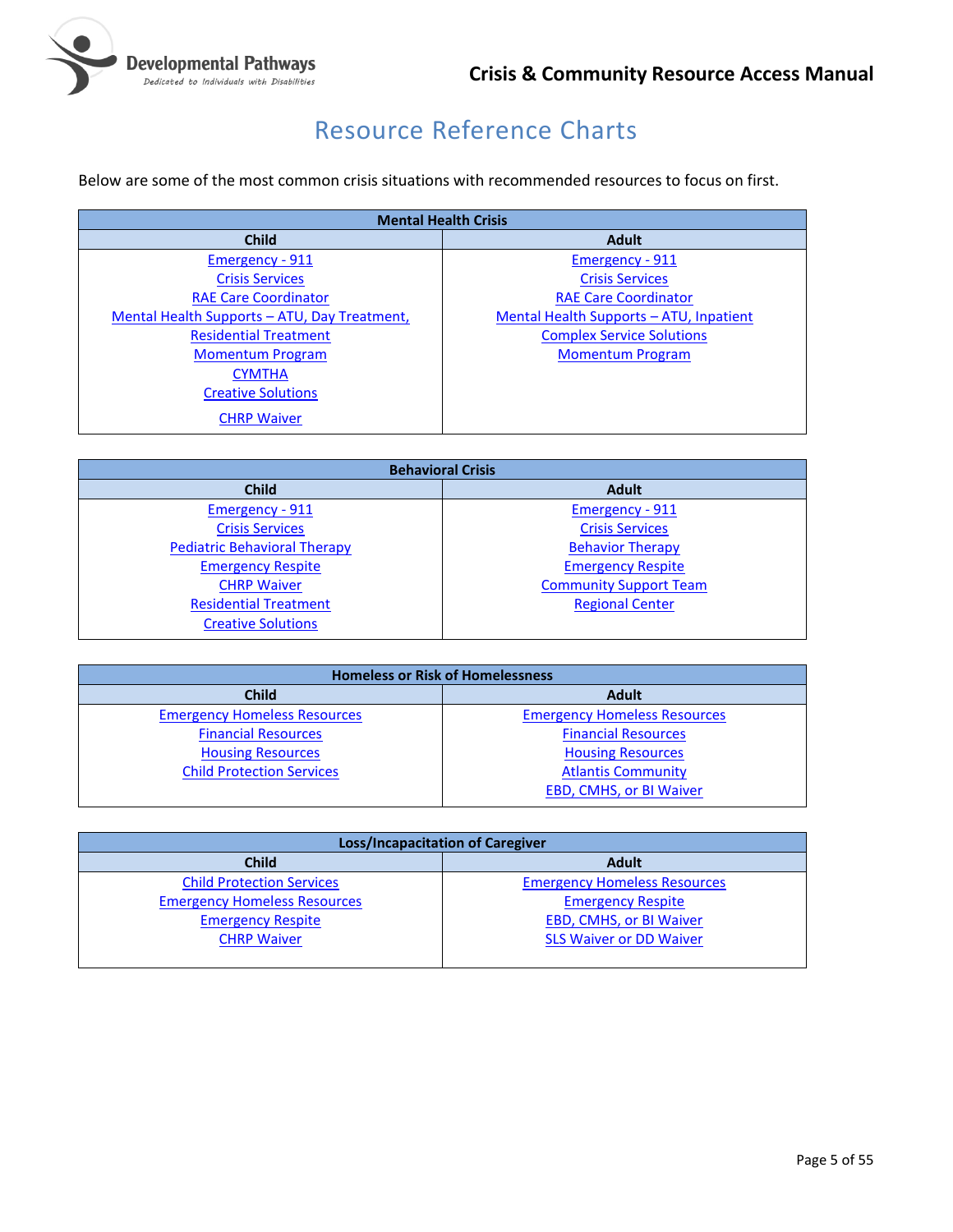

# **Emergency Homeless Resources**

<span id="page-5-0"></span>If an individual or family with minor children are homeless or are at imminent risk of becoming homeless, there are multiple resources to consider and explore. For individuals enrolled on a waiver, the contingency plan of the service plan should also be reviewed to determine the plan developed for when a caregiver can no longer provide care. Below are resources, organized by hierarchy, to help address a homelessness or at-risk of homelessness situation.

#### <span id="page-5-1"></span>Natural Supports

Family or friends of the individual should be considered and contacted for short-term support, and potentially long-term support. If the individual is involved in other community organizations or faith-based organizations, see if there is an acquaintance that would willing to provide a place for the individual to stay.

The case manager will help coordinate the provision of services in the home of the natural support.

#### <span id="page-5-2"></span>Motel

A motel can provide a temporary and safe place for an individual or family to stay.

- 1. Clarify if the individual has work income or social security income to pay for a motel.
- 2. Natural supports may be willing to help fund the cost of a motel if the individual is unable.
- 3. Some of our county of human service offices will offer motel vouchers for individuals/families that meet their eligibility requirements. Additionally there are community organizations that provide motel vouchers during the winter months.
	- a. Individuals can use th[e United Way Locate Services](https://www.211colorado.org/housing-and-shelter/) website and select homeless motel vouchers to find programs in their area.
	- b. From there an individual can read the eligibility requirements and/or will be directed to the county of human services website for additional information on that motel voucher program.
- 4. If there is an active mistreatment situation or active department of human services case, then Child Protection Services (CPS) or Adult Protection Services (APS) may provide temporary funding of a motel through protection service funds. Connect with the assigned CPS or APS case worker to determine availability.
- 5. Mill Levy funds could be requested to help temporarily fund a motel if there are no other community options (such as vouchers, faith organizations, homeless community organizations) to assist.
	- a. If the individual resides in Adams County, Arapahoe County, or Douglas County, the individual can request mill levy funding. Your case manager will assist you with making the request.
		- i. [Unmet Needs Request](https://nmsco.sharepoint.com/sites/co/SitePages/DPFundingResources.aspx)
	- b. If the individual resides in Denver County, the individual can request Denver Mill Levy funding. Your case manager will assist you with making the request.
		- i. [Denver Mill Levy Services](https://www.rmhumanservices.org/ml)
		- ii. [Mill Levy Request Form](https://www.rmhumanservices.org/individual-requests)
- 6. The case manager will help coordinate provision of services in a motel setting.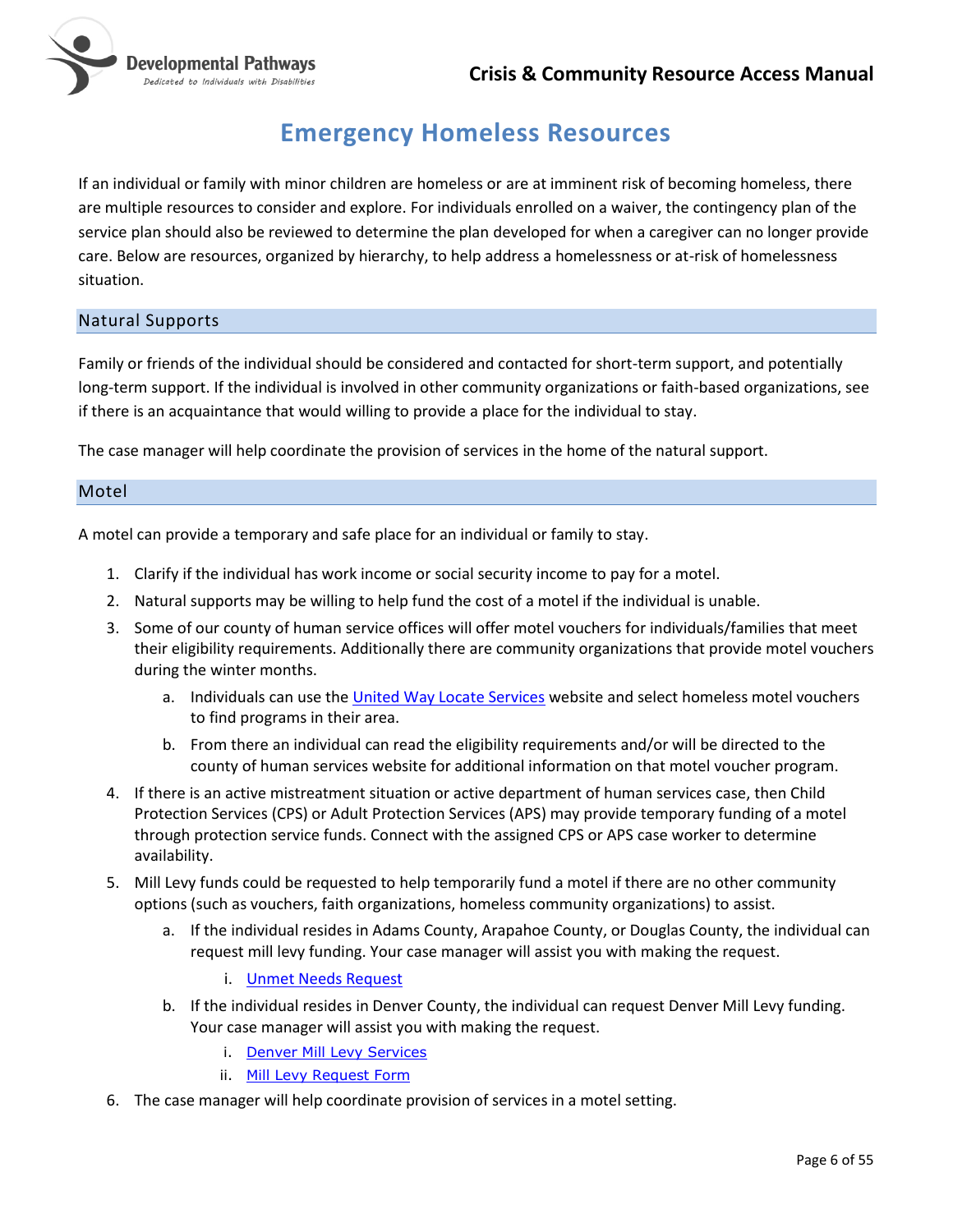- Developmental Pathways Dedicated to Individuals with Disabilities
	- 7. Please see Housing [& Homeless](#page-44-0) Resources for additional resources.

#### <span id="page-6-0"></span>Emergency Shelters

There are emergency shelters for individuals and for families who are experiencing homelessness who do not have natural supports and are unable to fund a motel. United Way has a comprehensive emergency shelter lookup tool on thei[r website.](https://search.211colorado.org/) This lookup tool would also be a resource for individuals experiencing domestic violence who need to find a domestic violence shelter for safety.

- 1. On the Housing & Shelter Resources section of the [United Way Locate Services](https://www.211colorado.org/housing-and-shelter/) page you can select the type of emergency shelter you are seeking such as homeless drop in centers, motel vouchers, youth shelters, and domestic violence shelters.
- 2. After making your resource selection, you will be directed to a map with applicable results. You can further organize the search results by distance from the individual's location by entering a zip code or address.
- 3. Availability and shelter capacity are indicated under more details for the shelter resource. Some emergency shelter programs will also offer motel vouchers when temperatures are below freezing, and these will populate in the results list during the winter months. Please note motel vouchers are first come, first serve.
- 4. Clicking on each shelter in the results list will provide further details including the intake process, type of population served, services offered at the shelter, contact information, and location.

Note: There are very few shelters that can accept pets which we know is a barrier to those with pets. Work with the individual to identify natural supports that could possibly care for the animal in the interim. Furthermore, connecting the individual with homeless organizations can help the individual access pet related resources such as free or reduced cost boarding while the individual participates in the homeless program. Please see Housing [& Homeless](#page-44-0) Resources.

5. The case manager will help coordinate provision of services in a shelter setting.

#### Aurora Safe Outdoor Spaces

- The Salvation Army has 30 pallet shelters for up to 60 people with space heaters are onsite.
	- o Location: 11701 E 33rd Ave, Aurora, CO
- Restoration Christian Fellowship has 25 tents for up to 50 people with space heaters onsite. They also provide 36 safe parking spots (for individuals with vehicles who are homeless).
	- $\circ$  Location: 15660 E 6<sup>th</sup> Ave, Aurora, CO

Please see [Housing & Homeless Resources](#page-44-0) for additional resources.

#### <span id="page-6-1"></span>Emergency Respite

Emergency respite in a respite provider's home should be utilized in situations in which the individual is homeless and requires access to 24/7 support, there is loss/incapacitation of the caregiver and the individual requires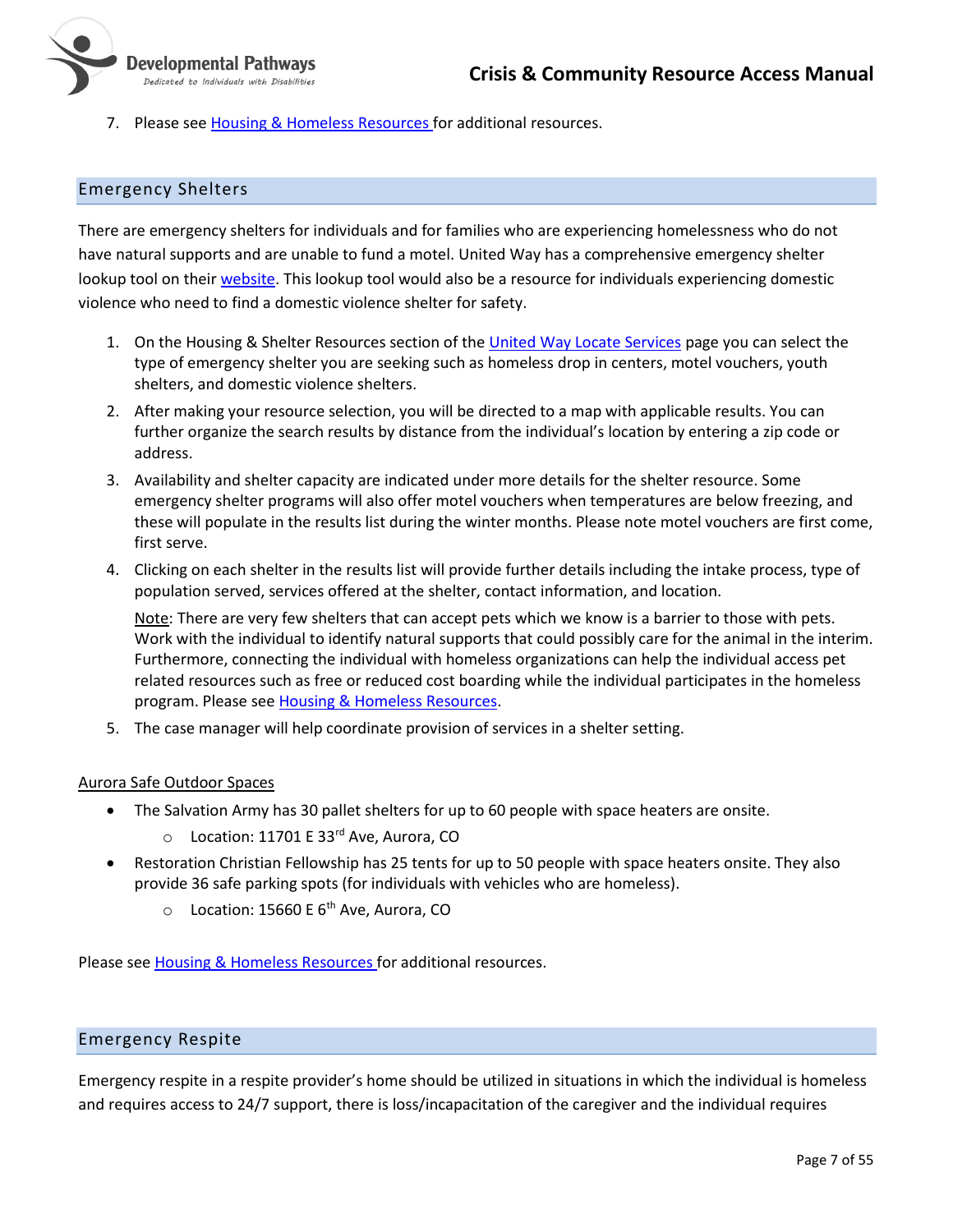

access to 24/7 support, or the caregiver is in urgent need of a break. In these situations, there are no natural supports or other resources available to provide care.

#### **Homeless Adults:**

If an adult individual has no natural supports and needs more support and supervision than can be provided in a homeless shelter or motel, then seeking emergency respite with a respite provider is likely necessary.

- 1. Please note that the individual will need to consent to residing in an emergency respite placement.
	- a. If the individual refuses emergency respite and the team does not believe the individual has the ability to make informed decisions, then the team should seek a capacity or cognitive evaluation by a medical professional, hospital, or psychologist to determine if the individual needs a court appointed [guardian](#page-48-0) for decision making. In this situation, it could be appropriate to contact Adult Protection Services (APS) to report an at-risk adult if the adult is significantly self-neglecting their self. See [APS Section.](#page-16-0)
	- b. If the individual refuses respite and has decision making capacity, then we need to respect that individual's decision and offer information on any other resources the individual is interested in receiving.
- 2. Funding for emergency respite needs to be discussed with the case manager. Most often an individual is accessing Community Outreach funds or HCBS waiver funds for respite services.
	- a. Case managers should reference the **Emergency Shelter & Respite How-to Guide** for additional instructional information and tips on accessing emergency shelter and respite services.
	- b. If the individual is homeless in Adams County, Arapahoe County, or Douglas County, the individual can request mill levy funding if there is not another way to fund emergency respite services. Your case manager will assist you with making the request.
		- i. [Unmet Needs Request](https://nmsco.sharepoint.com/sites/co/SitePages/DPFundingResources.aspx)
	- c. If the individual is homeless in Denver County, a request can be made for Denver Mill Levy funding if there is not another way to fund emergency respite services. Your case manager will assist you with making the request.
		- i. [Denver Mill Levy Services](https://www.rmhumanservices.org/ml)
		- ii. [Mill Levy Request Form](https://www.rmhumanservices.org/individual-requests)
- 3. Long-term support needs to be addressed through natural supports and/or a HCBS Waiver. Please see [CCB Programs](#page-19-0) and [SEP Programs](#page-21-0) for information on Medicaid waivers.

#### **Homeless Children:**

If a minor child and the child's family are facing homelessness, and there is a significant risk to that child staying in a motel or shelter with the family (for example the child has specialized medical needs requiring a highly sanitized environment) and there are no other living options, then it could be appropriate to seek emergency respite for the specific minor child in a respite provider's home for the short-term.

1. Funding for emergency respite needs to be discussed with the case manager. Most often an individual is accessing Community Outreach funds or HCBS waiver funds for respite services.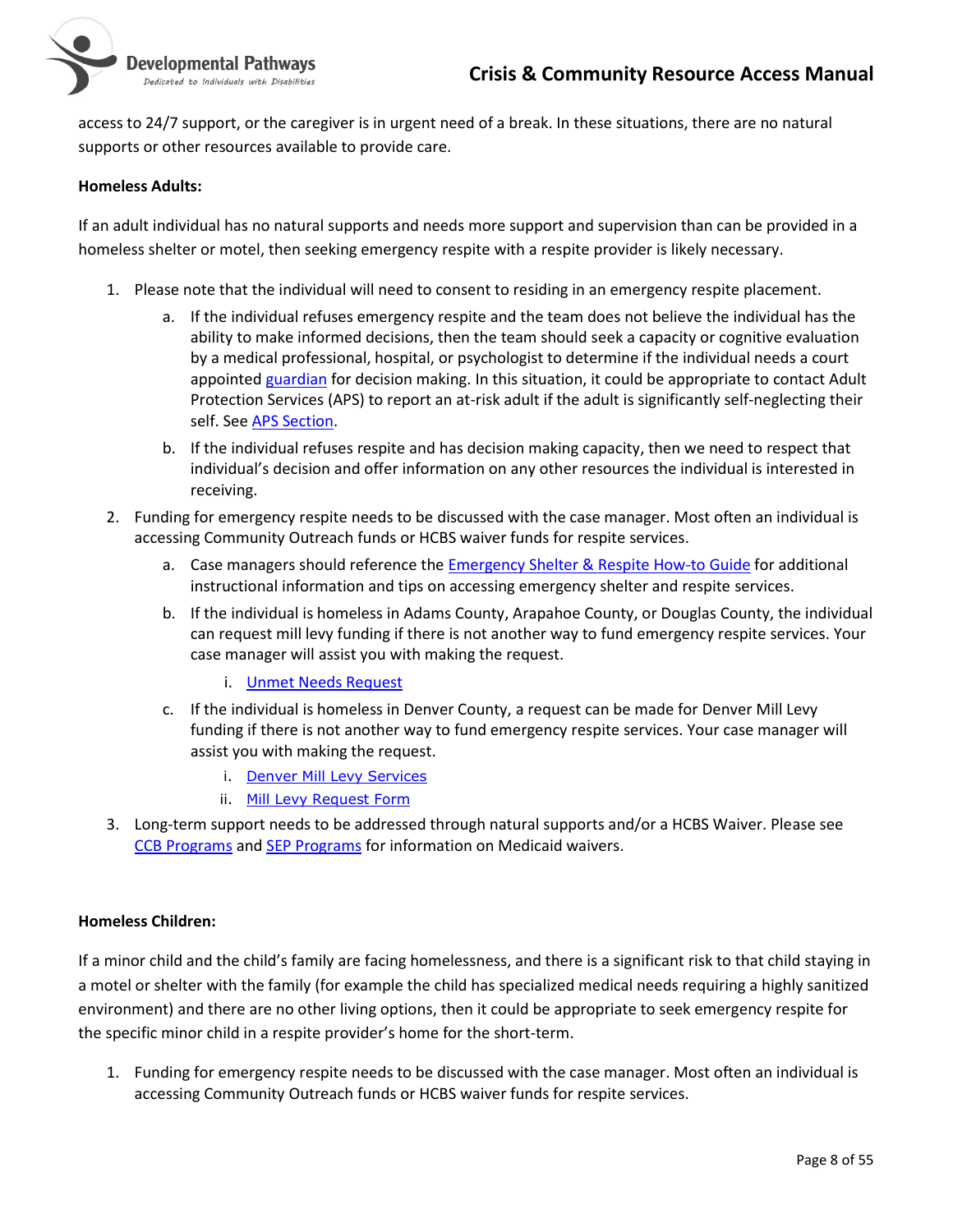

- a. Case managers should reference the [Emergency Shelter & Respite How-to Guide](https://nmsco.sharepoint.com/sites/cm/cmdocs/Emergency%20Shelter%20&%20Respite%20How-to%20Guide.docx?d=wbdcaa24196474f0dbcd78968570a68af) for additional instructional information and tips on accessing emergency shelter and respite services.
- b. If the family is homeless in Denver County, the individual can access Denver Mill Levy funding if there is not another way to fund emergency respite services. Your case manager will assist you with making the request.
	- i. [Denver Mill Levy Services](https://www.rmhumanservices.org/ml)
	- ii. [Mill Levy Request Form](https://www.rmhumanservices.org/individual-requests)
- 2. Please see the Housing [& Homeless](#page-44-0) Resources section for programs to help families navigate homelessness.
- 3. If homelessness cannot be resolved through community resources, it may be appropriate to discuss eligibility for the [CHRP Waiver](https://www.colorado.gov/hcpf/childrens-habilitation-residential-program-waiver-chrp) for a child with intensive behavioral or medical support needs that places the child at-risk.

#### **Loss of Caregiver:**

If a child or adult in services requiring access to 24/7 care needs emergency respite services due loss/incapacitation of the caregiver or the caregiver needs an urgent break and there are no available natural supports, then seeking emergency respite with a respite provider is likely necessary.

- 1. Funding for emergency respite needs to be discussed with the case manager. Most often an individual is accessing Community Outreach funds or HCBS waiver funds for respite services.
	- a. Case managers should reference the [Emergency Shelter & Respite How-to Guide](https://nmsco.sharepoint.com/sites/cm/cmdocs/Emergency%20Shelter%20&%20Respite%20How-to%20Guide.docx?d=wbdcaa24196474f0dbcd78968570a68af) for additional instructional information and tips on accessing emergency shelter and respite services.
- 2. Long-term support needs to be addressed through natural supports and/or a HCBS Waiver. Please see [CCB Programs](#page-19-0) and [SEP Programs](#page-21-0) for information on Medicaid waivers. It may be appropriate to discuss eligibility for the [CHRP Waiver](https://www.colorado.gov/hcpf/childrens-habilitation-residential-program-waiver-chrp) for a child with intensive behavioral or medical support needs that places the child at-risk.

<span id="page-8-0"></span>**For emergency respite related to a mental health or behavioral escalation/crisis, please se[e Crisis Services.](#page-11-0)** 

# Crisis Resources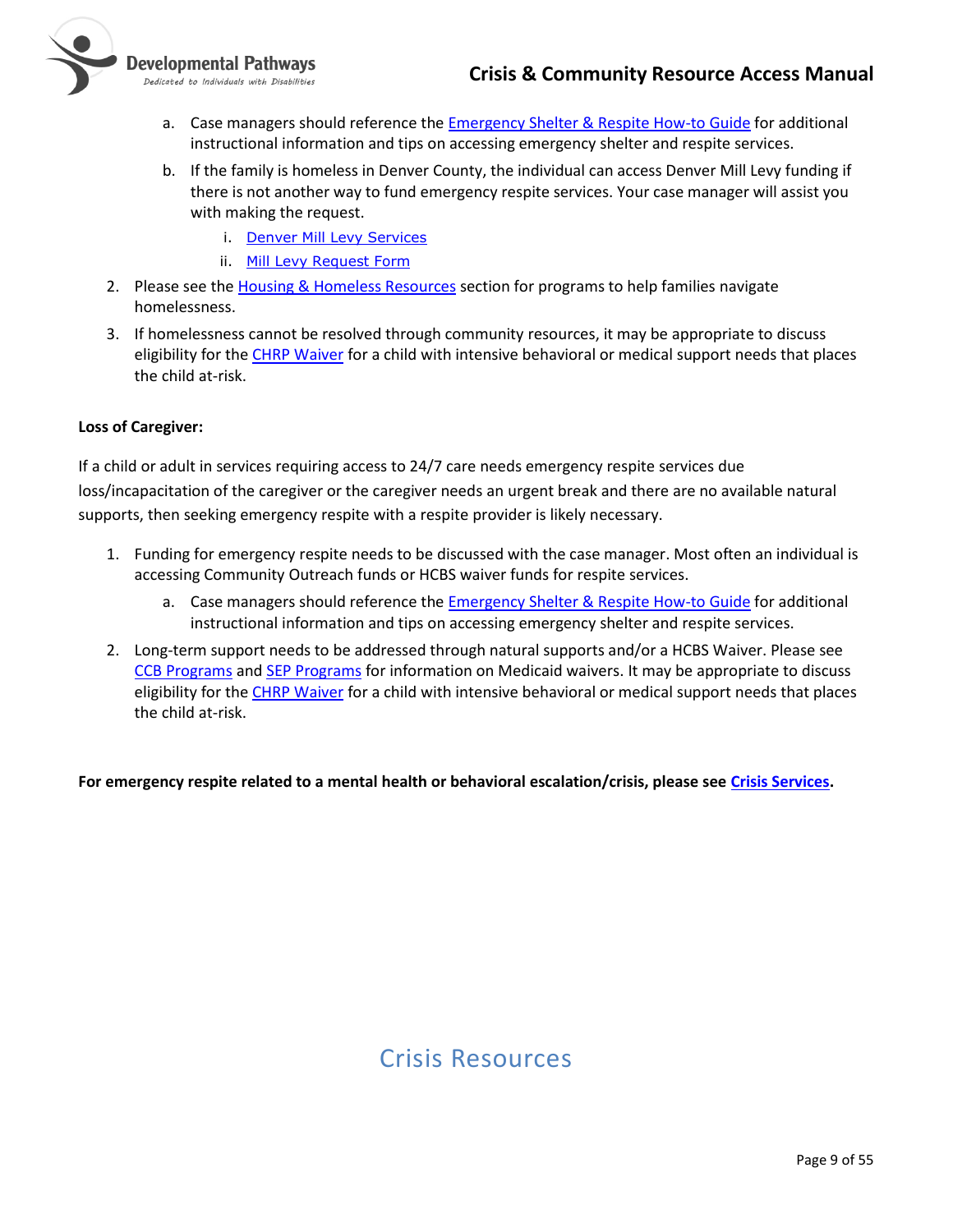Developmental Pathways Dedicated to Individuals with Disabilities

> There are specific procedures and resources for crisis situations such as behavioral crisis, mental health crisis, and abuse/mistreatment. Directions, contact information, and tips are provided in the below sections for how to address these types of situations.

### <span id="page-9-0"></span>Emergency – Life Threatening

If the situation is life threatening, 911 needs to be called. We understand that caregivers and families may feel nervous about involving the police or concerned that the individual could be harmed during a police response; however, the individual needs help and we also need to help ensure the safety of caregivers and community members.

#### **When calling 911:**

- 1. Request that a crisis intervention team (CIT) officer respond if available (please note that not all police departments have this program).
- 2. Explain the condition(s) the individual has and how the individual may not be able to respond to police directions.
- 3. Proactive Tip: Ahead of time, the caregiver can contact their local police department to flag their address as having an individual with a disability residing there as well as to request adding notes and information to their address file about the individual, their condition, their behaviors, the best way to approach the individual, and things to avoid when approaching the individual. The amount of information that can be entered depends on the software that your police department uses.

#### **Working with first responders:**

- 1. When police respond, their goal is community safety and to reduce the use of force. They will first try asking, then telling, and will use force as a last resort for safety.
	- a. This is also why it is important to provide information to the 911 dispatcher on tips for working with the individual which the dispatcher can relay in the notes to the responding officers. However, please note that the officers may not be able to safely follow all your tips.
- 2. If the individual remains agitated or a danger to self/others, request transportation and evaluation at a hospital to rule out mental health or physical conditions that may be causing the unsafe reaction in the individual.
	- a. Paramedics may need to use physical restraint or chemical restraint (administering a medication intended to calm/sedate the individual) for the safety of the individual and paramedic staff.
- 3. If the individual is diagnosed with both an intellectual disability and a mental health condition, the following hospitals are better equipped to work with dually diagnosed individuals if the individual requires inpatient psychiatric treatment: Children's Hospital, Denver Health, and Porter Adventist.
	- a. Proactive tip: Please note that hospitals are not equipped to treat behavior related conditions, so the individual and their team should work proactively to engage with behavior services through private insurance, Medicaid, or through the waiver (if applicable). See [Behavior Services Section.](#page-27-0)

#### **Working with the hospital:**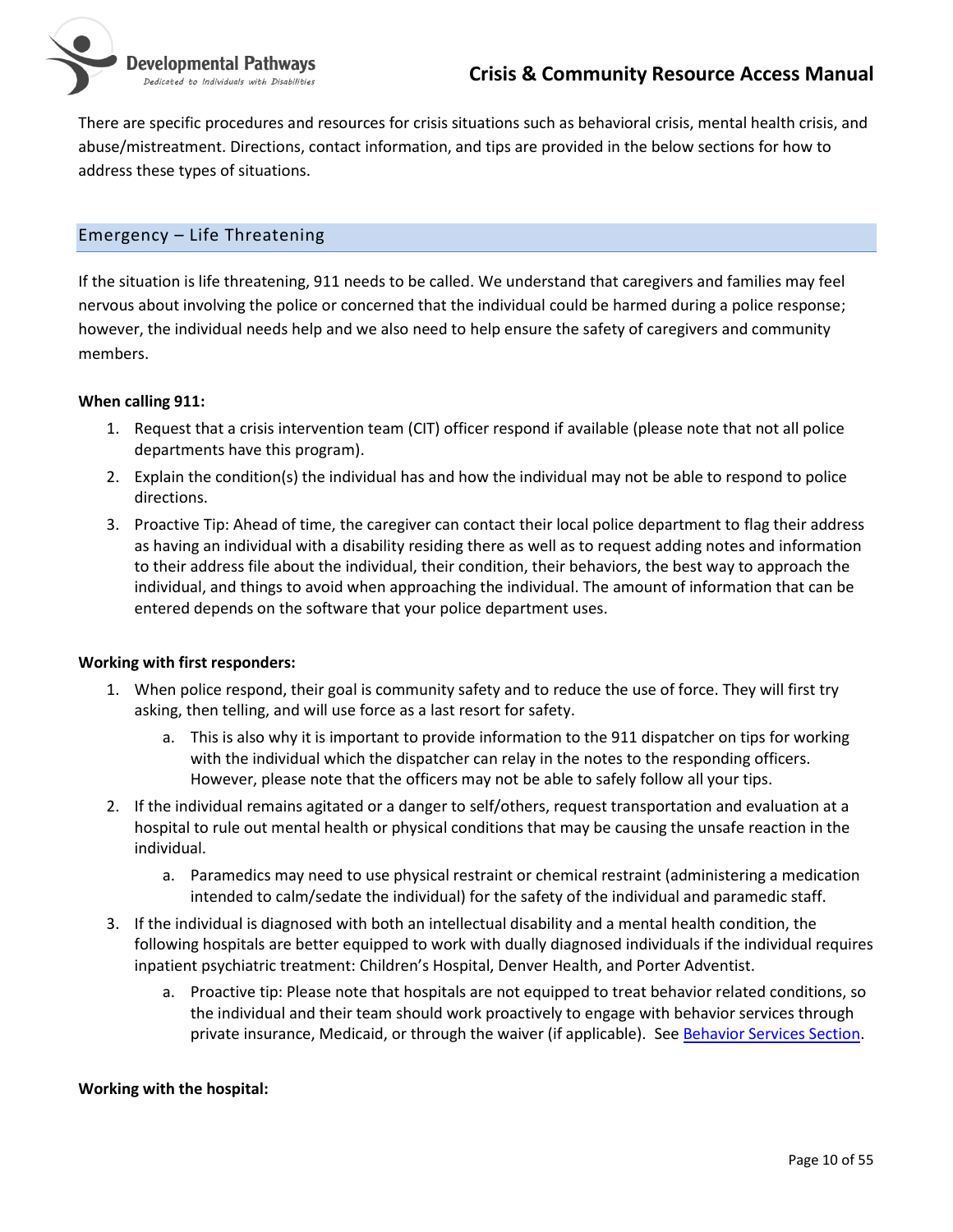

Dedicated to Individuals with Disabilities

- 1. The caregiver needs to travel to the hospital or be readily available via phone to provide collateral information to the hospital staff.
	- a. Tip: Caregivers should give their contact information to paramedics to pass onto the hospital. This can be particularly helpful if the individual has decided they don't want paramedics sharing information with the caregiver and later at the hospital the individual consents to the hospital contacting their caregiver, but the individual does not readily know the caregiver's contact information.
	- b. Tip: Provide the name of your case management agency (Developmental Pathways) and the name and contact information of your case manager so that your case manager can follow-up on the next business day to help address the individual's service needs.
	- c. Tip: If the individual is receiving services on the HCBS-DD waiver, provide the name of the residential agency as well as the on-call contact information for that residential agency.
- 2. If the individual is having a mental health crisis, the caregiver needs to explain how the presentation of behavior and symptoms are beyond baseline for the individual's mental health condition.
- 3. If the individual is having a behavior related crisis, the caregiver needs to explain triggers for the behavior and the best strategies that help redirect behavior or calm the individual.
	- a. Please note that hospitals are not equipped to treat behavior related conditions beyond providing medication for a calming/sedation effect. This is a known gap in the systems of care. Caregivers should immediately start working with their [regional organization care coordinator](#page-18-1) and/or their waiver case manager (Developmental Pathways) to access behavior services to start treating challenging/dangerous behavior. See [Behavior Services Section.](#page-27-0)
- 4. The hospital will evaluate if the individual meets M1 hold criteria to be involuntarily held for treatment. To meet criteria, the individual needs to appear to have a mental illness, and due to the mental illness, appears to be an imminent danger to self or others, or appears to be gravely disabled due to mental illness.
	- a. Please see [Emergency Mental Health Holds](https://leg.colorado.gov/publications/emergency-mental-health-holds-17-38) for additional information.
	- b. Please note that if the individual is experiencing a behavior related crisis and not a crisis related to mental illness, then the M1 hold criteria would not apply.
- 5. If the individual does not meet M1 hold criteria, then the hospital will proceed with releasing the individual.
	- a. The caregiver is encouraged to speak with the hospital about a discharge plan and referrals for services that may support the individual.
	- b. The caregiver will need to pick-up the individual from the hospital at discharge or make arrangements for emergency respite if the caregiver is unable to safely care for the individual. See [emergency respite section](#page-6-1) for possible options.
	- c. If emergency respite is unable to be readily located and a motel would be insufficient due to health/safety concerns, the caregiver and/or case manager should provide documentation to the hospital to show that the individual is an at-risk adult (documentation of cognitive functioning, supervision levels, medical conditions, and behaviors).
		- i. Daily updates should be provided to the hospital regarding progress to locate respite/placement.
		- ii. Additional services, such a[s behavior services](#page-27-0) and [mental health services,](#page-27-2) should be coordinated that would allow the individual to transition back to the caregiver's home.
- 6. For individuals that are frequently in crisis and accessing the hospital, and have: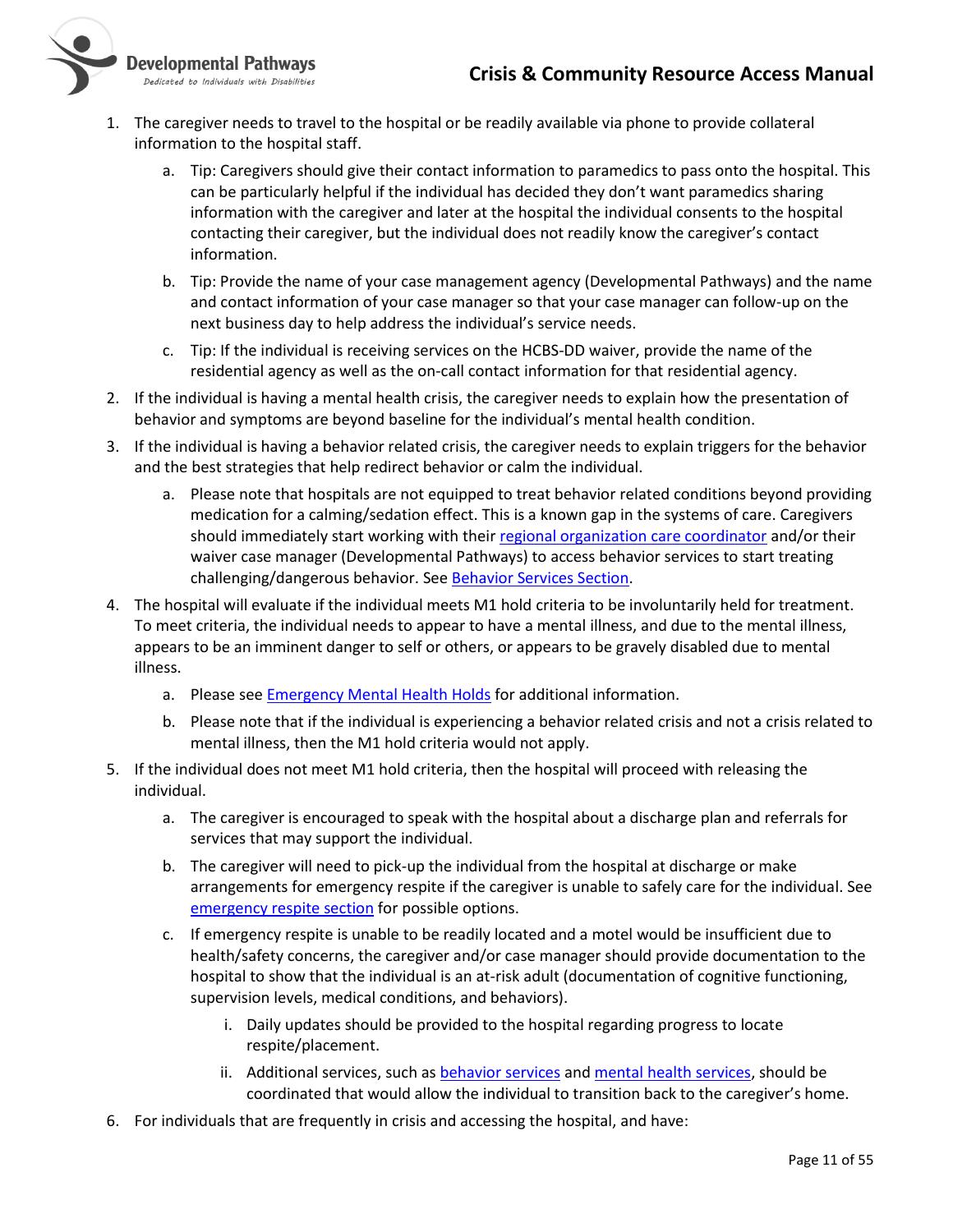

- a. Medicaid It is highly recommended that the individual/guardian request a care coordinator with the regional entity for support in navigating complex mental/behavioral health needs. Please see [Regional Accountable Entity \(RAE\) section](#page-18-1) for more information.
- b. Private Insurance It is highly recommended the individual/guardian speak with their insurance representative to see if the insurance carrier provides care coordination of complex mental/behavioral health needs. If the individual accesses [a mental health center,](#page-27-2) the mental health center can provide support with coordinating mental health related services. It is also suggested for children and youth under age 21 to contact their local [CYMHTA Liaison](#page-33-0) to see about additional support.

#### **Working with your case manager:**

- 1. Within 24 hours of the incident, the caregiver/individual needs to leave a voicemail or send an email to your case manager informing him/her of the emergency trip to the hospital with details on what happened and which hospital was accessed.
	- a. This allows your case manager to follow-up on the next business day to help identify other resources and services to support the individual.
	- b. Your case manager is also responsible for ensuring that critical incidents are reported for individuals enrolled in a Medicaid Waiver program by either the service provider (if applicable) or by the case manager via speaking with the caregiver/individual.
	- c. Ask your case manager for a copy of th[e Critical Incident Reporting Criteria and Process](https://nmsco.sharepoint.com/:w:/r/sites/cm/cmdocs/Critical%20Incident%20Reporting%20Criteria%20and%20Process%20-SP%20Folders.docx?d=we07ff2a440764806beaff2fce1454586&csf=1) if you misplaced your copy from your last service plan meeting (Medicaid Wavier Programs).

#### <span id="page-11-0"></span>Crisis Services

#### **Colorado Crisis Services**

The state of Colorado offers crisis services via phone, text, online chat, and walk-in centers. Crisis services should be utilized if an individual is in crisis, but it is not a life-threatening situation. It is recommended for crisis services to be accessed when an individual is showing early signs of an escalation.

- 1. Call 1-844-493-8255 to be connected with a trained crisis counselor.
	- a. Hotline counselors have access to over two hundred languages via telephonic translation services.
	- b. You can also request for the mobile crisis unit to come to the home to complete a mental health evaluation.
- 2. Text "TALK" to 38255 to connect with a trained crisis counselor.
- 3. Crisis counselors are available via online chat from 4pm to 12 am daily a[t Chat Online.](https://coloradocrisisservices.org/chat/)
- 4. Crisis supports can be accessed at crisis walk-in centers where an individual will receive a clinical evaluation as well as resource information and referrals.
	- a. Staff have access to over two hundred languages via telephonic translation services.
	- b. Crisis Stabilization Unit: Many crisis walk-in centers also have a crisis stabilization unit onsite which offers a safe, voluntary place for the individuals experiencing a mental health crisis to stay (typically 1 – 3 days) while developing a treatment plan. Please note the crisis stabilization unit is completely voluntary and it would not be appropriate for someone that needs physical support or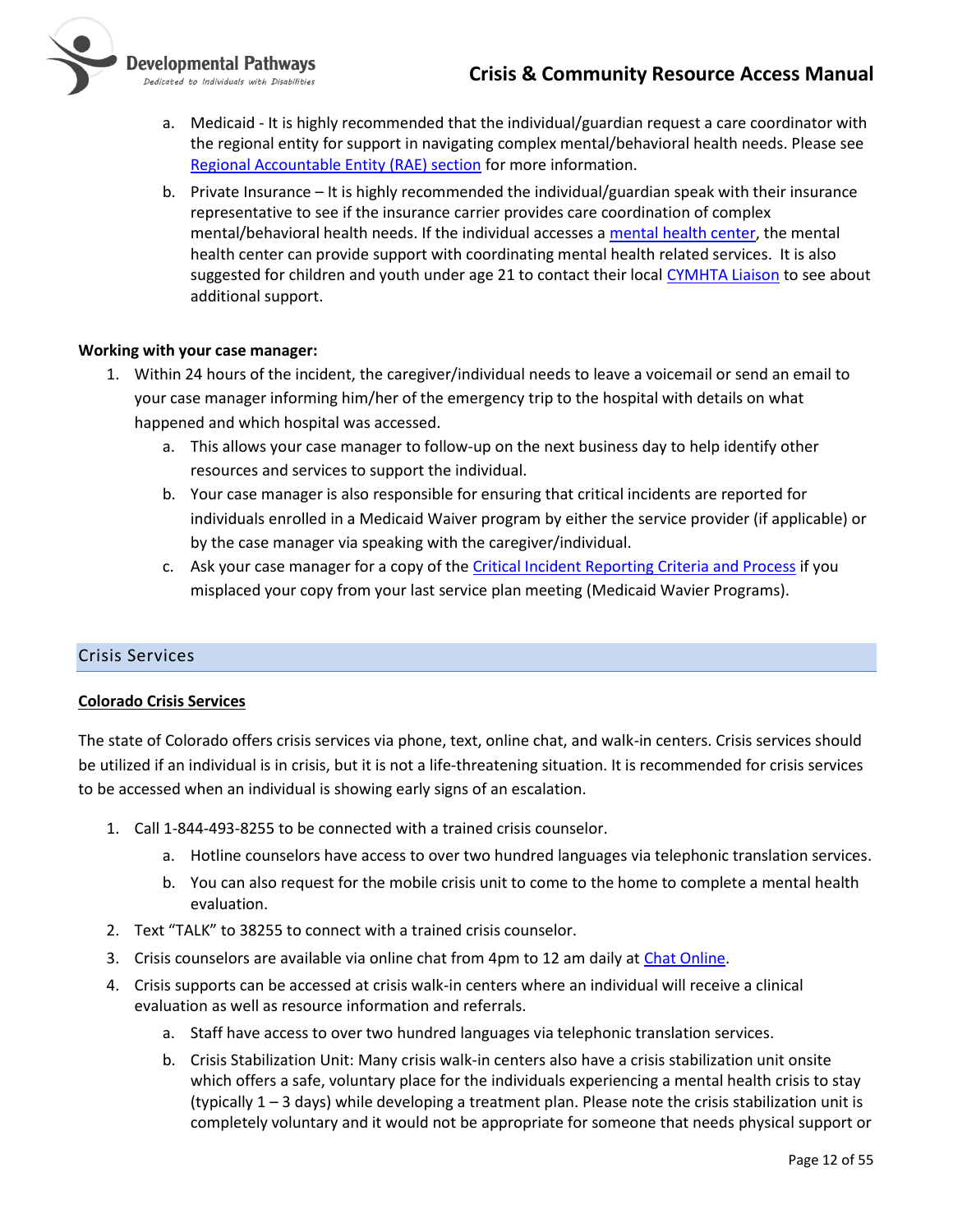

significant support to complete daily living skills. Please se[e Crisis Stabilization Unit](#page-30-0) for more information.

c. Below is a list of Denver Metro Area crisis walk-in locations. Please see the Colorado Crisis [Services](https://coloradocrisisservices.org/) website for additional locations across the state.

| <b>Crisis Walk-In Centers</b>                                                                                                                                                                                                                                                                                        |                                                                                                                                                                                                                                                                                                    |  |
|----------------------------------------------------------------------------------------------------------------------------------------------------------------------------------------------------------------------------------------------------------------------------------------------------------------------|----------------------------------------------------------------------------------------------------------------------------------------------------------------------------------------------------------------------------------------------------------------------------------------------------|--|
| <b>Aurora Walk-in Crisis Services</b><br><b>Anschutz Medical Campus</b><br>2206 Victor Street<br>Aurora, CO 80045<br>$*$ 8am-11pm<br><b>Littleton Walk-In Crisis Services</b><br>6509 S. Santa Fe Drive<br>Littleton, CO 80120<br><b>Denver Walk-In Crisis Services</b><br>4353 E. Colfax Avenue<br>Denver, CO 80220 | <b>Wheat Ridge Walk-In Crisis Services</b><br>4643 Wadsworth Blyd.<br>Wheat Ridge, CO 80033<br><b>Boulder Walk-in Crisis Services</b><br>3180 Airport Road<br>Boulder, CO 80301<br><b>Colorado Springs Walk-in Crisis</b><br><b>Services</b><br>115 S Parkside Drive<br>Colorado Springs, CO 80910 |  |

For individuals requiring a higher level of care than respite but do not require inpatient hospitalization (911 is not needed), please see [Crisis Stabilization Units \(CSUs\).](#page-30-0) The Colorado Crisis Line or the Crisis Walk-in Center may refer you to a CSU for more support.

#### **Family Resource Pavilion – Child/Youth Resource**

Open 24 hours a day to youth and families, the [Family Resource Pavilion](https://shilohhouse.org/facilities/family-resource-pavilion/) supports youth facing challenges including school and behavioral issues, family conflict, drug use, juvenile court involvement, and more. Various community providers and partners are located on site providing a comprehensive network of support services. Services available include: outpatient counseling, day treatment, residential treatment services, and respite. The [Juvenile Assessment Center \(JAC\)](http://jac18.org/) also has an office onsite providing assessment and referral to supportive services to mitigate risk of juvenile justice system involvement.

#### <span id="page-12-0"></span>Emergency Respite Community Options

#### Emergency Respite Program for Children:

The Family Resource Pavilion (FRP) provides short term respite care in their Shiloh House Respite program. They can provide support to youth ages 8 to 17 with mild cognitive disability who can physically complete most daily living tasks. FRP is unable to support youth who have skilled care medical needs. FRP cannot support youth who are actively homicidal or suicidal – youth with these needs should contact th[e Colorado Crisis Line or Crisis Walk-in](#page-11-0)  [Center.](#page-11-0)

• Prior to accessing respite, the parent or guardian must contact the Family Resource Pavilion at 720-213- 1400 for a phone screening to determine if they can provide care and if there is an open bed.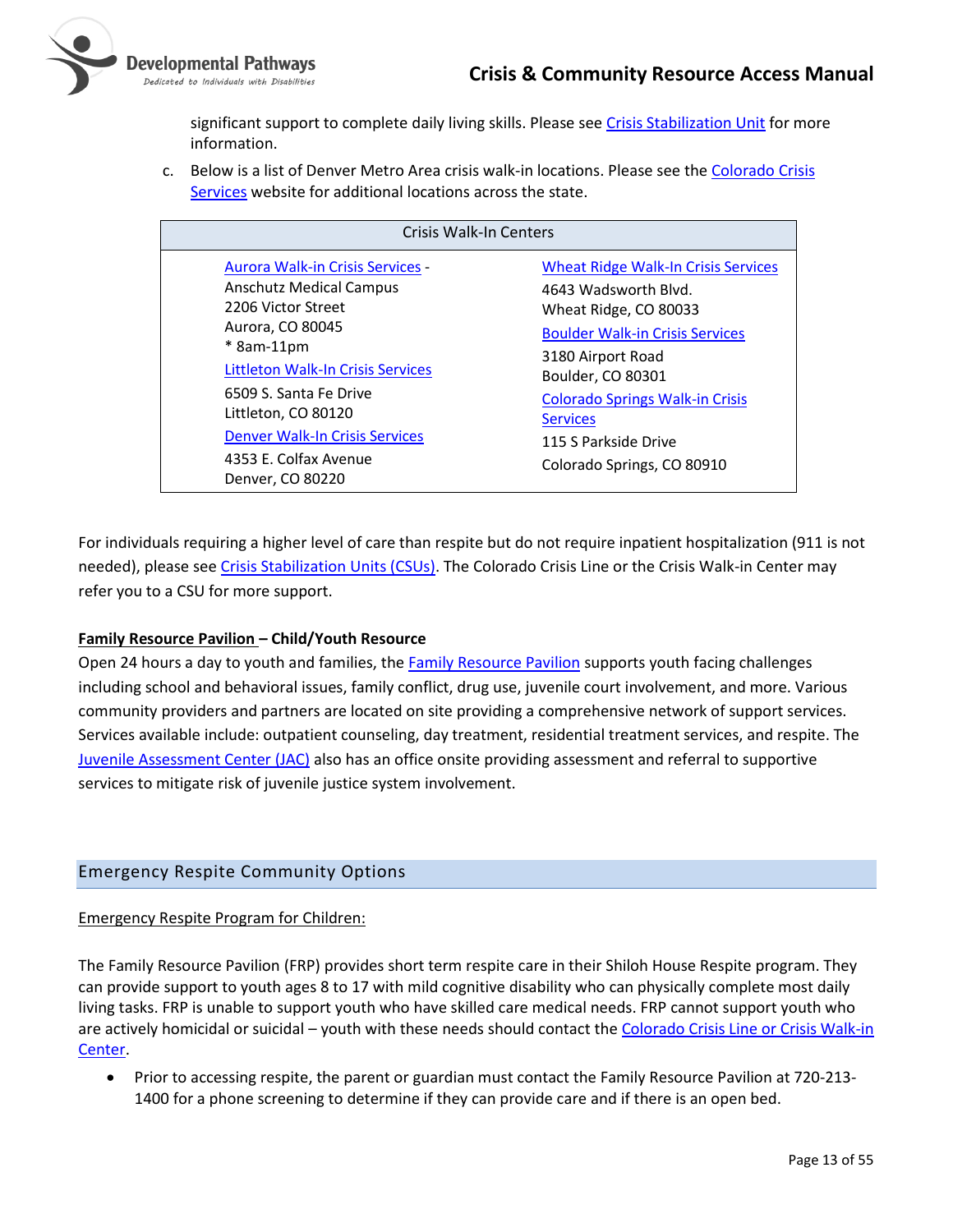

**Developmental Pathways** 

- Dedicated to Individuals with Disabilities
- Prior to accessing respite, the goal of immediate return home to a parent or guardian must be reasonably achievable. Placement will not be longer than 7 days.
- Prior to accessing respite, the parent/guardian needs to obtain physician's orders from the prescribing doctor so that FRP can administer medications during respite.
- The parent/guardian must be available and willing to participate in the programming at FRP with their child (planning, staff meetings, treatment options).
- If a child is still in respite within the first 2 business days of placement, the parent/guardian will participate in a staffing with FRP to discuss services and discharge planning. Your case manager and other service providers are highly encouraged to also attend.
- The Family Resource Pavilion is located at 9700 E Easter Lane, Centennial, CO 80112.

#### Crisis Respite Program for Adults (Denver County residents only):

Laradon and the Mental Health Center of Denver have partnered on a crisis respite program. This program is grant funded through the Denver County Mill Levy and became available in 2021 to adult Denver County residents with IDD. Respite is provided in a mental health facility called Park Place operated by the Mental Health Center of Denver (MHCD). The short-term crisis respite (average of 3-5 days) allows time for the team to coordinate on a plan and find supports.

#### Eligibility

- Adult Denver County resident with IDD
- Individual would not meet criteria for a [M1 psychiatric hold/emergency mental health hold](https://leg.colorado.gov/publications/emergency-mental-health-holds-17-38)
- Individual does not have very intensive, acute needs (i.e. actively engaging in property destruction, hurting others, or imminent threat to self or others – all of which require hospitalization)

#### Program features

- MHCD provides crisis respite beds at their facility called Park Place
- MHCD provides a psychologist to complete an assessment to determine if diagnoses are accurate.
- Laradon provides an ABA behavior therapist to complete an emergency behavior plan and behavioral line staff go into Park Place to support the mental health staff and the individual with the behavior plan.
- Laradon has direct care staff to provide ADL support and supervision if needed at Park Place based on the individual's needs.
- Laradon and MHCD will work with the residential PASA or caregiver for an aftercare plan and recommended next steps.
- If respite is not necessarily needed, MHCD and Laradon can provide some recommendations for crisis stabilization.
- Respite is targeted for 3-5 days to give time for the current PASA to get supports into place or to find a new PASA to provide 24/7 care. Respite beyond 5 days can be discussed case-by-case but please note this is a short-term respite program.

#### Referrals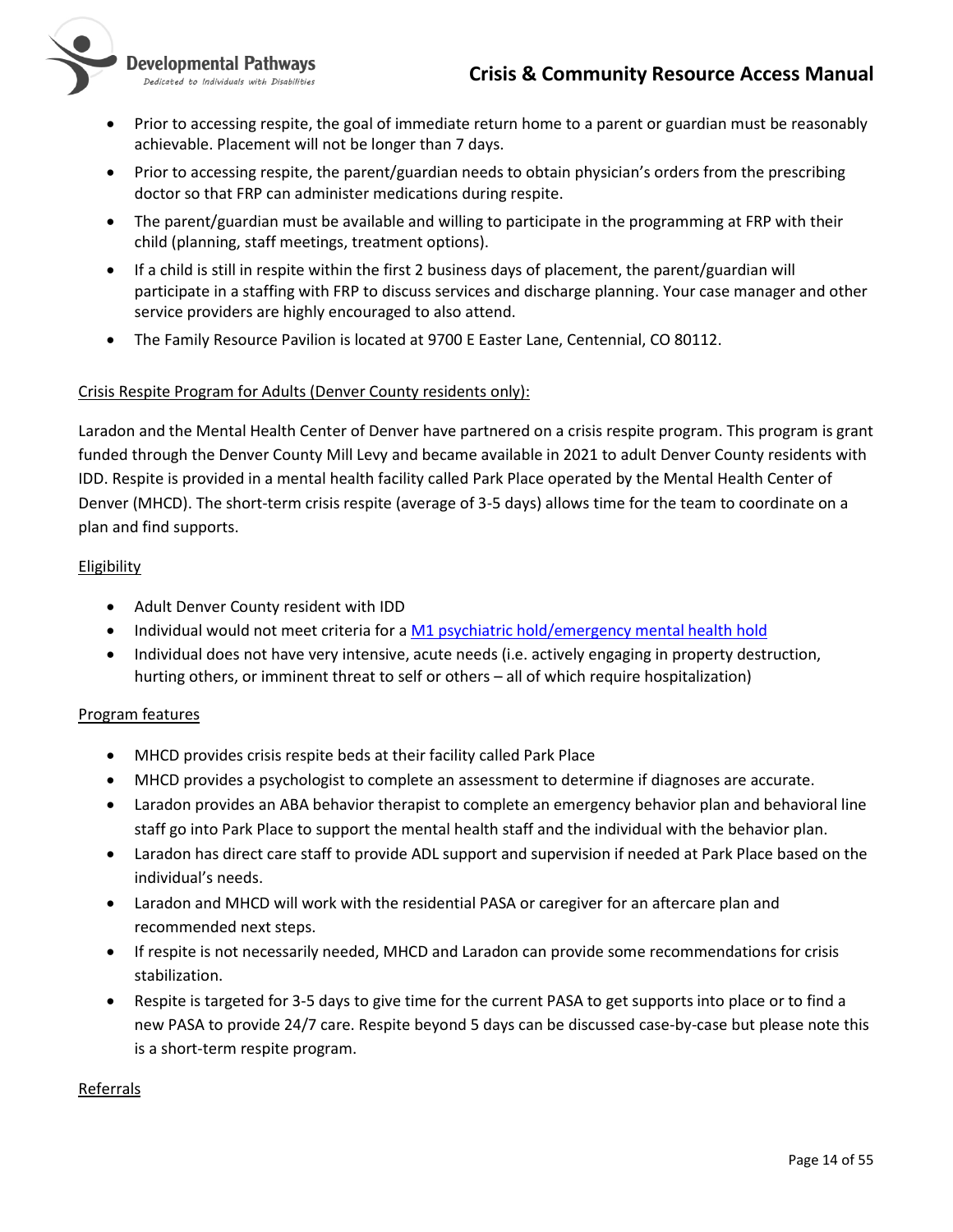

• Referrals can come from the service provider or from the case manager. Case Managers will reference the [emergency respite contact information](https://nmsco.sharepoint.com/:x:/r/sites/cm/cmdocs/Emergency%20Respite%20List.xlsx?d=w41e10f6311ec4232acf6205b3fee25af&csf=1&web=1) and complete a referral via phone or email.

#### <span id="page-14-0"></span>Non-Emergency Police

#### **Welfare Check:**

If you have concerns about someone's safety, you can call the non-emergency department in the individual's city of residence [\(see chart below\)](#page-15-1) to request a welfare check.

Some examples of when to request a welfare check:

- The individual has made suicidal or concerning statements.
- You notice suspicious activity at the individual's home.
- Your normally see/talk to the individual regularly and suddenly no one has heard from the individual or can reach the individual.
- You have genuine concern for the individual's wellbeing.

#### Steps:

- 1. The police will go out to the individual's residence to check on them.
- 2. The individual can refuse the police entry and the police cannot enter unless there are exigent circumstances (i.e. reason to believe there is danger or crime being committed).
- 3. The police will contact the caller to report the outcome of the welfare check; however, if you have not heard back in 24 hours, call the non-emergency police number to request an update.

#### **Child Mistreatment:**

If you suspect abuse of a child, see th[e Child Protection Services section](#page-15-0) below. If the situation is life threatening, call 911.

#### **Adult Mistreatment:**

If you suspect an at-risk adult is being abused, neglected, or exploited call the non-emergency number for the police department of where the suspected or alleged incident occurred, which is not always the individual's residence [\(see chart below\)](#page-15-1). If the situation is life threatening, call 911.

- For information on the at-risk adult definition and mistreatment definitions please se[e Adult Protection.](https://www.coloradoaps.com/about-adult-protective-services.html) For clarification on mandated reporting please see [Mandatory Reporting.](https://www.coloradoaps.com/about-mandatory-reporting.html)
- Case Managers can also reference th[e Mistreatment Definitions.](https://nmsco.sharepoint.com/sites/cm/cmdocs/Definitions%20of%20Mistreatment%20(new%20definitions).docx)
- 1. Individuals calling should be prepared to provide as much identifying information as possible.
- 2. The reporter should provide collateral information about the individual such as ability to make decisions, ability to comprehend information, communication skills, ability to complete daily care tasks, and risk(s) to the individual.
- 3. Case managers calling should have the individual's electronic file open and COSMO open in order to provide requested information.
- 4. Obtain the case number or reference number for the call.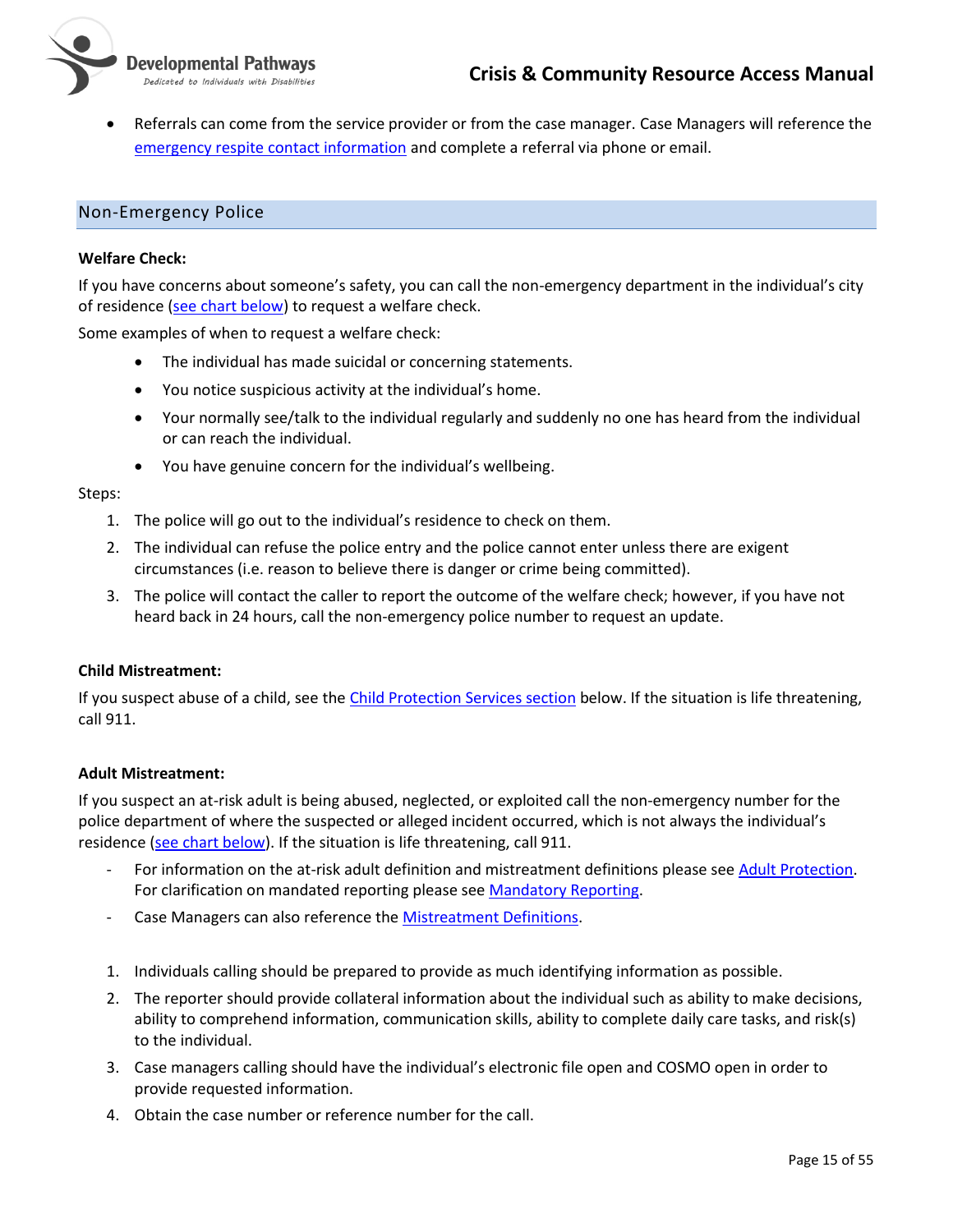

**Developmental Pathways** 

Dedicated to Individuals with Disabilities

- 5. Clarify if this police department sends their police reports to Adult Protection Services (APS). If not, you are encouraged to make a second call to report the mistreatment to Adult Protection Services (APS). See the [Adult Protection Services section](#page-16-0) for specific steps.
- 6. Within 24 hours of the incident, the caregiver/individual needs to leave a voicemail or send an email to the case manager informing him/her of the call to police for mistreatment/abuse.
- a. This allows your case manager to follow-up on the next business day to help identify other resources and services to support the individual.
- b. Your case manager is also responsible for ensuring that critical incidents are reported for individuals enrolled in a Medicaid Waiver program by either the service provider (if applicable) or by the case manager via speaking with the caregiver/individual.
- c. Ask your case manager for a copy of th[e Critical Incident Reporting Criteria and Process](https://nmsco.sharepoint.com/:w:/r/sites/cm/cmdocs/Critical%20Incident%20Reporting%20Criteria%20and%20Process%20-SP%20Folders.docx?d=we07ff2a440764806beaff2fce1454586&csf=1) if you misplaced your copy from your last service plan meeting (Medicaid Wavier Programs & State SLS program).

<span id="page-15-1"></span>

| Non-Emergency Police Phone Numbers |                                       |  |
|------------------------------------|---------------------------------------|--|
| Arvada 720-898-6900                | Golden 303-384-8045                   |  |
| Aurora 303-627-3100                | Greenwood Village 303-773-2525        |  |
| Boulder 303-441-3333               | Kiowa 303-621-2100                    |  |
| Brighton 303-288-1535              | Lakewood 303-987-7111                 |  |
| Broomfield 303-438-6400            | Littleton 303-794-1551                |  |
| Castle Rock 303-663-6100           | Lone Tree 303-339-8150                |  |
| Centennial 303-795-4711            | Louisville 303-441-4444               |  |
| City of Edgewater 303-235-0500     | Morrison 303-697-4810 or 303-277-0211 |  |
| Commerce City 303-288-1535         | Northglenn 303-450-8892               |  |
| Denver 720-913-2000                | Parker 303-841-9800                   |  |
| Elbert County Sheriff 303-621-2027 | Sheridan 303-762-2211                 |  |
| Elizabeth 303-646-4664             | Simla 719-476-0911                    |  |
| Englewood 303-761-7410             | Thornton 720-977-5150                 |  |
| Federal Heights 303-428-8538       | Westminster 303-658-4360              |  |
| Glendale 303-759-1511              | Wheat Ridge 303-237-2220              |  |

# <span id="page-15-0"></span>Child Protection Services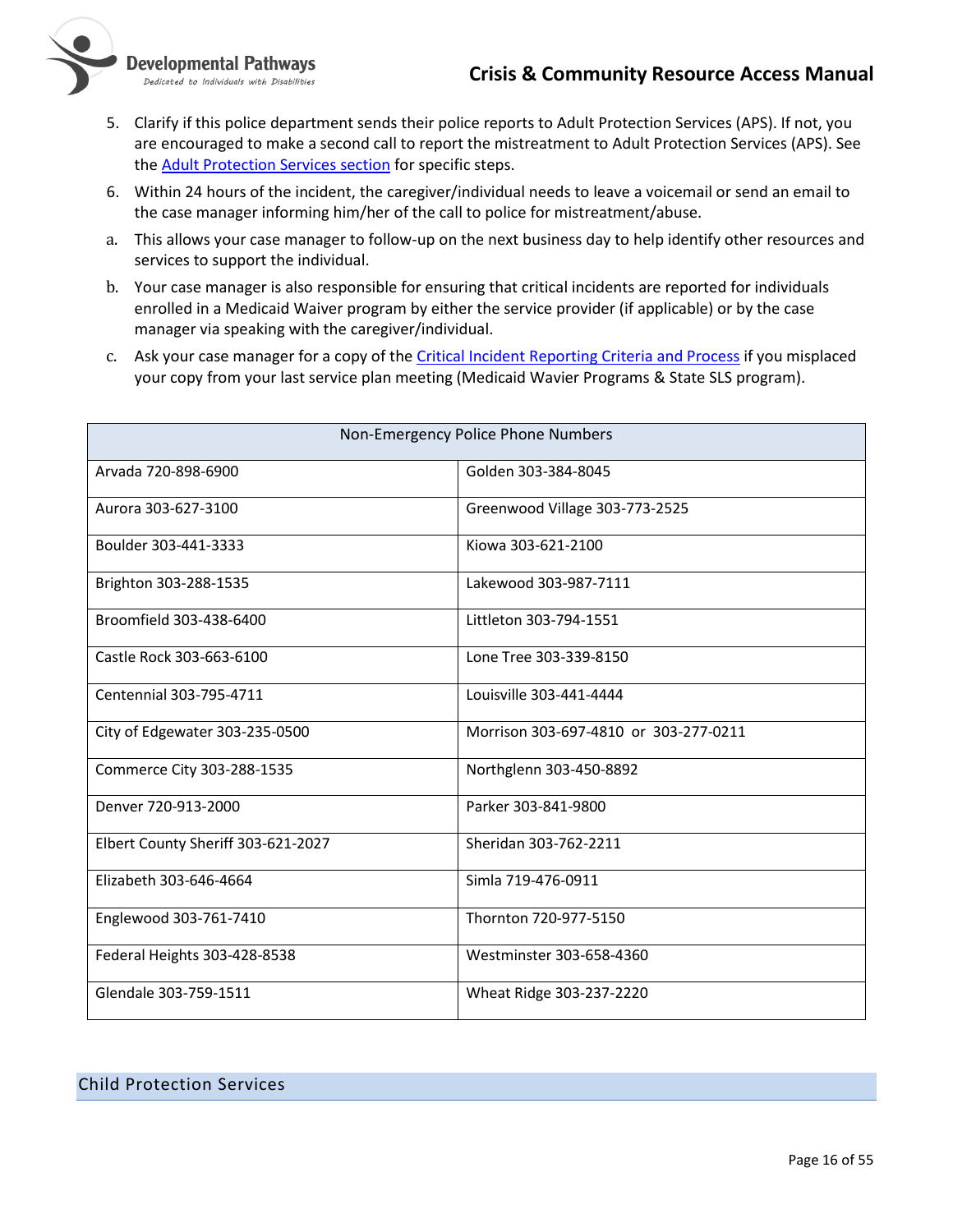

If you suspect a child is being abused, neglected, or exploited call the Child Protective Services referral line at **1- 844-264-5437**. If the child is in a life-threatening situation, call 911 immediately.

- 1. Individuals calling should be prepared to provide as much identifying information as possible.
	- a. Case managers calling should have the individual's electronic file open and COSMO open in order to provide requested information.
- 2. Obtain the case number or reference number for the call.
- 3. For more information:
	- a. On mandatory reporting and confidentiality, please see [CO4Kids FAQs.](http://co4kids.org/mandatoryreporting)
- 4. On what happens afterwards, please se[e What Happens After You Call.](http://co4kids.org/what-happens-after-you-call)
- 5. Within 24 hours of the incident, the caregiver/individual needs to leave a voicemail or send an email to the case manager informing him/her of the call to child protection for mistreatment/abuse.
	- a. This allows your case manager to follow-up on the next business day to help identify other resources and services to support the individual.
	- b. Your case manager is also responsible for ensuring that critical incidents are reported for individuals enrolled in a Medicaid Waiver program by either the service provider (if applicable) or by the case manager via speaking with the caregiver/individual.
	- c. Ask your case manager for a copy of th[e Critical Incident Reporting Criteria and Process](https://nmsco.sharepoint.com/:w:/r/sites/cm/cmdocs/Critical%20Incident%20Reporting%20Criteria%20and%20Process%20-SP%20Folders.docx?d=we07ff2a440764806beaff2fce1454586&csf=1) if you misplaced your copy from your last service plan meeting (Medicaid Wavier Programs & State SLS program).

#### <span id="page-16-0"></span>Adult Protection Services

If you suspect an at-risk adult is being abused, neglected, or exploited you must contact the police department first (se[e Non-Emergency Police section\)](#page-14-0).

If you suspect an at-risk adult is significantly self-neglecting their self, you will contact Adult Protective Services (APS) directly, not police (as self-neglect is not a crime).

- 1. Please note that an at-risk adult has the right to make lifestyle choices that others feel are objectionable or even dangerous. Choice of lifestyle, by itself, is not indication of self-neglect.
- 2. Individuals calling should be prepared to provide as much identifying information as possible.
- 3. The reporter needs to include information about the individual's ability to make decisions, ability to comprehend information, communication skills, ability to complete daily care tasks, and risk(s) to the individual.
	- a. Case managers calling should have the individual's electronic file open and COSMO open in order to provide requested information.
- 4. Obtain the case number or reference number for the call.
- 5. For additional information on abuse definitions, self-neglect, making a report, APS responsibilities, and APS limitations, please see **About Adult Protection Services** webpage.
- 7. Within 24 hours of the incident, the caregiver/individual needs to leave a voicemail or send an email to the case manager informing him/her of the call to adult protection for self-neglect.
	- a. This allows your case manager to follow-up on the next business day to help identify other resources and services to support the individual.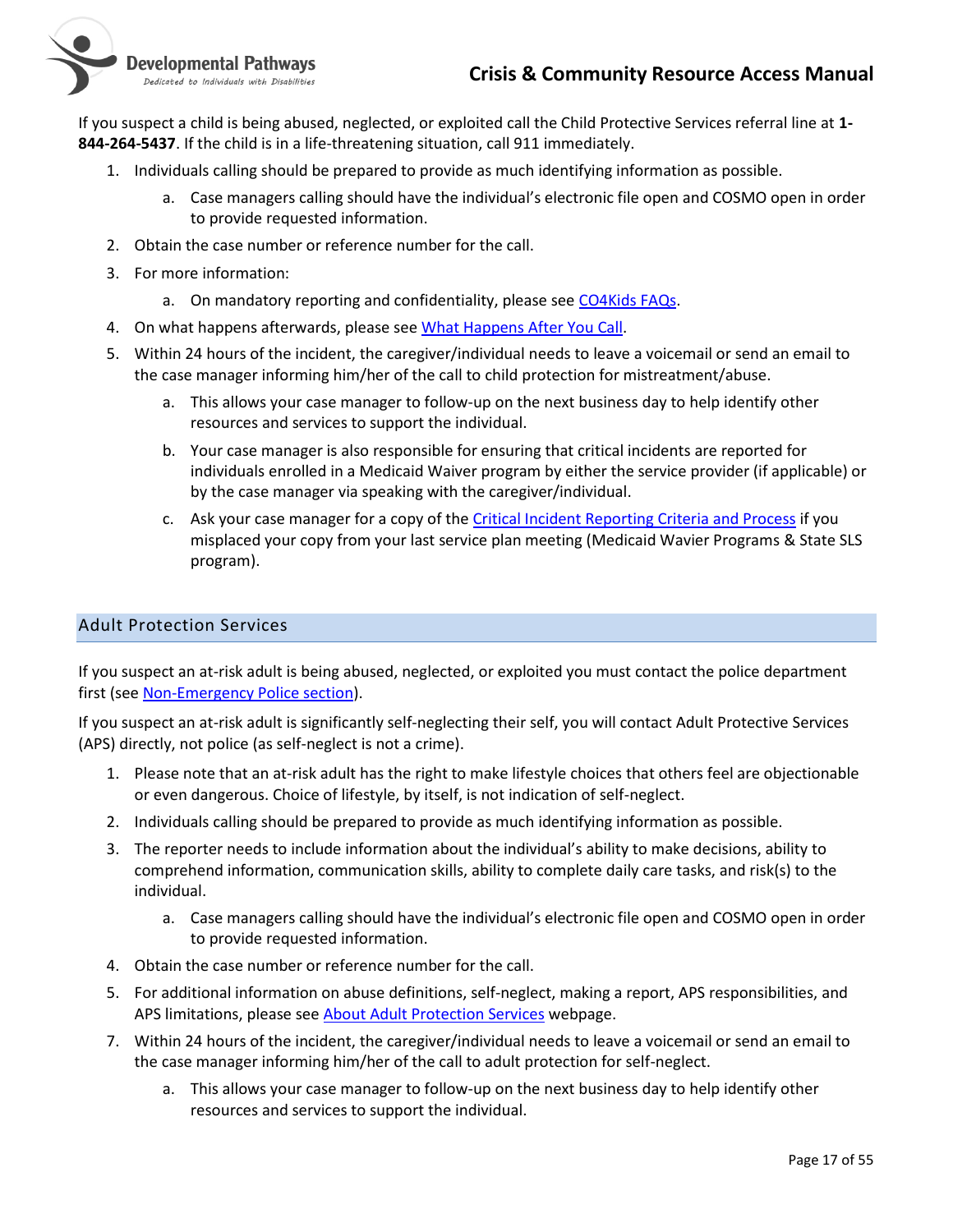-<br>Dedicated to Individuals with Disabilities

- b. Your case manager is also responsible for ensuring that critical incidents are reported for individuals enrolled in a Medicaid Waiver program by either the service provider (if applicable) or by the case manager via speaking with the caregiver/individual.
- c. Ask your case manager for a copy of the *Critical Incident Reporting Criteria and Process* if you misplaced your copy from your last service plan meeting (Medicaid Wavier Programs & State SLS program).

| Adult Protection Services (APS) Referral Lines                          |                                                                                  |
|-------------------------------------------------------------------------|----------------------------------------------------------------------------------|
| Arapahoe County APS: 303-636-1750                                       | Douglas County APS: 303-663-6270                                                 |
| Adams County APS: 303-523-2057                                          | Denver County APS: 720-944-2994                                                  |
| Jefferson County APS: 303-271-4673                                      | Elbert County APS: 303-621-3149<br>(option 8) or after-hours at 303-660-<br>7500 |
| For a list of all APS referral lines in Colorado by county, click here. |                                                                                  |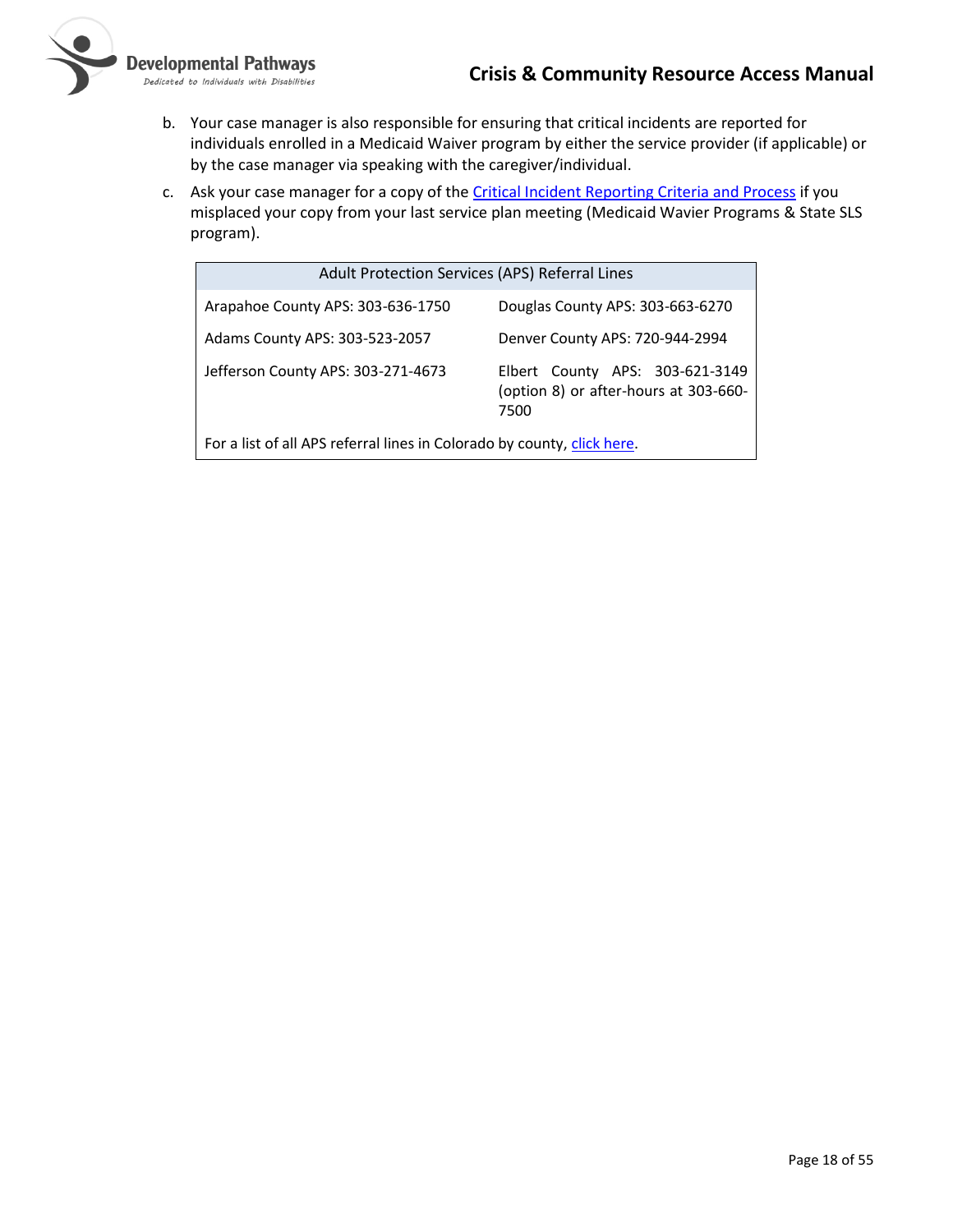

# Case Management Supports & Service Programs

<span id="page-18-0"></span>For individuals accessing Medicaid or state funded programs, there is a case manager or care coordinator that is available (or can be requested) to assist the individual in accessing the services and supports the individual needs. Below are the three types of case management entities that could be involved based on the individual's needs and eligibility for various Medicaid and state funded programs.

### <span id="page-18-1"></span>Regional Accountable Entity (RAE) & Care Coordination

For individuals who have Medicaid, they belong to [a regional organization](https://www.healthfirstcolorado.com/health-first-colorado-regional-organizations/) (regional accountable entity; RAE) that helps make sure they are receiving the healthcare and services they need. Their regional organization can help them understand and manage their physical and behavioral health benefits, help connect them to providers, and help connect them with additional resources. In summary, the regional organization can provide case management support for their [Medicaid State Plan](https://www.healthfirstcolorado.com/benefits-services/) benefits.

#### **How to find out the individual's regional organization:**

The individual is assigned a regional organization based on the county in which they access their primary care services (county of their primary physician) not their county of residence.

- 1. Caregivers, to find out the individual's regional organization and to make changes to the regional organization, please se[e Health First Colorado Regional Organizations](https://www.healthfirstcolorado.com/health-first-colorado-regional-organizations/) and [FAQs.](https://www.colorado.gov/hcpf/member-faqs#ACC) For individuals newly enrolled into Medicaid, the regional organization will be listed on their Medicaid enrollment letter.
- 2. Case managers (for individuals enrolled on a waiver), you can review the assigned regional organization in the BUS under the Case Management Tab or in the interchange. Please see th[e Referral Manual](https://nmsco.sharepoint.com/:w:/r/sites/cm/cmdocs/Referral%20Manual.docx?d=wa03841ceed7b43459b85f4b6dcde5642&csf=1&web=1) for instructions. For more information on collaboration between the regional organization and CCB, please reference the [RAE and CCB/CMA Collaboration](https://nmsco.sharepoint.com/:p:/r/sites/cm/cmdocs/11.21.19%20RAE%20Presentation.pptx?d=w1e835071178c4cd79311a7cbfb24f8c1&csf=1) presentation.

#### **How to receive care coordination support:**

If the individual has complicated medical or behavioral health needs or the individual is having trouble getting the health care they need, their primary care provider and regional organization will help them get the care coordination they need. The individual or caregiver can contact the regional organization to request a care coordinator to help them.

- 1. [Colorado Access](https://www.coaccess.com/) is the regional organization for Arapahoe, Douglas, Adams, Denver, and Elbert Counties. To request care coordination for behavioral and/or physical health benefits, please see thei[r website](https://www.coaccess.com/members/care/) or contact them at:
	- a. Denver County: 855-384-7926
	- b. All other counties: 855-267-2095
- 2. The individual or court appointed legal guardian will need to sign a release of information for each member of your team that will need to help coordinate with your regional care coordinator for the individual's spectrum of service needs.
	- a. For Colorado Access, ask your case manager to send you a release of information and for your case manager to complete a request for a regional organization care coordinator. Case managers should reference th[e Referral Manual](https://nmsco.sharepoint.com/:w:/r/sites/cm/cmdocs/Referral%20Manual.docx?d=wa03841ceed7b43459b85f4b6dcde5642&csf=1&web=1) for instructions.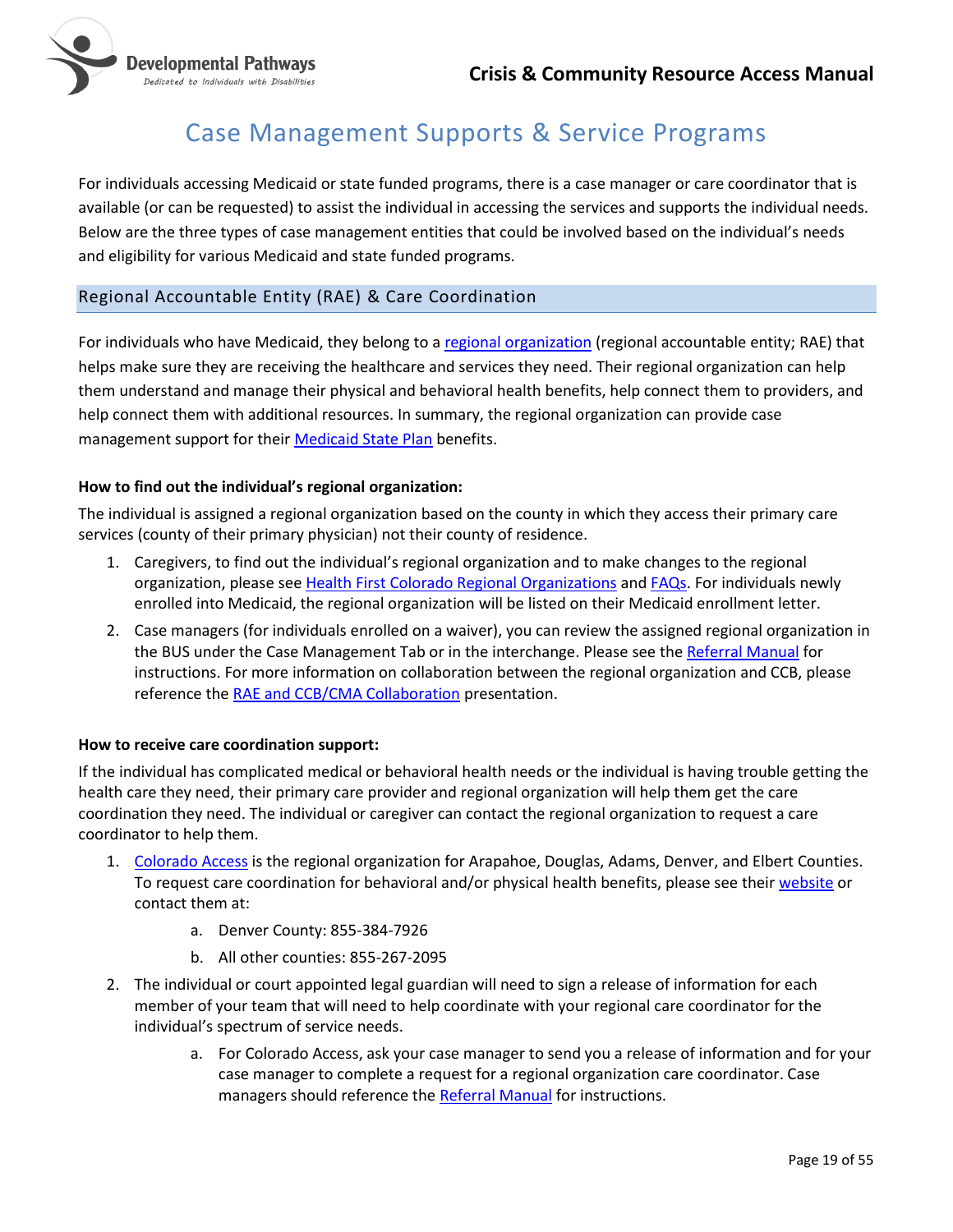

3. For a list of all of the other regional organizations and the counties they cover please see [Health First](https://www.healthfirstcolorado.com/health-first-colorado-regional-organizations/)  [Colorado Regional Organizations.](https://www.healthfirstcolorado.com/health-first-colorado-regional-organizations/)

### <span id="page-19-0"></span>Community Centered Board (CCB) & Service Programs

A Community Centered Board (CCB) is a nonprofit organization contracted with the Department of Healthcare Policy, and Financing (HCPF) which supports access to long-term services and supports through Medicaid waivers for Home and Community Based Services (HCBS) for individuals with intellectual and development disabilities (For individuals with other types of disabilities needing services, please see the [SEP section\)](#page-21-0). Home and Community Based Services (HCBS) were created as an alternative to institutional care. In summary, your CCB determines eligibility for certain HCBS Medicaid waiver programs and provides case management services through waiver service and support coordination. There are different CCBs for different geographic regions. Developmental [Pathways](https://www.dpcolo.org/) is the CCB for Arapahoe County, Douglas County, Elbert County, and the City of Aurora (which includes a portion of Adams County). Please see [What is a CCB](https://www.colorado.gov/pacific/sites/default/files/No%20Wrong%20Door%20Community%20Centered%20Boards%20Fact%20Sheet.pdf) for more in-depth information.

#### **The core functions of your CCB and case management agency are:**

- 1. Determining if the individual meets the target criteria of the waiver the individual is applying for via the disability determination (one time process), professional medical information page (PMIP; annually), and any other specific targeting criteria of that waiver (see links to each wavier below for specific criteria).
- 2. Determining if the individual meets level of care for a HCBS waiver program via the 100.2 assessment.
- 3. Enrollment into the HCBS Medicaid waiver program that is the best fit for the individual's needs.
- 4. Developing an annual service plan and coordinating services to meet the needs identified in the 100.2 assessment.
- 5. Completing quarterly monitoring visits to assess service delivery, service satisfaction, and safety.

#### **HCBS Medicaid Waivers managed by the CCB:**

- o HCBS- C[hildren's Extensive Services \(CES\) Waiver](https://www.colorado.gov/hcpf/childrens-extensive-support-waiver-ces)
- o HCBS- Children'[s Habilitation residential Program Waiver \(CHRP\)](https://www.colorado.gov/pacific/hcpf/childrens-habilitation-residential-program-waiver-chrp)
- o HCBS- [Support Living Services \(SLS\) Waiver](https://www.colorado.gov/hcpf/supported-living-services-waiver-sls)
- o HCBS- [Developmental Disability \(DD\) Waiver](https://www.colorado.gov/hcpf/developmental-disabilities-waiver-dd) Extensive waitlist and emergency enrollment requires ruling out all other HCBS waivers, natural supports, and community resources. Ask your case manager for a copy of the [Emergency Enrollment Request Process.](https://nmsco.sharepoint.com/:w:/r/sites/cm/cmdocs/Emergency%20Enrollment%20Request%20(EER)%20Process%20%E2%80%93%20Individuals%20%26%20Families.docx?d=wcf31fc523677467db2532db40a3ecb60&csf=1)

Please note that you can only be enrolled in one HCBS waiver program at a time. For a comprehensive list of programs for individuals with a disability please see Programs [for Individuals with Physical or](https://www.colorado.gov/pacific/hcpf/programs-individuals-physical-or-developmental-disabilities)  [Developmental Disabilities.](https://www.colorado.gov/pacific/hcpf/programs-individuals-physical-or-developmental-disabilities)

o [State Supported Living Services \(SLS\) Program](https://www.dpcolo.org/our-programs/case-management-department/state-supported-living-services-program-sls/) – A state funded program for individuals with an intellectual or developmental disability designed to provide supports to an individual to remain in their community. An individual enrolled in the State-SLS program must access all benefits available through Medicaid State Plan and the HCBS Waiver (if the individual qualifies for HCBS) prior to accessing services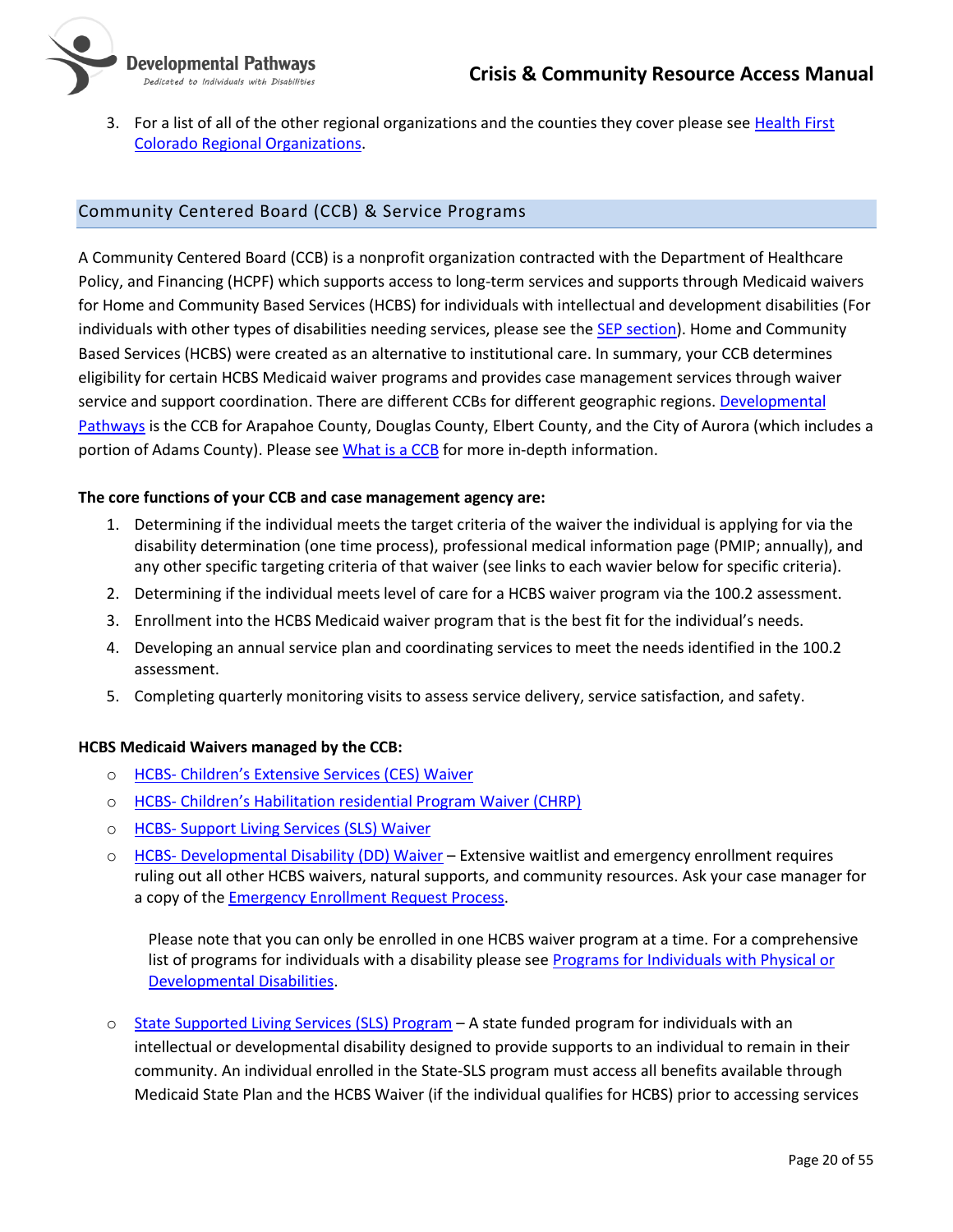

under the State-SLS Program. See [State SLS Program](https://www.dpcolo.org/our-programs/case-management-department/state-supported-living-services-program-sls/) for additional information on the eligibility criteria and types of services.

**Eligibility**: To determine if you are eligible for HCBS Medicaid waivers managed by Developmental Pathways or to determine if you are eligible for the State SLS program, please follow ou[r intake process.](https://www.dpcolo.org/get-started/intake-process/) If you are already enrolled in one of these waivers or programs and want more information about another waiver, please speak with your case manager. Overall, in order to be eligible the individual must be diagnosed with an intellectual or developmental disability, have qualifying IQ or Adaptive Behavior Testing scores, and the disability must have occurred prior to age 22.

#### **HCBS Waiver Guides:**

#### Child

- [Transitioning from child to adult waivers](https://www.colorado.gov/pacific/sites/default/files/Transition%20from%20Children%27s%20to%20Adult%20Waivers%20Checklist-August%202017.pdf)
- [Waiver Flowchart Children](https://www.colorado.gov/pacific/sites/default/files/Choosing%20an%20HCBS%20Waiver%20Flowchart-Children-December%202019.pdf)
- [Waiver Comparison Chart](https://www.colorado.gov/pacific/sites/default/files/CO%20HCBS%20Children%20Waiver%20Chart-September%202019.pdf) Children
- [Waiver Program Descriptions](https://www.colorado.gov/pacific/hcpf/long-term-services-and-supports-programs)

#### Adult

- [Waiver Flowchart Adult](https://www.colorado.gov/pacific/sites/default/files/Choosing%20an%20HCBS%20Waiver%20Flowchart-Adults-January%202017.pdf)
- [Waiver Comparison Chart Adult](https://www.colorado.gov/pacific/sites/default/files/CO%20HCBS%20Adult%20Waiver%20Chart-August%202019.pdf)
- **[Waiver Program Descriptions](https://www.colorado.gov/pacific/hcpf/long-term-services-and-supports-programs)**

#### **Other CCB programs:**

- $\circ$  [Early Intervention Program](https://www.dpcolo.org/our-programs/early-intervention-department/) A state program that serves families who have birth through two years of age (until the child's 3<sup>rd</sup> birthday) with a delay in development and/or qualifying disability diagnosis. The program provides developmental supports and services to the infant/toddler to improve the child's ability to develop and learn. Once enrolled, a service coordinator will organize in-home or community-based services. For in-depth information on the early intervention program in Colorado please review Steps 1-4 of [Early Intervention Colorado.](http://coloradoofficeofearlychildhood.force.com/eicolorado/EI_Families?p=Family&s=For-Families&lang=en)
- o [Family Support Services Program \(FSSP\)](https://www.colorado.gov/hcpf/family-support-services-program-fssp) A state funded program that provides individualized support to families who are caring for a family member with an intellectual or developmental disability/delay in the home. There is currently a waitlist for FSSP and individuals will complete a Most-In-Need (MIN) assessment to determine their waitlist status. Once enrolled, the FSSP case manager will complete an assessment and an annual support plan as well as help coordinate services.
	- See [Family Support Services Program at DP](https://www.dpcolo.org/our-programs/community-outreach-department/family-support-program/) for additional information.
	- Individuals who are enrolled in a HCBS waiver program are not eligible for FSSP.
	- For questions call 303-858-2255

#### **Developmental Pathways specific programs:**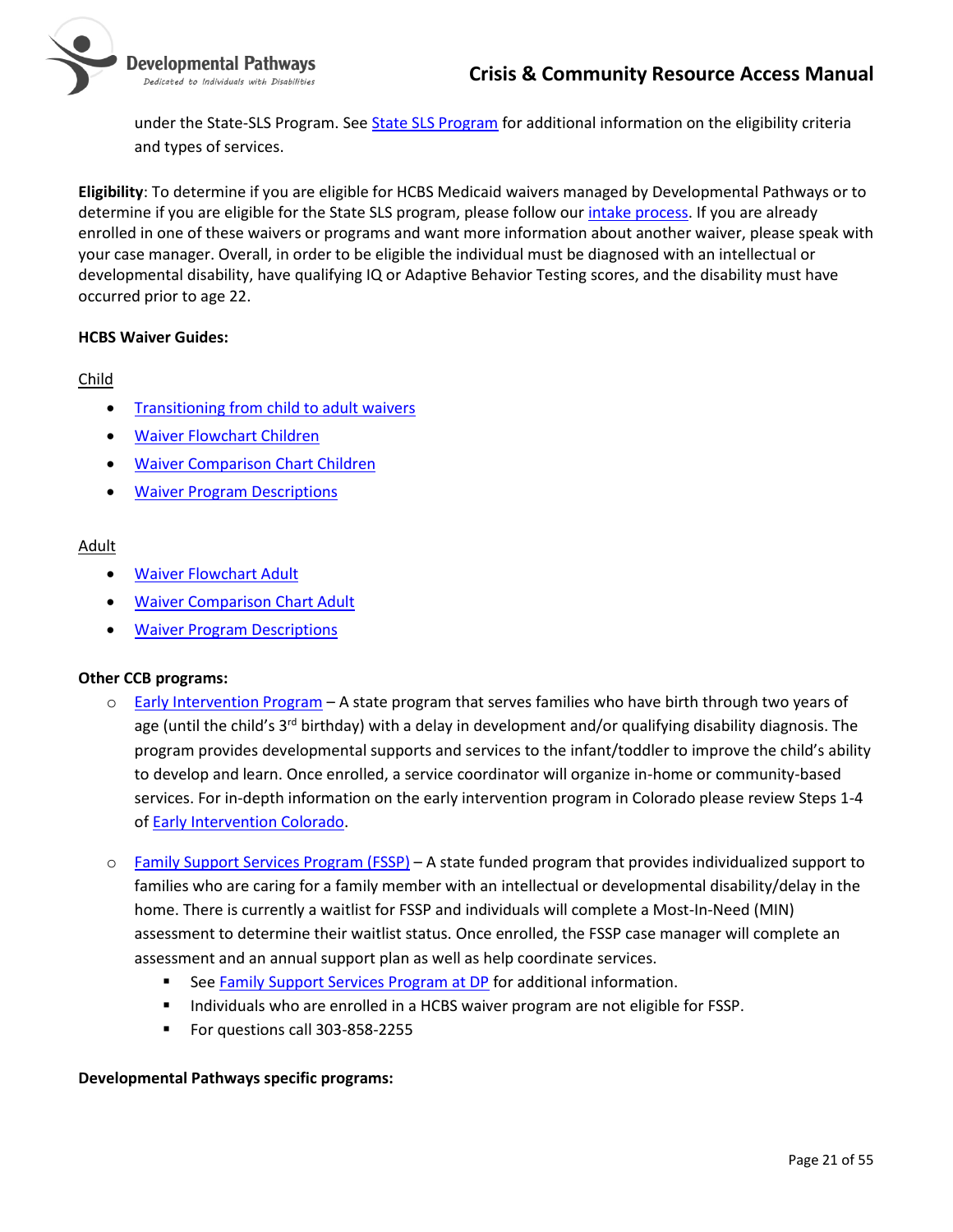

Developmental Pathways Dedicated to Individuals with Disabilities

- o [Community Outreach Program](https://www.dpcolo.org/our-programs/community-outreach-department/community-outreach-program/) Program that provides support to individual with an intellectual or developmental disability/delay who are waiting for state or federally funded services (such as a HCBS waiver program).
	- See [Community Outreach Program](https://www.dpcolo.org/our-programs/community-outreach-department/community-outreach-program/) for additional information.
	- Individuals who are enrolled in a HCBS waiver program are not eligible.
	- For questions call 303-858-2255.

For more in-depth information on community centered boards (CCBs), including a list of CCBs across the state, please se[e Community Centered Boards](https://www.colorado.gov/pacific/hcpf/community-centered-boards) an[d Community Centered Boards Fact Sheet.](https://www.colorado.gov/pacific/sites/default/files/No%20Wrong%20Door%20Community%20Centered%20Boards%20Fact%20Sheet.pdf)

# <span id="page-21-0"></span>Single Entry Point (SEP) Agency & Service Programs

A Single Entry Point (SEP) is a nonprofit organization contracted with the Department of Healthcare Policy, and Financing (HCPF) which supports access to long-term services and supports through Medicaid waivers for Home and Community Based Services (HCBS) for individuals with disabilities impacting their daily living skills such as physical disability or severe mental health condition. Home and Community Based Services (HCBS) were created as an alternative to institutional care. In summary, the SEP determines eligibility for certain HCBS Medicaid Waiver programs and provides case management services through waiver service and support coordination. There are different SEPs for different geographic regions. Rocky Mountain Human Services (RMHS) is the SEP for Arapahoe County, Douglas County, Adams County, Denver County, and Elbert County. Please see [What is a SEP](https://www.colorado.gov/pacific/sites/default/files/No%20Wrong%20Door%20Single%20Entry%20Point%20Fact%20Sheet.pdf) for mor indepth information.

# **The core functions of the SEP agency are:**

- 1. Determining if the individual meets the target criteria of the waiver the individual is applying for via specific targeting criteria of that waiver (see links to each wavier below for specific criteria).
- 2. Determining if the individual meets level of care for a HCBS waiver program via the 100.2 assessment.
- 3. Enrollment into the HCBS Medicaid waiver program that is the best fit for the individual's needs.
- 4. Developing an annual service plan and coordinating services to meet the needs identified in the 100.2 assessment.
- 5. Completing biannual or quarterly monitoring visits (based on which waiver program) to assess service delivery, service satisfaction, and safety.

# **HCBS Medicaid Waivers managed by the SEP:**

- o HCBS- [Brain Injury \(BI\) Waiver](https://www.colorado.gov/hcpf/brain-injury-waiver-bi)
- o HCBS- [Children with Life Limiting Illness \(CLLI\) Waiver](https://www.colorado.gov/hcpf/children-life-limiting-illness-waiver-clli)
- o HCBS- Children's Home and [Community Based Services \(CHCBS\) Waiver](https://www.colorado.gov/hcpf/childrens-home-and-community-based-services-waiver-chcbs)
- o HCBS- [Community Mental Health Supports \(CMHS\) Waiver](https://www.colorado.gov/hcpf/community-mental-health-supports-waiver-cmhs)
- o HCBS- [Elderly, Blind, and Disabled \(EBD\) Waiver](https://www.colorado.gov/hcpf/elderly-blind-disabled-waiver-ebd)
- o HCBS- [Spinal Cord Injury](https://www.colorado.gov/hcpf/spinal-cord-injury-waiver) (SCI) Waiver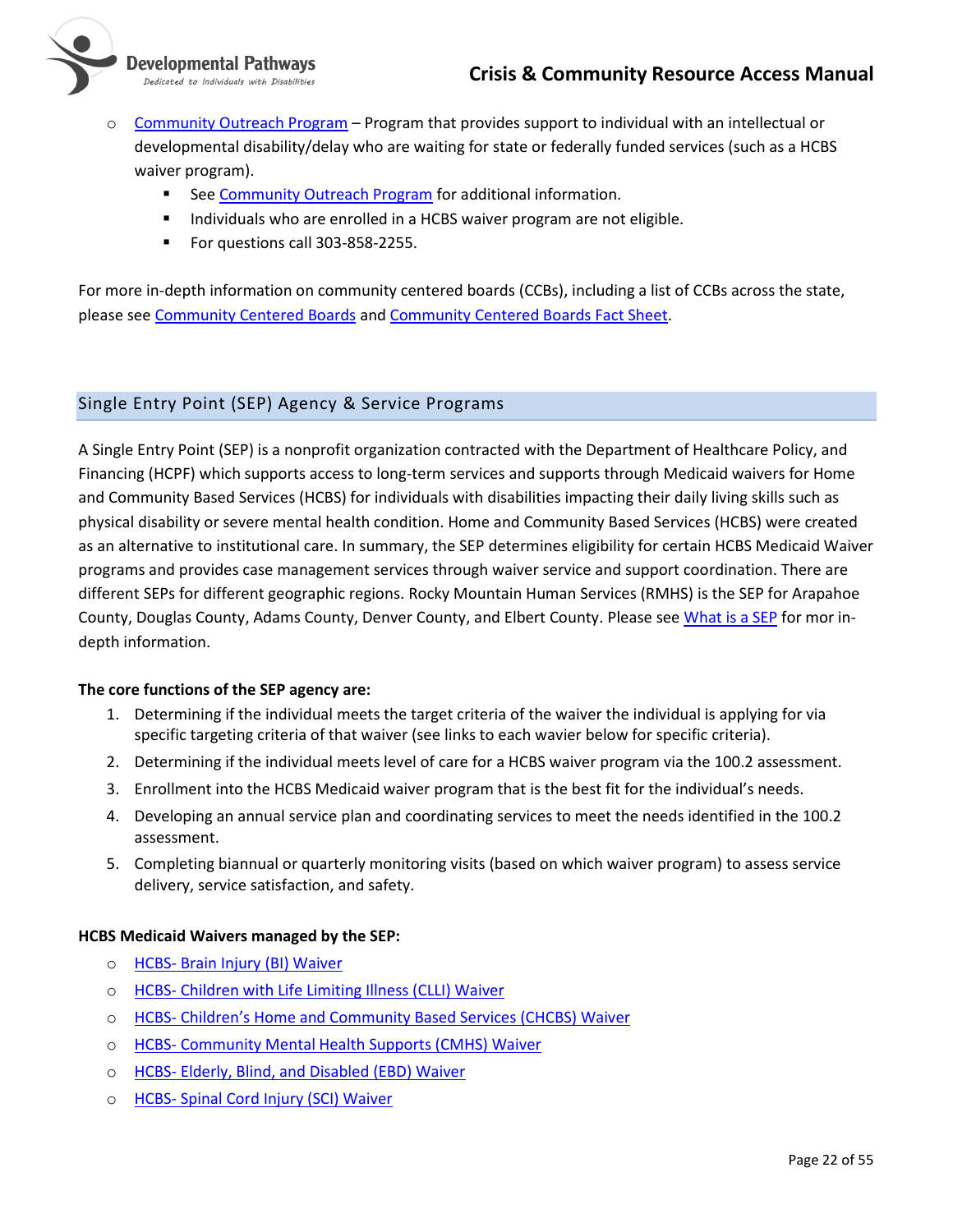Please note that you can only be enrolled in one HCBS waiver program at a time. For a comprehensive list of programs for individuals with a disability please see Programs [for Individuals with Physical or](https://www.colorado.gov/pacific/hcpf/programs-individuals-physical-or-developmental-disabilities)  [Developmental Disabilities.](https://www.colorado.gov/pacific/hcpf/programs-individuals-physical-or-developmental-disabilities)

#### **HCBS Waiver Guides:**

#### Child

- [Transitioning from child to adult waivers](https://www.colorado.gov/pacific/sites/default/files/Transition%20from%20Children%27s%20to%20Adult%20Waivers%20Checklist-August%202017.pdf)
- [Waiver Flowchart Children](https://www.colorado.gov/pacific/sites/default/files/Choosing%20an%20HCBS%20Waiver%20Flowchart-Children-December%202019.pdf)
- [Waiver Comparison Chart](https://www.colorado.gov/pacific/sites/default/files/CO%20HCBS%20Children%20Waiver%20Chart-September%202019.pdf) Children
- [Waiver Program Descriptions](https://www.colorado.gov/pacific/hcpf/long-term-services-and-supports-programs)

#### Adult

- [Waiver Flowchart Adult](https://www.colorado.gov/pacific/sites/default/files/Choosing%20an%20HCBS%20Waiver%20Flowchart-Adults-January%202017.pdf)
- [Waiver Comparison Chart Adult](https://www.colorado.gov/pacific/sites/default/files/CO%20HCBS%20Adult%20Waiver%20Chart-August%202019.pdf)
- **[Waiver Program Descriptions](https://www.colorado.gov/pacific/hcpf/long-term-services-and-supports-programs)**

#### **To connect with the SEP for your region:**

On 7/1/20, Rocky Mountain Human Services (RMHS) became the new SEP for residents in Arapahoe County, Douglas County, Adams County, Denver County, and Elbert County.

- o Please see [RMHS Single Entry Point \(SEP\)](https://www.rmhumanservices.org/single-entry-point) for more information and the online referral form
- o Phone: 844-790-7647
- o Your assigned case manager can assist you with the online referral to RMHS at your request. Case managers should reference th[e Referral Manual.](https://nmsco.sharepoint.com/:w:/r/sites/cm/cmdocs/Referral%20Manual.docx?d=wa03841ceed7b43459b85f4b6dcde5642&csf=1&web=1)

Please see [Single Entry Point Agencies](https://www.colorado.gov/pacific/hcpf/single-entry-point-agencies) for a list of SEPs by county.

# Medicaid Resources

<span id="page-22-0"></span>Medicaid is a public health insurance for individuals who qualify. [Health First Colorado](https://www.colorado.gov/pacific/hcpf/colorado-medicaid) is the name of Colorado's Medicaid Program. In Colorado, our Medicaid program is administered by the Department of Healthcare Policy &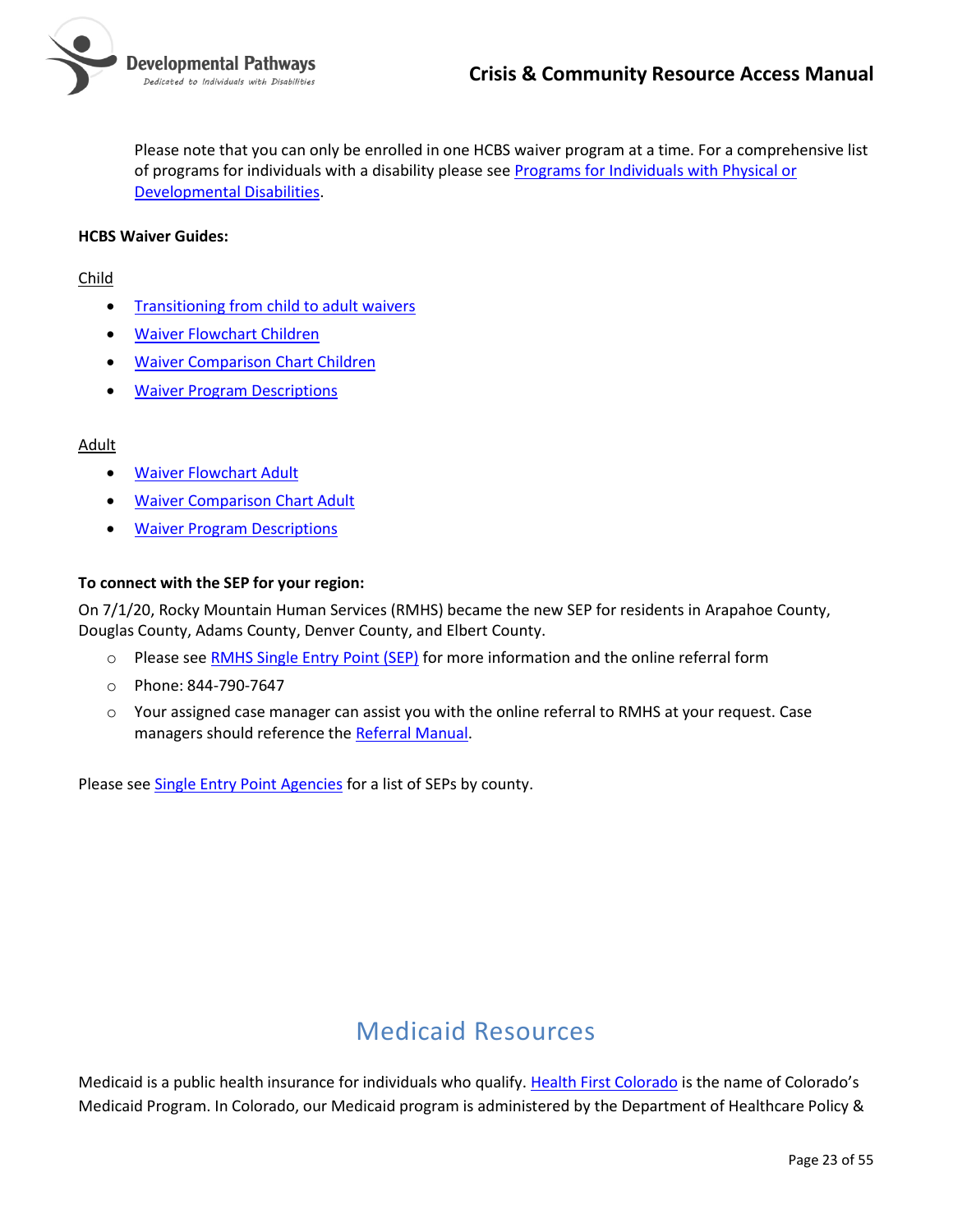

Financing (HCPF). There are three distinct levels of Medicaid Benefits based on an individual meeting specific targeting criteria and financial criteria: 1. State Plan (Regular Medicaid); 2. Long-Term Care Medicaid; and 3. Home and Community Based Service (HCBS) Waivers.

**How to Apply**: Please see [Health First Colorado](https://www.colorado.gov/pacific/hcpf/colorado-medicaid) for more information.

- For additional assistance to apply for Medicaid, please contact [AMES](http://www.accessenrollment.org/about-ames) for application support.
- You can also request a copy of ou[r Guide for Health First Colorado Long Term Care Medicaid and Social](https://nmsco.sharepoint.com/sites/cm/cmdocs/Guide%20for%20LTC%20Medicaid%20and%20Social%20Security%20updated%20Aug%202019.pdf?csf=1&cid=0e535737-d708-41ab-b56b-9d86821ac08d)  [Security](https://nmsco.sharepoint.com/sites/cm/cmdocs/Guide%20for%20LTC%20Medicaid%20and%20Social%20Security%20updated%20Aug%202019.pdf?csf=1&cid=0e535737-d708-41ab-b56b-9d86821ac08d) from your case manager.

**Income too high to qualify for Medicaid?**: See if you qualify for the Medicaid buy-in program to access Medicaid benefits with a monthly premium determined on a sliding scale.

- [Buy-in Program for Children with Disabilities](https://www.colorado.gov/pacific/hcpf/medicaid-buy-program-children-disabilities)
- [Buy-in Program for Working Adults with Disabilities](https://www.colorado.gov/pacific/hcpf/medicaid-buy-program-working-adults-disabilities)

**Medicaid Benefits**: Please see [Benefits & Services](https://www.healthfirstcolorado.com/benefits-services/) for a comprehensive list of all State Plan and Long Term Care Medicaid benefits.

**HCBS Waiver**: Please see [Long-Term Services and Supports Programs](https://www.colorado.gov/pacific/hcpf/long-term-services-and-supports-programs) for additional information on Home and Community Based Service (HCBS) Waivers.

**Dual Insurance**: Please note that if an individual has private insurance and Medicaid, that private insurance must be accessed first with Medicaid as secondary. Medicaid may cover costs of a service not fully covered (or not covered at all) by private insurance if the service is a Medicaid benefit, the provider is a Medicaid provider, and the service is medically necessary.

In the next few sections, some of the Medicaid benefits and services have been expanded upon to highlight the most frequently accessed Medicaid benefits to address complex and/or crisis situations.

# <span id="page-23-0"></span>Medical Services & Transportation

**Difficulty finding a Medicaid provider? --** To find a Medicaid approved doctor or specialist, please use the [Find A](https://coloradopeak.secure.force.com/providersearchpage)  [Doctor Tool.](https://coloradopeak.secure.force.com/providersearchpage)

**Medicaid Nurse Advice Line:** The [Nurse Advice Line,](https://www.healthfirstcolorado.com/benefits-services/) 1-800-283-3221, gives Medicaid Members around-the-clock access (24/7) to medical information and advice from a registered nurse. Advice is available in both English and Spanish.

- Use the advice line, 1-800-283-3221, for help with:
	- o Determining when you should go to urgent care
	- o Help with medical conditions such as diabetes or asthma
	- o Note If it's a medical emergency, call 911.

<span id="page-23-1"></span>**Transportation to Medicaid Services:** Medicaid benefits include non-emergent medical transportation (NEMT) which provides transportation to and from a Medicaid non-emergency medical appointment or Medicaid service when a member has no other means of transportation. This includes mileage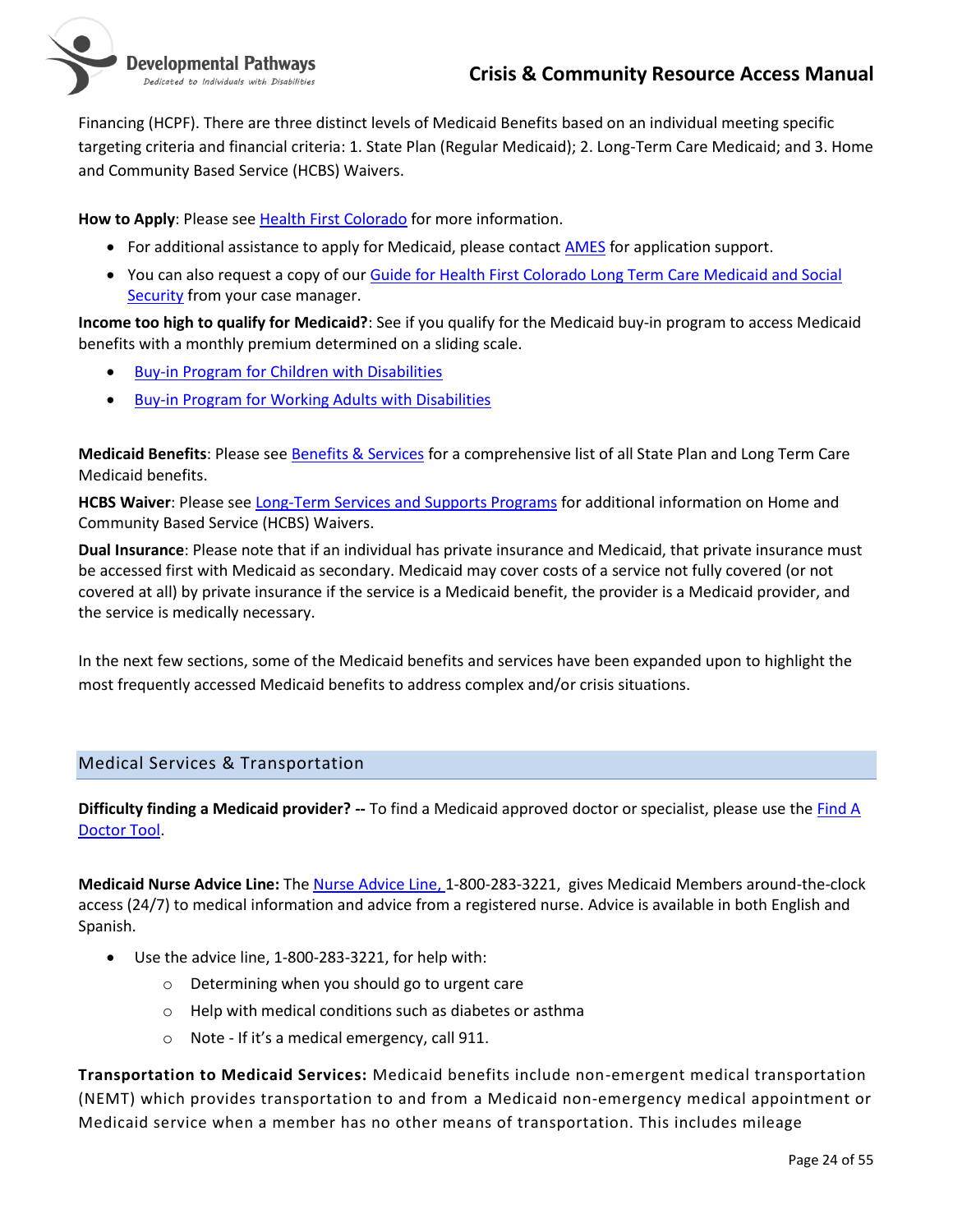Developmental Pathways Dedicated to Individuals with Disabilities



reimbursement for a caregiver providing transport. NEMT can only be utilized for Medicaid State Plan/Health First Colorado services – such as medical appointments, going to physical therapy, and going to a mental health appointment. To determine if the provider or service location is an approved Medicaid provider (Health First Colorado Provider) you can utilize the [Find A Doctor Tool.](https://coloradopeak.secure.force.com/providersearchpage) If the provider is listed, then NEMT can be used to transport the individual to that provider for an appointment/service. The type and level of transportation is dependent on what the individual needs and will be the least costly available transportation to safely meet the individual's transportation need. Transportation ranges from bus tokens to wheelchair van to ambulance and more.

- Please see [Non-Emergent Medical Transportation \(NEMT\)](https://www.colorado.gov/pacific/hcpf/non-emergent-medical-transportation) to learn more about this benefit.
- To schedule transportation, make a specialized transportation request, or get started with the mileage reimbursement program the individual/caregiver will work with the Medicaid contracted NEMT organizer, [IntelliRide](https://gointelliride.com/colorado/). Please see IntelliRide for more information and please see [IntelliRide FAQs.](https://gointelliride.com/colorado/member-resources/)
- Important note: NEMT is a separate transportation benefit than the transportation services offered on some Home and Community Based (HCBS) Waiver services. For individuals that need transportation in order to access (HCBS) Waiver services, the individual must access [non](https://www.colorado.gov/pacific/hcpf/long-term-services-supports-benefits-services-glossary#Non-medical Transportation)[medical transportation](https://www.colorado.gov/pacific/hcpf/long-term-services-supports-benefits-services-glossary#Non-medical Transportation) through the waiver

<span id="page-24-0"></span>**Skilled Care Services:** Medical care provided by a licensed health professional.

- Home Health Services: Includes treatment of an illness, injury, or disability, which may include mental illness. Services can include skilled nursing, certified nurse aide (CNA) services, physical therapy, occupation therapy, and speech/language pathology services. There are two types of home health services: Acute Home Health (60 days or less) and Long-Term Home Health.
	- 1. For more information please se[e Home Health Program.](https://www.colorado.gov/pacific/hcpf/home-health-program-0)
	- 2. Talk to your primary care physician about getting a referral for home health services.
	- 3. Use the **Find A Doctor Tool** to locate a provider.
	- 4. If you are having difficulty finding a provider, contact your [regional entity](#page-18-1) for care coordination support.
	- 5. Please note that some HCBS waiver services may be duplicative of certified nurse aide (CNA) services thus some long-term CNA services may be denied as the support is provided through a HCBS waiver service (i.e. [DD waiver Residential services; CHRP Habilitation services\)](#page-19-0).
- Private Duty Nursing: For individuals with a complex medical need and/or unstable medication condition whose skilled care needs exceed intermittent care (covered under home health services) and require individual and continuous skilled care nursing services. The individual's condition generally requires four or more continuous hours of skilled nursing care. For example, individuals with respiratory care dependency and/or continuous tube feedings may qualify.
	- 1. Please see [8.540 Private Duty Nursing Services](https://www.colorado.gov/pacific/hcpf/8540-private-duty-nursing-services) for eligibility information.
	- 2. Talk to your primary care physician about getting a referral for home health and private duty nursing services.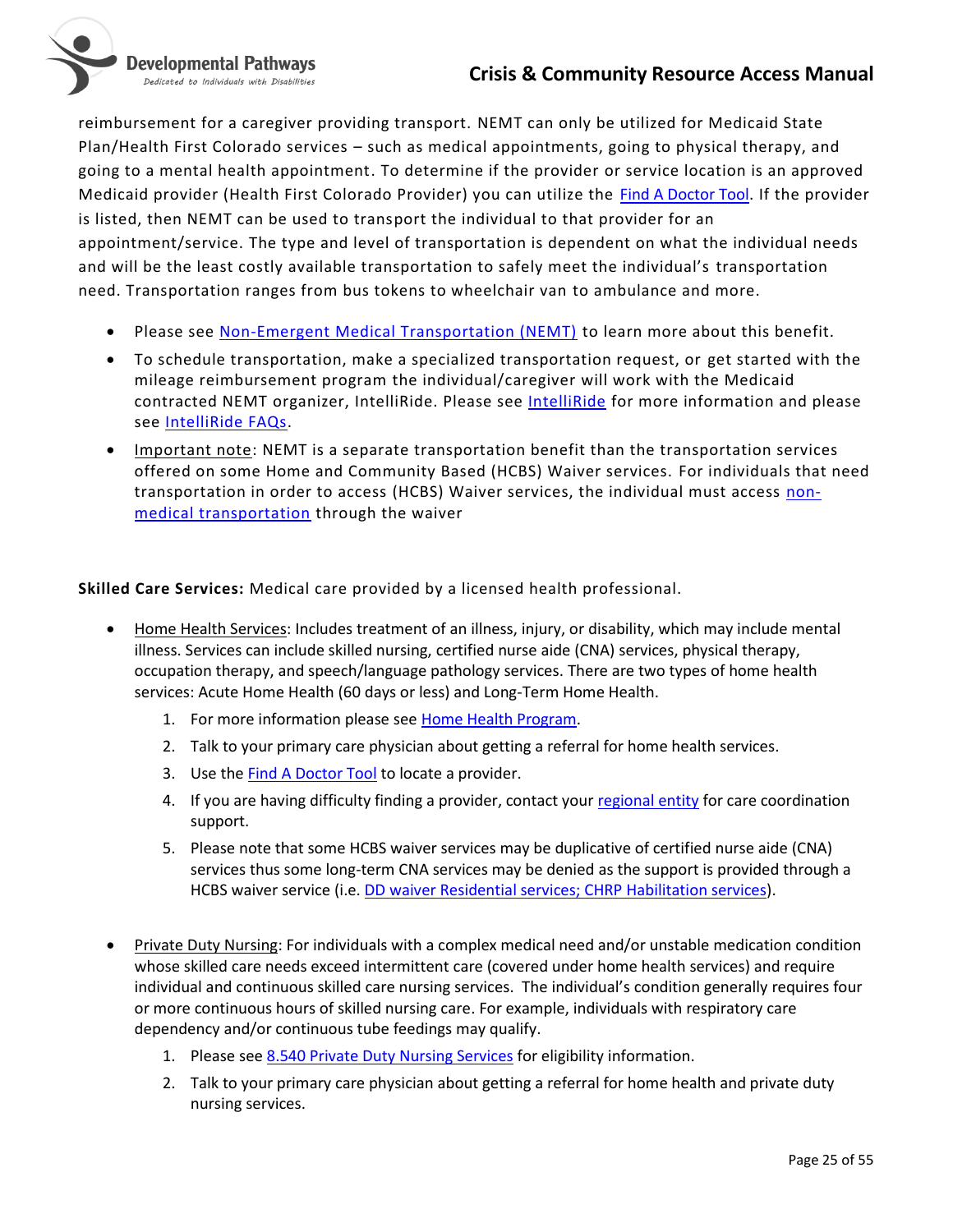

- 3. Use the [Find A Doctor Tool](https://coloradopeak.secure.force.com/providersearchpage) to locate a provider by searching for home health providers. Please note that not all home health providers are able to provide private duty nursing.
- 4. If you are having difficulty finding a provider, contact your [regional entity](#page-18-1) for care coordination support.

# <span id="page-25-0"></span>Skilled Nursing Facilities (SNFs)

Skilled Nursing Facilities (SNFs) and Nursing Homes provide 24/7 care and nursing coverage for the frail elderly as well as individuals with chronic illness who need routine or skilled nursing care in a facility. Nursing homes are typically accessed when an individual cannot be safely and sufficiently served in a Home and Community Based [Service \(HCBS\) waiver](https://hcpf.colorado.gov/long-term-services-and-supports-programs#Waivers) option due to extensive skilled care needs. Please see [Nursing Homes](https://cdphe.colorado.gov/nursing-homes) for general information. Individuals with dementia, memory loss, or co-occurring mental health may require a secure unit in a nursing home and there are certain providers who specialize in providing a secured environment. Nursing home services are covered by Medicaid.

#### Finding a facility

To search for a nursing home facility, select "nursing home" in the facility type. The search function also has options to narrow the search by location and service type.

- Facilities search: [Find and compare facilities | Department of Public Health & Environment \(colorado.gov\)](https://cdphe.colorado.gov/find-and-compare-facilities)
- Secure unit nursing home list: [NCF 05-29-2019 Secured Units.pdf -](https://drive.google.com/file/d/1Ki2ZZQliLe9y3NwYh8hpENcg10GNQe9m/view) Google Drive

#### Referring & Determining Eligibility

Eligibility for a nursing home is determined by the [Single Entry Point \(SEP\)](#page-21-0) via the 100.2 long-term care assessment. For our catchment area, the SEP is Rocky Mountain Human Services (RMHS). Please note: It is highly recommended that the search for a nursing home is started immediately when making a referral to the SEP as the individual will need to start nursing facility services within 30 days of being determined eligible, otherwise the referral will be closed out.

- If an individual is connected to Developmental Pathways for case management services, your case manager will complete the SEP referral to request skilled nursing facility services. Your case manager will ask you to sign a release of information and for your physician to complete a professional medical information page (PMIP). Case managers, please reference the [Referral Manual](https://nmsco.sharepoint.com/:w:/r/sites/cm/cmdocs/Referral%20Manual.docx?d=wdb89761501c640b0a2bcd7e4cd697cda&csf=1&web=1) for next steps to refer to the SEP.
- If an individual is not associated with Developmental Pathways, the caregiver, a provider, a hospital, etc. can make a referral to RMHS via their [online referral process.](https://www.rmhumanservices.org/single-entry-point)

Once the skilled nursing facility referral is processed, an intake case manager with RMHS will be assigned to complete the 100.2 long-term care assessment within 10 business days of RMHS receiving a complete referral (no missing information). The 100.2 assessment determines if the individual is functionally eligible for nursing home services.

#### Service Monitoring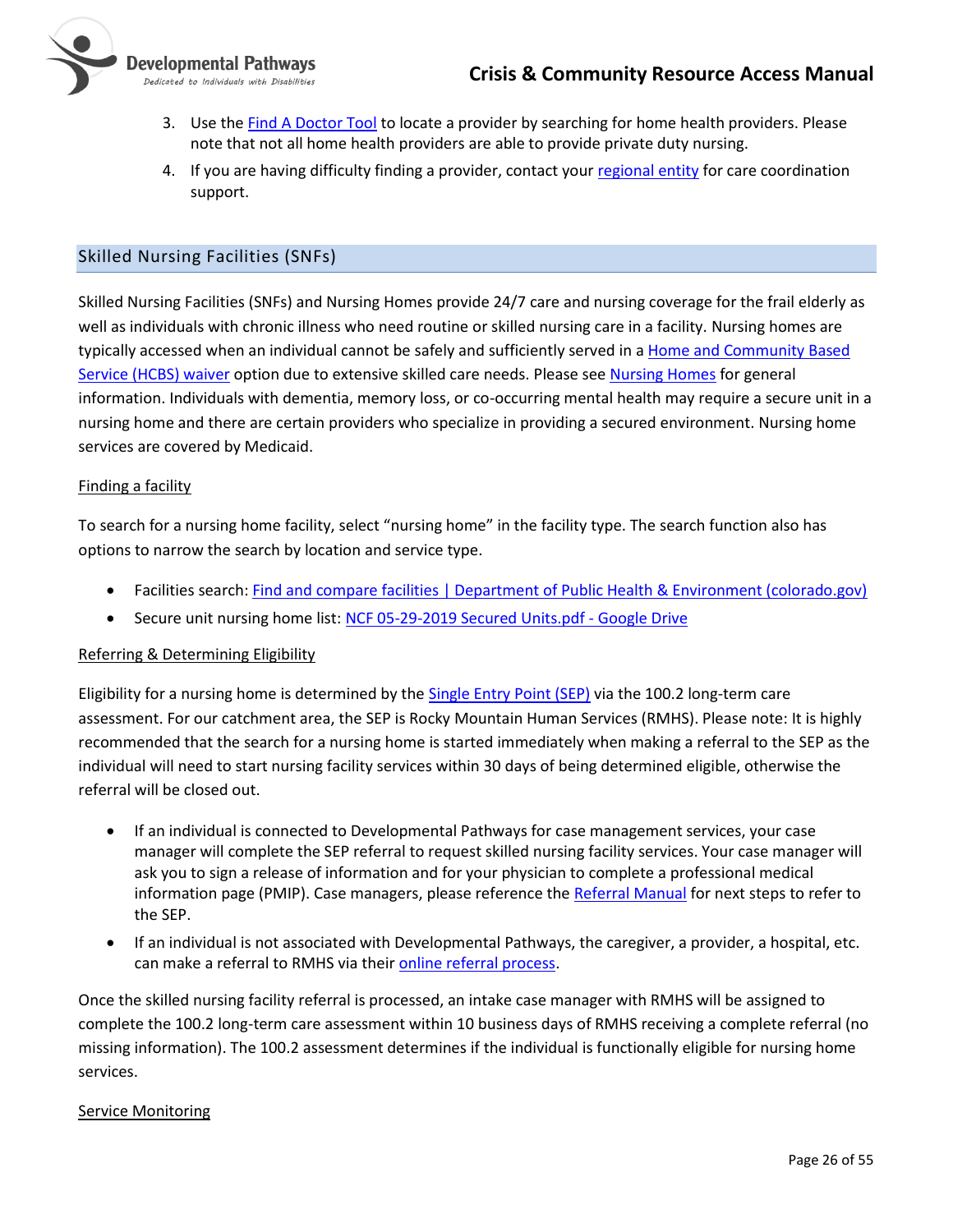

If an individual is presently accessing HCBS waiver services and moves to a nursing home, case management services will end with Developmental Pathways. The Ombudsman provide advocacy services for individuals in nursing home and assisted living facilities. Ombudsman visit facilities regularly to talk to resident and monitor conditions. They also investigate complaints and assist in mediating problems. Please se[e Ombudsman Program](https://drcog.org/programs/area-agency-aging/ombudsman-programs) for more information or call 303-480-6734.

#### Community Services - OBRA

Individuals with intellectual and developmental disabilities who are residing in a nursing home can request to receive some community-based services. This option was authorized via the Omnibus Budget Reconciliation Act (OBRA) in order to provide some community access and community integration. The [community centered board](#page-19-0)  [\(CCB\)](#page-19-0) where the individual resides can be contacted to request enrollment into OBRA. Services available via OBRA include: Assistive Technology, Behavioral Therapy Services, Day Program (Day Habilitation & Supported Community Connections), Job Development, Job Coaching, Transportation to day program or job, Vision services, and Dental services.

#### <span id="page-26-0"></span>Personal Care Services

For Medicaid members birth through 20 years old, personal care services provide in-home, non-medical support with daily living activities such as hygiene, medication reminders, meal preparation, mobility, dressing, and toileting tasks. There is a wide range of personal care support needs. This benefit can assist the individual with completing a task or reminding/cueing someone to complete a task. For individuals who also have skilled care needs, please note that skilled care supports are provided through [home health services](#page-24-0) and that individuals can receive both un-skilled personal care and home health services to meet their spectrum of needs.

For more information and to find a provider please see:

- [Pediatric Personal Care Services](https://www.colorado.gov/pacific/hcpf/pediatric-personal-care-services)
- [Personal Care FAQs](https://www.colorado.gov/pacific/sites/default/files/Member%20FAQs_1.pdf)
- [Personal Care Provider List](https://www.colorado.gov/pacific/sites/default/files/PC%20Provider%20List.pdf)

For adults (age 21 and older) who need personal care services, please note that many HCBS Waivers provide access to personal care services. Please see Program for Individuals with Physical or Developmental [Disabilities](https://www.colorado.gov/pacific/hcpf/programs-individuals-physical-or-developmental-disabilities) or speak with your case manager to receive more information on HCBS waivers. The State SLS [Program](https://www.dpcolo.org/our-programs/case-management-department/state-supported-living-services-program-sls/) also provides personal care services for adults.

Another resource: [Atlantis Community Inc](#page-49-0) provides free independent living skills building.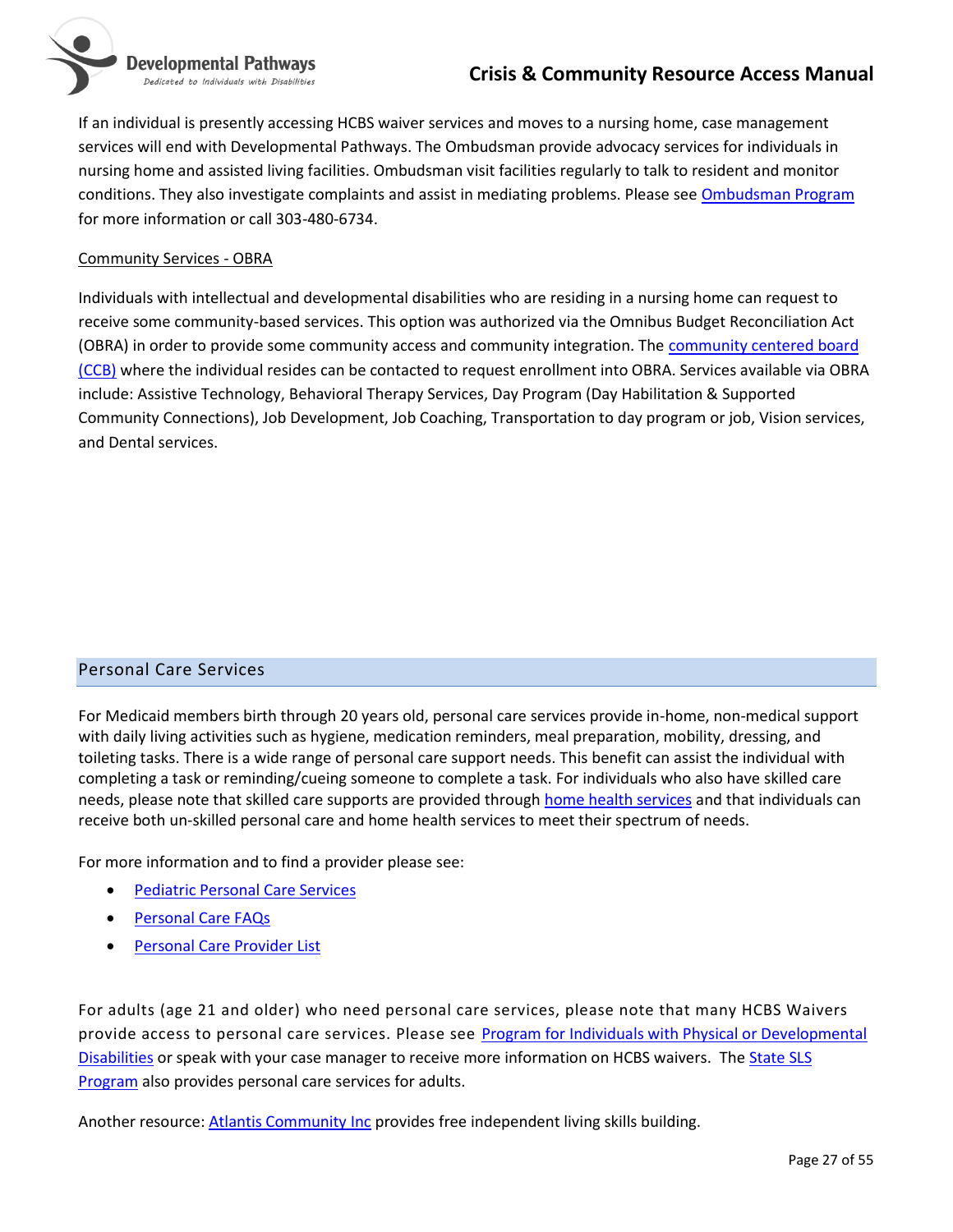

#### <span id="page-27-0"></span>Behavior Supports

**Pediatric Behavioral Therapy**: For Medicaid members birth through 20 years old to provide evaluation and treatment to help change maladaptive behaviors. To be eligible, the youth needs: 1. to be diagnosed with a condition for which behavioral therapy services are therapeutically appropriate; 2. the youth is unable to adequately participate in home, school, or community activities due to the behavior; and 3. the youth presents as a safety risk to self or others.

- For in-depth information on eligibility criteria please see [Behavioral Therapy Criteria.](https://www.colorado.gov/pacific/sites/default/files/Colorado%20Medicaid%20Criteria%20for%20Behavioral%20Therapies%20October%202017.pdf)
- Talk to your primary care physician to help determine if pediatric behavioral therapy services are medically necessary for the youth.
- To find a provider, please see the [Pediatric Behavioral Therapies Provider List.](https://www.colorado.gov/pacific/hcpf/pediatric-behavioral-therapies-provider-list)
- Pediatric Behavioral Therapy is funded under th[e EPSDT](https://www.colorado.gov/pacific/hcpf/early-and-periodic-screening-diagnostic-and-treatment-epsdt) benefit of Medicaid. As long as the youth has Medicaid and is 20 years or younger, EPSDT is available to the youth.
- Please note that there is not a limit to the hours of individual and group pediatric behavioral services. The provider will determine the hours of service medically necessary to treat the youth in the treatment plan that is submitted to Medicaid for authorization.
- If a 2:1 staffing ratio is necessary in order for the behavior provider to safely provide services to the youth, the behavior provider can indicate the medical necessity of the 2:1 staffing ratio in the treatment plan developed and submit a prior authorization request for this level of service provision.

**Behavior Therapy**: Available service on the HCBS-SLS Waiver and HCBS-DD Waiver for individuals age 21 years and older which provides evaluation and treatment to address maladaptive behaviors through: behavioral plan assessment, behavioral consultation, individual/group behavior counseling, and behavioral line staff services. Behavior therapy is also available to adults in the State SLS program.

- Speak with your case manager to receive more information on behavior services for adults in these programs.
- You can also see HCBS- [Support Living Services \(SLS\) Waiver](https://www.colorado.gov/hcpf/supported-living-services-waiver-sls) and HCBS- [Developmental Disability \(DD\)](https://www.colorado.gov/hcpf/developmental-disabilities-waiver-dd)  [Waiver](https://www.colorado.gov/hcpf/developmental-disabilities-waiver-dd) and [State SLS](https://www.dpcolo.org/our-programs/case-management-department/state-supported-living-services-program-sls/) for more information about this service.
- Your case manager can assist you in finding a behavior therapy provider through sending a referral for waiver behavior services.

# Mental Health & Substance Abuse Resources

<span id="page-27-1"></span>Below are many programs and resources that are not directly specific to whether an individual has Medicaid. For example, children who do not qualify for Medicaid can access some alternative mental health programs or receive the same services through private insurance. Substance abuse treatment is available through Medicaid as well as through most private insurances.

#### <span id="page-27-2"></span>Mental Health Supports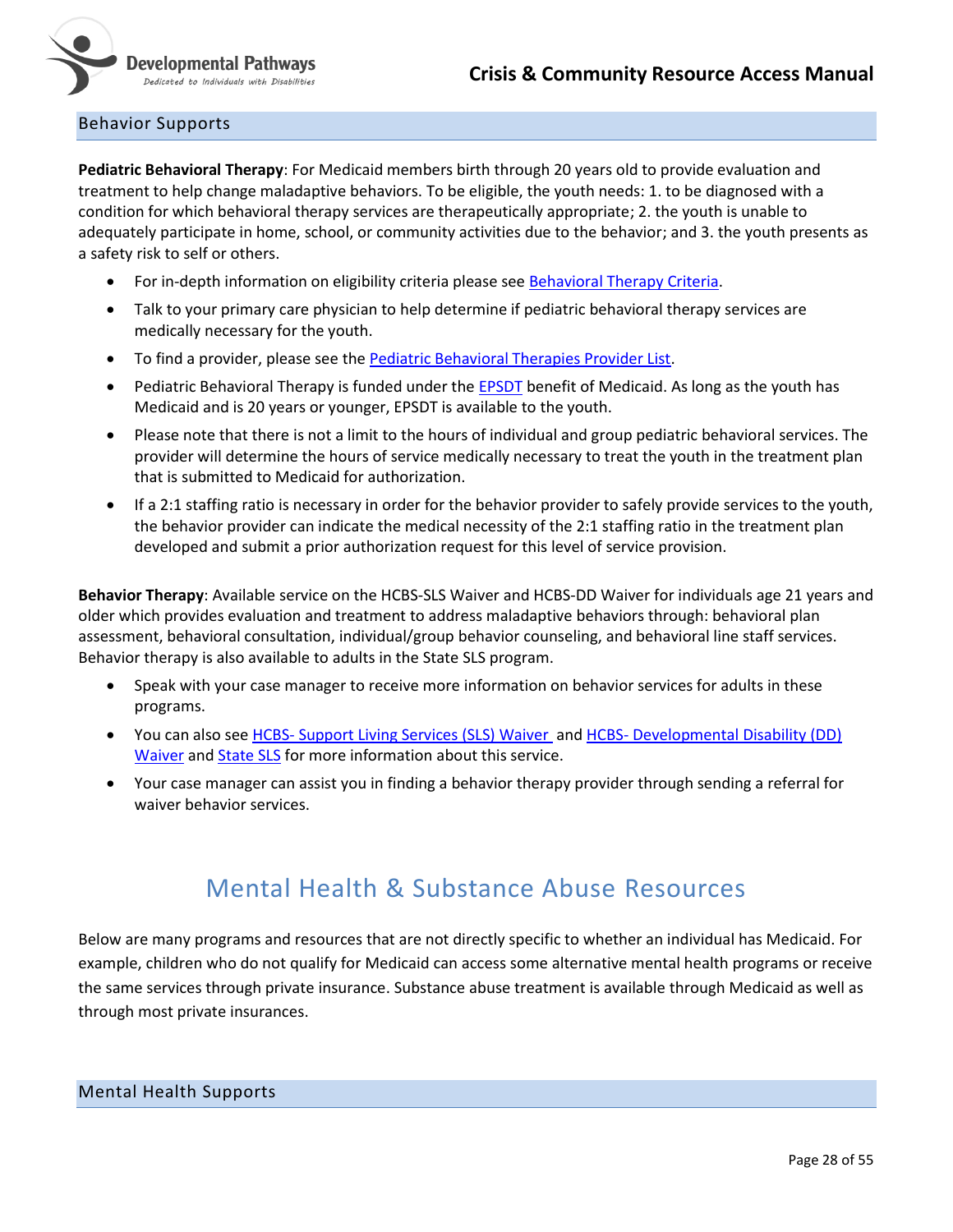

**Finding a Community Mental Health Center**: Please see [Colorado LADDERS](https://www.colorado.gov/LADDERS/OBH_PSS_Search?p=Mental%20Health) – Mental Health and select "Community Mental health Center" under the Mental Health Settings to search for a mental health center near you or select "Outpatient," "Intensive Outpatient," or other mental health service setting if you are seeking other types of mental health services. The most commonly access mental health centers in the Denver Metro area are included below. You can also visit [Find Behavioral Health Help](https://www.colorado.gov/pacific/cdhs/find-behavioral-health-help) and navigate t[o Community Mental Health](https://www.colorado.gov/pacific/cdhs/find-behavioral-health-help#ASOCMHCMSO)  [Centers](https://www.colorado.gov/pacific/cdhs/find-behavioral-health-help#ASOCMHCMSO) to identify a mental health center for your geographic area and access additional information.

#### <span id="page-28-0"></span>**Mental health centers in the Denver metro area:**

- [Aurora Mental Health](https://www.aumhc.org/get-help/age-group/child-youth-family/) Multiple Aurora city locations
	- o Specialized Programs:
		- Aurora [Center for Life Skills](https://www.aumhc.org/careers/training-programs/aurora-center-life-skills-acls/) (adults with I/DD)
		- **Entercept Center (children with I/DD)**
- [AllHealth Network](https://www.allhealthnetwork.org/) South Denver Metro locations
- [Community Reach Center](https://www.communityreachcenter.org/services/child-youth-and-family-services/dual-diagnosis/) North Denver Metro locations
- [Mental Health Center of Denver](https://mhcd.org/get-to-know-us/) Denver City locations
- [Jefferson Center for Mental Health](https://www.jcmh.org/) West Denver Metro locations

| Medicaid Mental Health Benefits Summary *                                            |                                                            |  |
|--------------------------------------------------------------------------------------|------------------------------------------------------------|--|
| *Check with your private insurance carrier to clarify covered mental health services |                                                            |  |
|                                                                                      | To find a provider go to: Colorado LADDERS - Mental Health |  |
|                                                                                      |                                                            |  |
| Case Management/Care Coordination                                                    | Inpatient                                                  |  |
| Outpatient                                                                           | Residential Treatment Center (children)<br>$\circ$         |  |
| Mental Health Assessment<br>$\bigcap$                                                | Partial Hospitalization Program<br>$\Omega$                |  |
| Individual counseling<br>$\circ$                                                     | Inpatient Hospitalization<br>$\circ$                       |  |
| Family counseling<br>$\circ$                                                         | <b>Emergency/Crisis Services</b>                           |  |
| Group counseling<br>$\circ$                                                          | <b>Acute Treatment Unit</b><br>$\bigcap$                   |  |
| Psychiatry<br>$\circ$                                                                | Crisis Stabilization Unit (voluntary)<br>O                 |  |
| <b>Medication management</b><br>$\circ$                                              | Substance Use                                              |  |
| <b>Intensive Outpatient Treatment</b><br>$\circ$                                     | Assessment<br>∩                                            |  |
| Program                                                                              | <b>Outpatient Treatment</b><br>$\circ$                     |  |
| Drop-in Centers (adults)<br>$\circ$                                                  | <b>Inpatient Treatment</b><br>$\circ$                      |  |
| In-home therapy services (children)<br>$\circ$                                       |                                                            |  |
| Day Treatment services (children)<br>$\circ$                                         |                                                            |  |
|                                                                                      |                                                            |  |

#### **Provider Specific Resources for Dual-Diagnosis:**

1. [Behavior Resources & Adaptive Needs in the Community and Home \(BRANCH\)](https://www.tennysoncenter.org/programs/) – Therapy treatment program for **children** with Autism Spectrum Disorder and mental health diagnosis operated by Tennyson Center for Children. The program provides behavioral interventions for 6-20 hours per week for 6-12 months depending on the child's needs. Caregivers are taught intervention to increase sustained stability. Prescription/referral from the child's primary care physician or other medical provider is needed to obtain service authorization. Medicaid approved provider. Call 303-433-1232 for more information.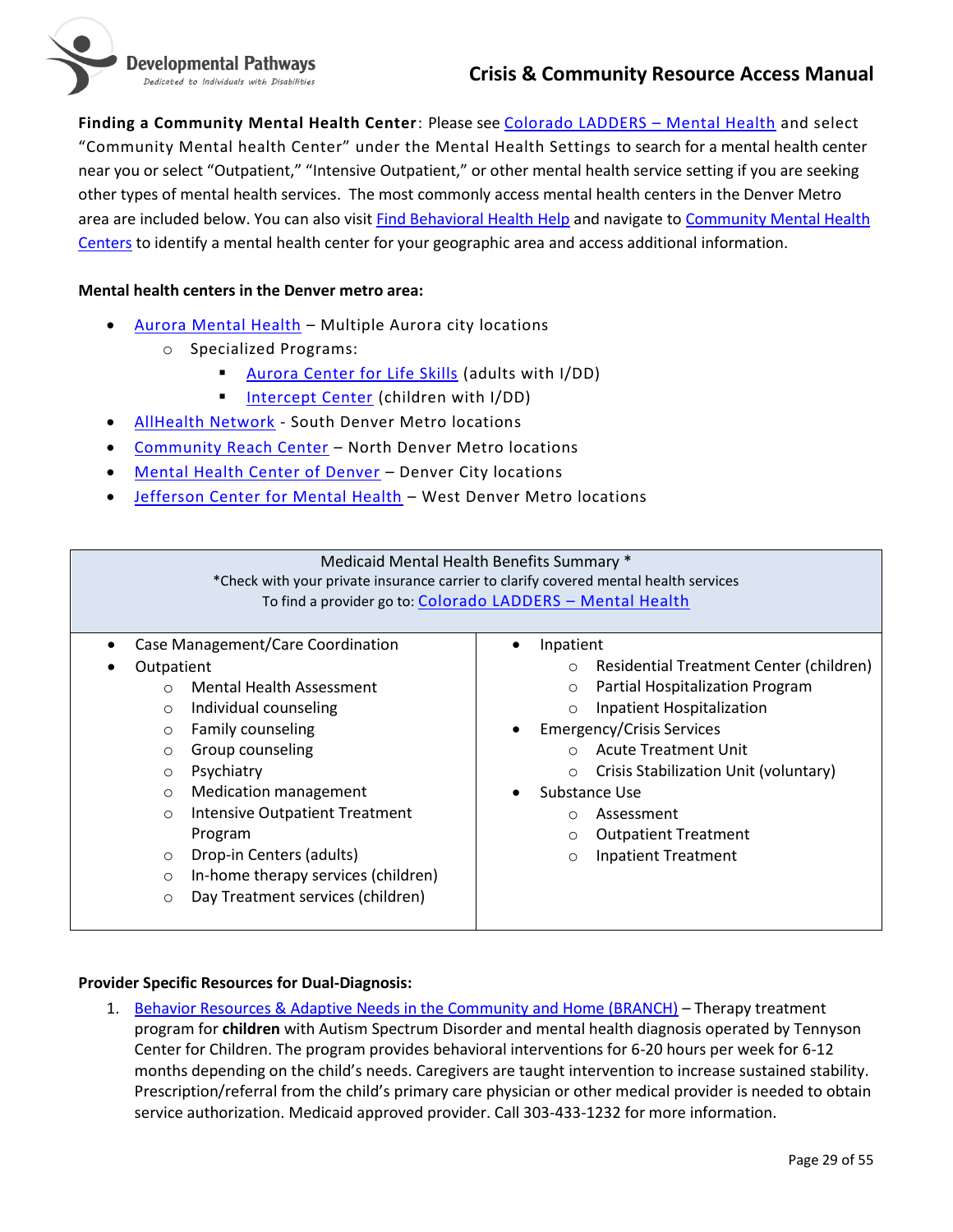

- 2. [Aurora Center for Life Skills](https://www.aumhc.org/careers/training-programs/aurora-center-life-skills-acls/) (adults with I/DD)
- 3. [Intercept Center](https://www.aumhc.org/get-help/age-group/child-youth-family/) (children with I/DD)

**Emergency Mental Health**: If it is a life-threatening emergency, call 911. You can also contact the Crisis Support Line at 1-844-493-8255 for support. Please see th[e Crisis Resources section](#page-11-0) for detailed information on emergency mental health supports.

**Involuntary Commitment for Mental Health Treatment**: Adults have a choice to participate in mental health services or refuse. However, there are times when the individual's refusal places them in grave danger, and it is necessary for the individual to be involuntarily committed for mental health treatment through a legal court process. A court appointed guardian does not have the authority to obtain hospital or institutional care and treatment for mental illness, developmental disability, or alcoholism against the will of the individual. Thus, it must be accomplished through a court order. Please see the [Involuntary Mental Health](https://cdhs.colorado.gov/behavioral-health/involuntary-mental-health-treatment)  [Treatment System](https://cdhs.colorado.gov/behavioral-health/involuntary-mental-health-treatment) for in-depth information on the process. In most cases, the involuntary commitment will start with [a M1 Hold](https://leg.colorado.gov/publications/emergency-mental-health-holds-17-38) for 72 hours, and the mental health facility or hospital can request an extension on the involuntary commitment through the court for additional treatment. For additional information and support, Medicaid members should speak with their [regional organization care coordinator.](#page-18-1)

**Medication Administration**: If an individual is taking medications for their mental health and the individual needs assistance with medication administration, there are a few provider options available. A medication reminder box can be set-up by home health (the reminder box can also be locked to prevent purposeful/accidental overdose). If the individual needs more support than a reminder box, home health can physically administer the medications directly to the individual. Alternatively, some medications can be provided by a monthly injectable and the individual can go once a month to their [mental health center](#page-28-0) for the medication injection. Please see Home [Health](#page-24-0) for more information.

**Peer Specialist Support Program**: A Peer Specialist is a person who has been there and has lived through the experience of a mental illness. A Peer Specialist has been trained and provides support through listening, mentoring, action plans, and stress management. A Peer Specialist can provide support in-person or via phone and can be requested through your [mental health center.](#page-28-0) If assistance is needed to find a provider, contact your [regional organization care coordinator.](#page-18-1)

<span id="page-29-0"></span>**Drop-in Center**: Drop-In Centers are programs operated by mental health centers that are run in partnership between professionals and those who have experienced a mental illness. This program is only available for adults. The drop-in center programs include educational opportunities, vocational services, social opportunities, support groups, peer counseling, and recreational activities. Programs vary by center and there are 3 primary drop-in centers for the Denver Metro Area. Individuals should contact thei[r mental health center](#page-28-0) to learn more about the drop-in center programs or to inquire if their mental health center operates a similar program.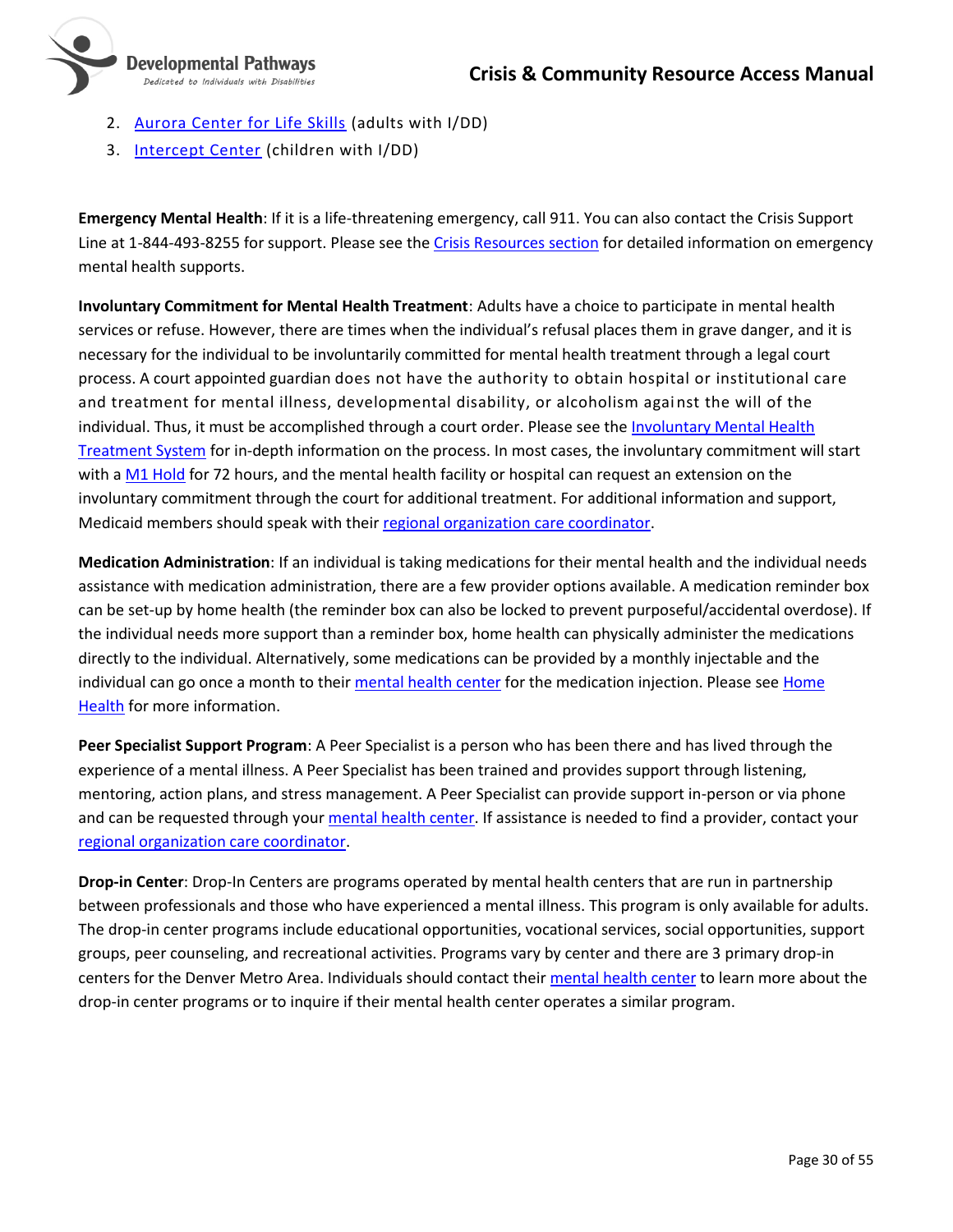

| Drop-in Centers                                            |                                                                            |                                                            |
|------------------------------------------------------------|----------------------------------------------------------------------------|------------------------------------------------------------|
| Center Point - AllHealth<br>Network                        | <b>Community Connections -</b><br>Aurora Mental Health                     | Rainbow Center -<br>Community Reach Center                 |
| 2200 W Berry Avenue<br>Littleton, CO 80120<br>303-730-8858 | 12455 East Mississippi Ave,<br>Ste 104<br>Aurora, CO 80012<br>303-361-8200 | 690 West 84th Avenue<br>Thornton, CO 80260<br>303-451-4288 |

<span id="page-30-0"></span>**Crisis Stabilization Unit (CSU) - Adult**: A residential, unlocked facility with clinical care for individuals struggling to manage their psychiatric conditions and who are not at high risk of harming themselves or others. Individuals can stay up to 5 days and receive intensive therapy, medication assessment, and case management support. A CSU may also include mindfulness activities and therapeutic groups such as art and yoga. Individuals must be referred from [a crisis walk-in center](#page-11-0) or hospital to be admitted to the CSU. Please note that the CSU provides voluntary care for adults and an adult individual can decide to leave. For additional information please speak with your [regional organization care coordinator,](#page-18-1) private insurance carrier, o[r mental health center.](#page-28-0)

• If an adult requires a higher level of care than a CSU can provide, the adult will be referred to an Acute Stabilization Unit (ASU) or inpatient psychiatric setting (see below).

**Crisis Stabilization Unit (CSU) – Child/Youth:** A residential facility with care for children/youth ages 5 and older experiencing a self-identified crisis or struggling to manage their psychiatric condition who are not at high risk of harming themselves or others. The child/youth can stay for up to 5 days for a break or stabilization. Children who access [a crisis walk-in center](#page-11-0) that need stabilization will be directed to a CSU that serves children. For additional information please speak with your regional organization care [coordinator,](#page-18-1) private insurance carrier, or [mental health center.](#page-28-0)

- [Jefferson Hills](https://jeffersonhills.org/Programs) has a 24/7 walk-in CSU for children located at 421 Zang Street, Lakewood, CO 80228. The parent/guardian can call the admission line at 303-996-3859 to determine ability to serve and if there is an open bed.
- If a child requires a higher level of care than a CSU can provide, the child will be referred to an Acute Stabilization Unit (ASU) or inpatient psychiatric setting (see below).

**Acute Treatment Unit (ATU)**: A treatment facility for those in need of short-term, acute psychiatric care due to a psychiatric or mental health crisis. Individuals accessing an ATU were put on a [M1 Hold](https://leg.colorado.gov/publications/emergency-mental-health-holds-17-38) by a [crisis walk-in center,](#page-11-0) mental health professional, or hospital. The ATU provides residential treatment at a level of care higher than a Crisis Stabilization Unit and not as intense as an inpatient psychiatric hospital. Individuals typically stay 7 days – 30 days. An ATU provides psychiatric evaluation, medication evaluation & management, 24/7 nursing care, therapeutic groups, counseling, peer support, and crisis management. Individuals are typically referred from a [crisis walk-in center](#page-11-0) or hospital. For additional information please speak with you[r regional organization care coordinator,](#page-18-1) private insurance carrier, or [mental health center.](#page-28-0)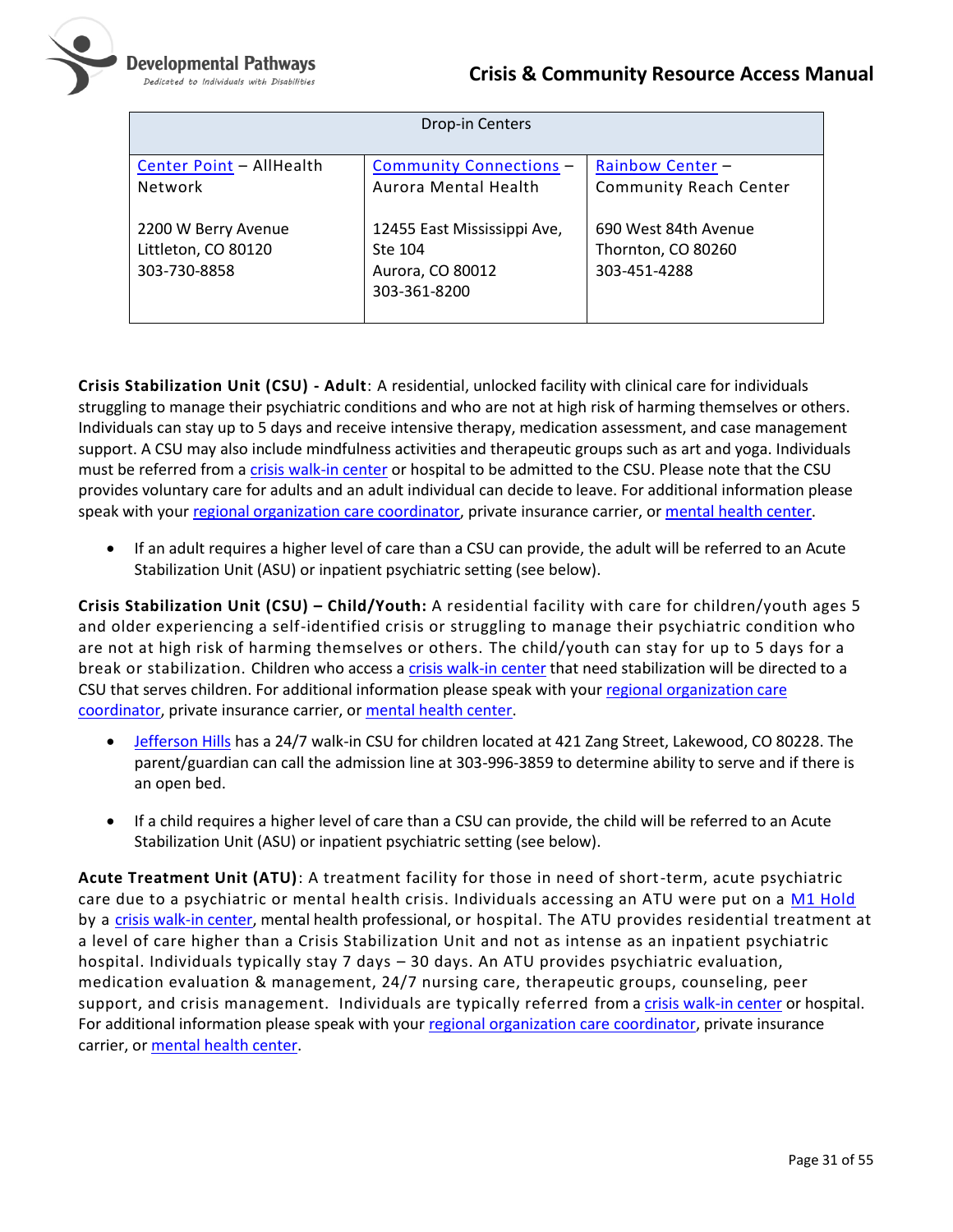

- Developmental Pathways Dedicated to Individuals with Disabilities
- There are also ATUs providers for children which provide short-term more intensive stabilization for typically 5 days - 30 days. Children who access [a crisis walk-in center](#page-11-0) and need to be on [a M1 Hold](https://leg.colorado.gov/publications/emergency-mental-health-holds-17-38) will be directed to an ATU.
- If you would like to search for an ATU please see [Colorado LADDERS](https://www.colorado.gov/LADDERS/OBH_PSS_Search?p=Mental%20Health)  Mental Health and enter your zip code to filter to providers in your area. Use the advanced filters list under "Mental Health Settings" to filter to acute stabilization unit. Remember to change the fee filter at the bottom left to Medicaid or private insurance if that is the form of payment being used. You[r regional organization care coordinator](#page-18-1) (Medicaid) can assist you with finding a provider.

**Intensive Outpatient Treatment Program**: A multi-week (6-12 week), intensive mental health treatment program for children or adults with mental health treatment needs who need more support than traditional weekly therapy sessions. Individuals attend sessions daily or multiple days per week for 3-6 hours depending on the program. For additional information please speak with your [regional organization care coordinator,](#page-18-1) private insurance carrier, or [mental health center.](#page-28-0)

**Inpatient Psychiatric Hospitalization**: A treatment facility for children or adults with severe mental illness requiring intensive care. Individuals typically stay for less than 30 days and treatment goals focus on stabilizing symptoms while developing a continuing treatment plan so that the individual can receive needed care in a less intensive setting. Please se[e Psychiatric Services In Hospitals Benefit](https://www.colorado.gov/pacific/hcpf/psychiatric-services-hospitals-benefit) for more information for Medicaid members. For individuals with private insurance and not Medicaid, please connect with your private insurance carrier. Adult individuals who are struggling to improve are may be referred by a mental health treatment facility/hospital to the [Colorado Mental Health Institute at Fort](https://www.colorado.gov/pacific/cdhs/colorado-mental-health-institute-fort-logan) Logan. Children and adults are typically referred to inpatient hospitalization from a hospital or from an ATU if not improving in the ATU.

**Day Treatment Program**: A treatment program for children who have significant emotional and behavioral needs, cannot be safely provided education services in a school setting, and need more intensive treatment than outpatient treatment. Children attend 5 days a week during the daytime for therapeutic and educational services. Therapy includes individual, family, and group therapy in accordance with the child's needs. Prior authorization from Medicaid is required. Recommendation from a medical or mental health professional is typically needed to document medical necessity for this service. One intent of this service is to support the child in returning to a public-school setting. For additional information please speak with your [regional organization care coordinator,](#page-18-1) private insurance carrier, or mental health provider.

• If you would like to search for a day treatment center please see [Colorado LADDERS](https://www.colorado.gov/LADDERS/OBH_PSS_Search?p=Mental%20Health) – Mental Health and enter your zip code to filter to providers in your area. Use the advanced filters list under "Mental Health Settings" to filter to day treatment. Remember to change the fee filter at the bottom left to Medicaid or private insurance if that is the form of payment being used. Your regional organization care [coordinator](#page-18-1) (Medicaid) can assist you with finding a provider.

<span id="page-31-0"></span>**Residential Treatment Center**: A treatment program for children who have a significant emotional and behavioral needs who require more intensive treatment than can be provided through day treatment and outpatient treatment services. The child resides at the residential treatment center and receives therapeutic and educational services. Treatment includes diagnostic assessment, psychiatric and mental health services, medication evaluation, and safety planning. Education services and recreation activities are provided. Treatment can be provided short-term (30 days or less) or long-term based on the child's medically assessed needs. Please note that the majority of residential treatment centers in Colorado specialize in mental illness and may not be able to serve an individual with IDD and l ower cognitive functioning. Often many children with IDD currently need to seek out-of-state residential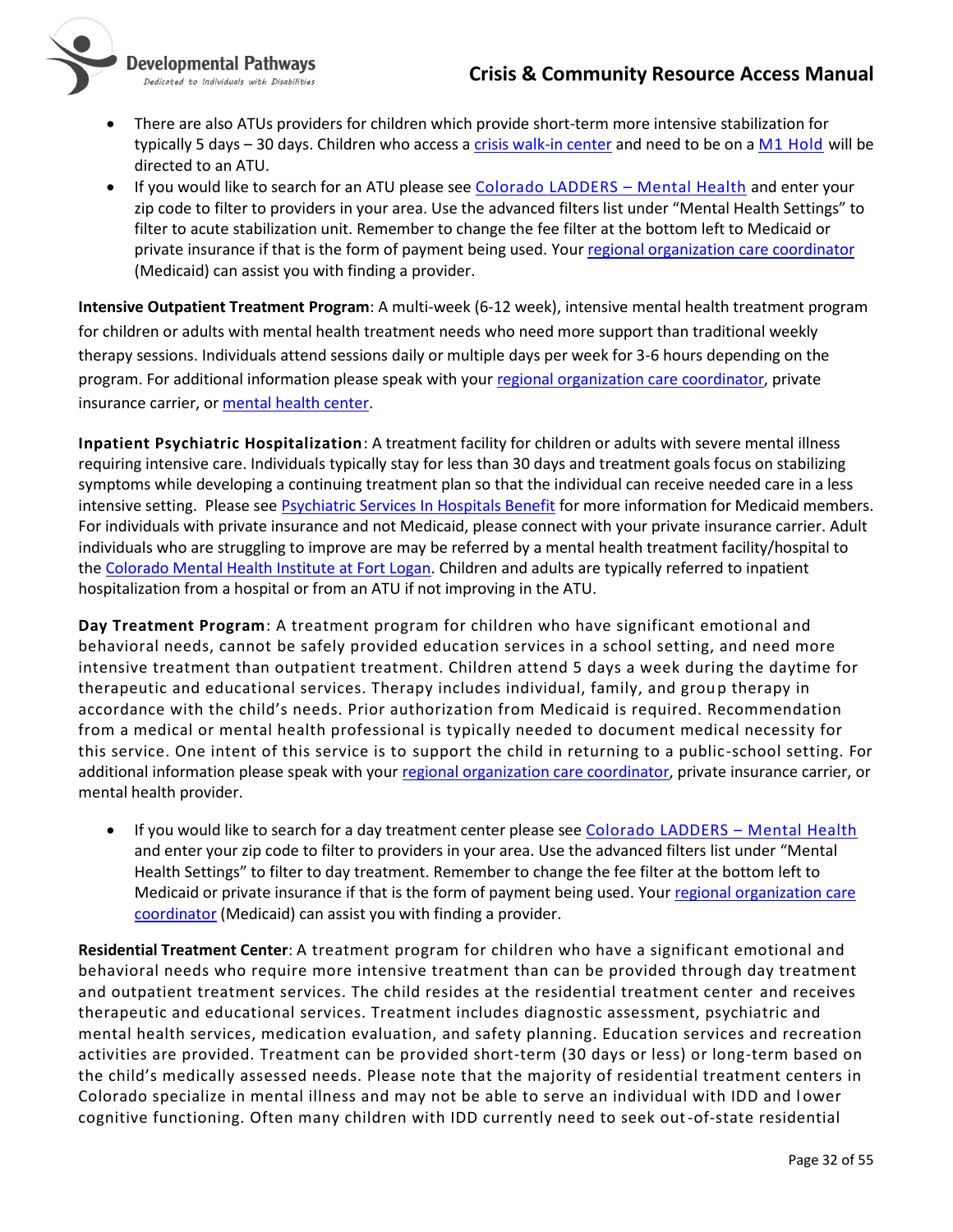

treatment center providers for their treatment needs. For additional information please speak with your [regional organization care coordinator,](#page-18-1) private insurance carrier, or mental health provider. Please see [Psychiatric](https://www.colorado.gov/hcpf/psychiatric-residential-treatment-facilities)  [Residential Treatment Facilities](https://www.colorado.gov/hcpf/psychiatric-residential-treatment-facilities) for more information.

#### Overall process for accessing residential treatment center services:

Medicaid members should work with their [regional organization care coordinator](#page-18-1) throughout this entire process. The care coordinator will be able to answer questions and explain this process in greater detail. Individuals with only private insurance will need to contact their insurance carrier to speak with an insurance representative.

- 1. The medical/mental health provider sends a request to private insurance (if child has private insurance) or to the [regional entity](#page-18-1) that oversees Medicaid mental health benefits (if the child only has Medicaid) indicating that residential treatment is medically necessary. Please note that Colorado Access is the regional entity for our catchment area.
	- If additional documentation of medical necessity is needed, the parent can may request a level of care assessment from the CYMTHA Liaison (see Parents/Guardians section of [CYMTHA\)](https://www.colorado.gov/pacific/cdhs/children-and-youth-mental-health-treatment-act) to determine the level of care and type of services that are recommended by the clinical reviewer. Alternatively, a mental health or medical provider seeing the child can provide any assessment and/or recommendations for treatment.
	- Please note that room and board costs as well as educational costs are NOT covered by Medicaid nor private insurance. Most often, the school district is approached regarding educational costs while a child/youth is residing in a residential treatment facility for treatment. Room and board can be private paid by the parents or via the child's SSI/SSDI (if applicable). For children without SSI/SSDI, the parents can apply for [social security income \(SSI\)](https://www.ssa.gov/ssi/text-child-ussi.htm) once the child/youth has been in a residential treatment facility for over 30 days. The child will have to meet disability criteria and income criteria per social security.
- 2. Please note that if the child also has private insurance, that the private insurance company will first review the request for residential treatment center services and determine if it is a service that is covered by that child's private insurance plan as well as if criteria for medical necessity has been met.
	- If private insurance provides no coverage of residential treatment services, then the child can proceed with requesting the service through Medicaid. It will be necessary to provide documentation to Medicaid that private insurance does not cover the service (a denial issued by the private insurance) as Medicaid is the payor of last resort.
	- If private insurance does provide coverage, then the private insurance will be the primary insurance utilized and private insurance must approve or deny the request for services. Medicaid will be the secondary insurance. Please note that Medicaid can cover costs of service beyond what private insurance covers if the provider is Medicaid approved and if the service is covered by Medicaid.
	- Medicaid requires the use of primary insurance. If the member does not follow the primary insurance requirements, the member can be liable for those costs.
- 3. For Medicaid only members, Colorado Access [\(regional entity\)](#page-18-1) reviews the request and reaches one of three outcomes:
	- The request meets medical necessity and the child has a covered mental health diagnosis. Prior authorization is granted.
	- The request meets medical necessity and the child does not have a covered mental health diagnosis. Denial is generated due to "not a covered diagnosis" as the regional entity can only approve services for mental health needs.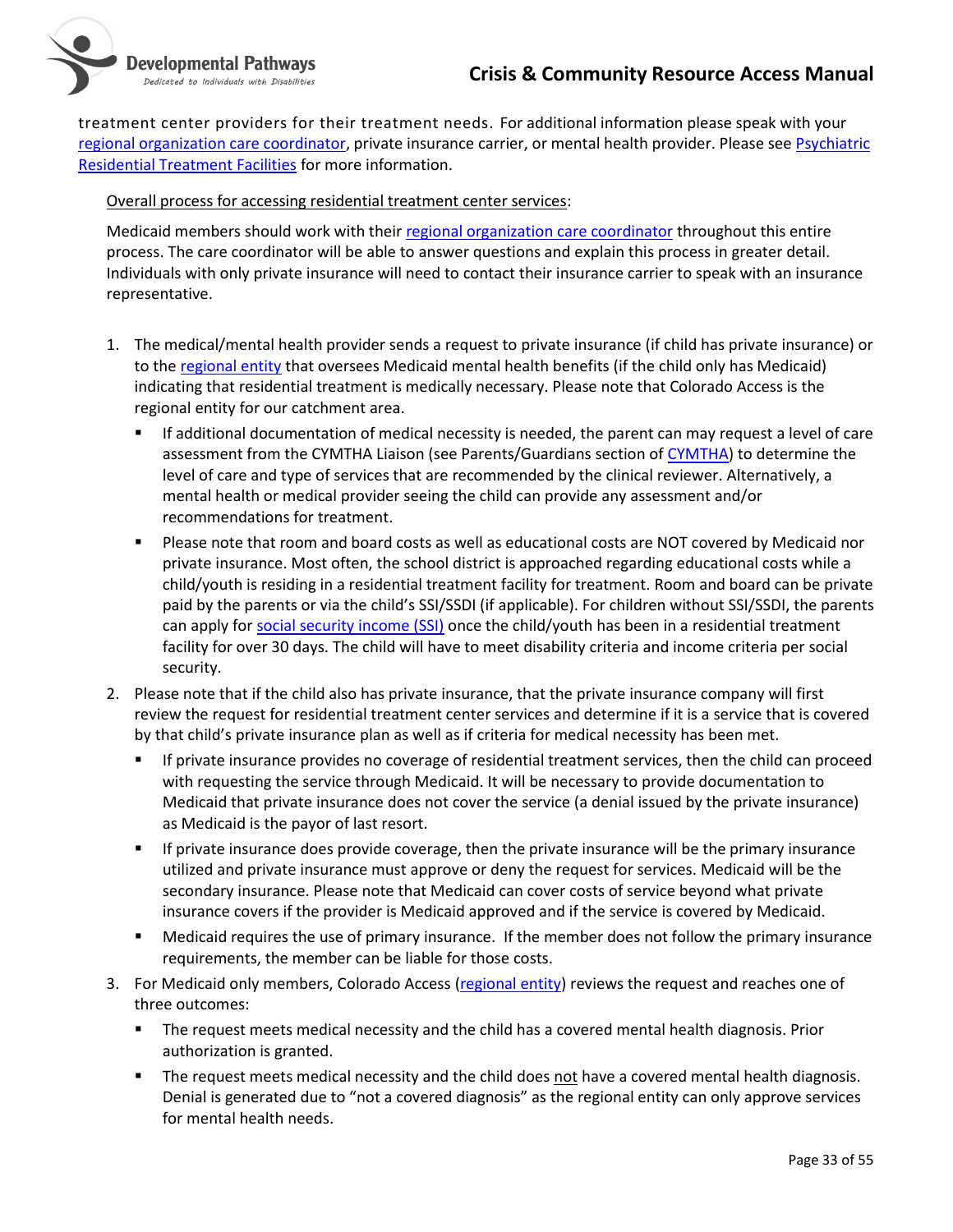

Developmental Pathways Dedicated to Individuals with Disabilities

- The request does not meet medical necessity. Denial is generated.
- 4. If residential services are medically necessary but Colorado Access issued a denial for "not a covered diagnosis" then the following option is available to request that the service be covered by Medicaid for individuals with IDD or other non-mental health conditions requiring treatment:
	- [EPSDT](https://www.colorado.gov/pacific/hcpf/early-and-periodic-screening-diagnostic-and-treatment-epsdt) is a benefit for children and young adults until age 21.
	- **EPSDT** is required by Federal Medicaid to cover medically necessary services that are not listed as a benefit under the state's Medicaid plan. Although Medicaid does not cross state lines, if the youth needs to go out of state in order to access medically necessary services not available in state, EPSDT can help.
	- There is a[n exceptions process](https://www.colorado.gov/pacific/hcpf/early-and-periodic-screening-diagnostic-and-treatment-epsdt) by which the medical provider and the residential treatment facility can request that residential treatment services be covered under fee for service via EPSDT. The provider will complete the EPSDT Request for Coverage Form located under th[e EPSDT Exceptions,](https://www.colorado.gov/pacific/hcpf/early-and-periodic-screening-diagnostic-and-treatment-epsdt)  [Forms, and Processes.](https://www.colorado.gov/pacific/hcpf/early-and-periodic-screening-diagnostic-and-treatment-epsdt) Other supporting documents will be required and the RAE care coordination will submit the packet. Questions should be directed to you[r regional organization/RAE](#page-18-1) care [coordinator.](#page-18-1)
- 5. The school district will also need be involved in the discussions and coordination of residential treatment services as the school district will need to make arrangements regarding education services at the residential treatment center.
- 6. Finding a residential treatment care provider:
	- To find a residential treatment center you can search using [Colorado LADDERS](https://www.colorado.gov/LADDERS/OBH_PSS_Search?p=Mental%20Health)  Mental Health and enter your zip code to filter to providers in your area. Use the advanced filters list under "Mental Health Settings" to filter to residential treatment. Remember to change the fee filter at the bottom left of the page to Medicaid or private insurance if that is the form of payment being used.
	- However, your [regional organization care coordinator](#page-18-1) (or private insurance representative) will be assisting you in searching for residential treatment centers.

#### <span id="page-33-0"></span>Child & Youth Mental Health Treatment Act (CYMHTA)

Th[e Children and Youth Mental Health Treatment Act](https://www.colorado.gov/pacific/cdhs/children-and-youth-mental-health-treatment-act) (CYMHTA) supports families to access mental health treatment services for their child or youth. CYMHTA funding can be available when there is no other appropriate funding source for treatment, such as private insurance. If your child does not qualify for Medicaid and a mental health service is not available through private insurance or is not fully covered, then this program may be appropriate for your child's situation. If the child has Medicaid, then the child is not eligible for CYMTHA funding, but could access a level of care assessment from CYMTHA.

Please note that CYMTHA only provides funding for Colorado based services and not out of state services. Parents/legal guardians are responsible for 7% of the total cost of treatment services provided under CYMTHA.

Please review the "For Parents/Guardians" section of the [CYMHTA website](https://www.colorado.gov/pacific/cdhs/children-and-youth-mental-health-treatment-act) for additional information and how to request CYMTHA through your [CYMHTA Liaison.](https://drive.google.com/file/d/0B9eaXW7_92zSbnNaQktrdUN2Sjg/view)

#### <span id="page-33-1"></span>Mental Health Transition Programs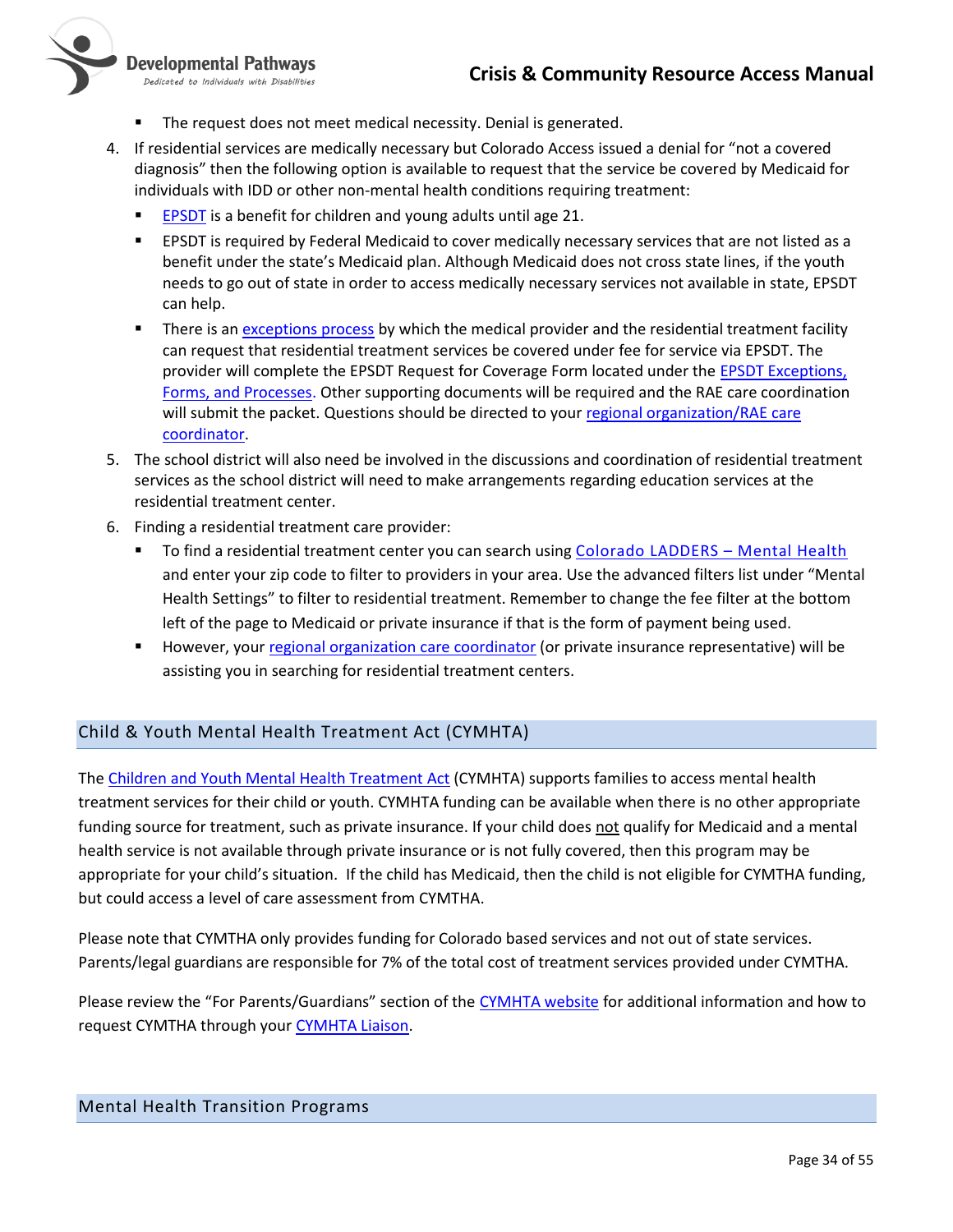Developmental Pathways Dedicated to Individuals with Disabilities

**Momentum Program**: Primarily supports the transition of children and adults from inpatient mental health institutes, hospital, or other care settings to community living who have barriers to discharge. The care team assess needs and goals as well as create plans to support a successful transition. If necessary funding can be requested to support that transition when other programs or resources (such a[s Medicaid mental health services](#page-27-2) an[d Medicaid HCBS Waivers\)](#page-22-0) are unavailable to address. However, the Momentum Program can also be utilized for youth who are struggling with behavioral health and are at risk of out of home placement. Funding can be utilized to stabilize the individual or assist the individual in accessing services. Additionally, funding is also available to defendants in the criminal justice system who are determined incompetent to proceed or are hospitalized and pleading not guilty by reason of insanity. Please see [Momentum Program](https://www.rmhumanservices.org/momentum-referrals) for information on eligibility and referrals.

**Transition Specialist Program**: Supports the transition of children and adults from behavioral health settings (72 hour hold or mental health certification) and substance use treatment settings to community living. The transition specialists identify needs, goals, and help access resources. Please see [Transition Specialist Program](https://www.rmhumanservices.org/tsp-referrals) for information on eligibility and referrals.

# <span id="page-34-0"></span>Substance Abuse Providers & Resources

**To find substance abuse treatment and detox centers**: Please see [Colorado LADDERS](https://www.colorado.gov/LADDERS/OBH_PSS_Search?p=Substance%20Use) – Substance Use and enter your zip code to filter to providers in your area. Use the advanced filters list to indicate specific substance use treatment services or to find detoxification centers. Remember to change the fee filter at the bottom left to Medicaid if that is the form of payment being used.

- o Clinically Managed Detox Centers that Accept Medicaid:
	- **[Denver CARES Detoxification & Rehab](https://www.denverhealth.org/services/community-health/denver-cares-detox-drug-alcohol-rehab) Operated by Denver Health**
	- **[East Metro Detox and Recovery Services Center](https://www.aumhc.org/substance-recovery-detox-services/) Operated by Aurora Mental Health in** Aurora
	- [Center for Detox Treatment](https://www.communityreachcenter.org/locations/center-detox-treatment/) Operated by Community Reach Center in Westminster
- o Outpatient Substance Abuse Treatment Providers:
	- [Lifelong, Inc](http://lifelonginc.com/our-services) Provides substance abuse treatment services to children/adolescents and adults with IDD. This provider has specifically adapted substance abuse treatment materials for individuals with cognitive impairment. They serve the greater Denver metro area from northern Denver metro down to Castle Rock. Substance use disorder (SUD) services include: Relapse Prevention, Substance Abuse Education, Seeking Safety, Strategies for Self-Improvement and Change (SSIC/SSC). Contact Erika DeLeon, Program Director, at 720-660-4549 or erika@lifelonginc.com.
	- **[Denver Health Adolescent Substance Abuse Treatment](https://www.denverhealth.org/services/behavioral-health/addiction-services/adolescent-substance-abuse-treatment) Serves adolescents up to age** 21
	- [Aurora Mental Health Substance Recovery and Detox Services](https://www.aumhc.org/substance-recovery-detox-services/) Aurora area
	- [AllHealth Network Substance Use Services](https://www.allhealthnetwork.org/services/substance-use/) South Denver Metro area
	- [Community Reach Center for Detox Treatment](https://www.communityreachcenter.org/services/adult-and-senior-services/detox-services/) North Denver Metro area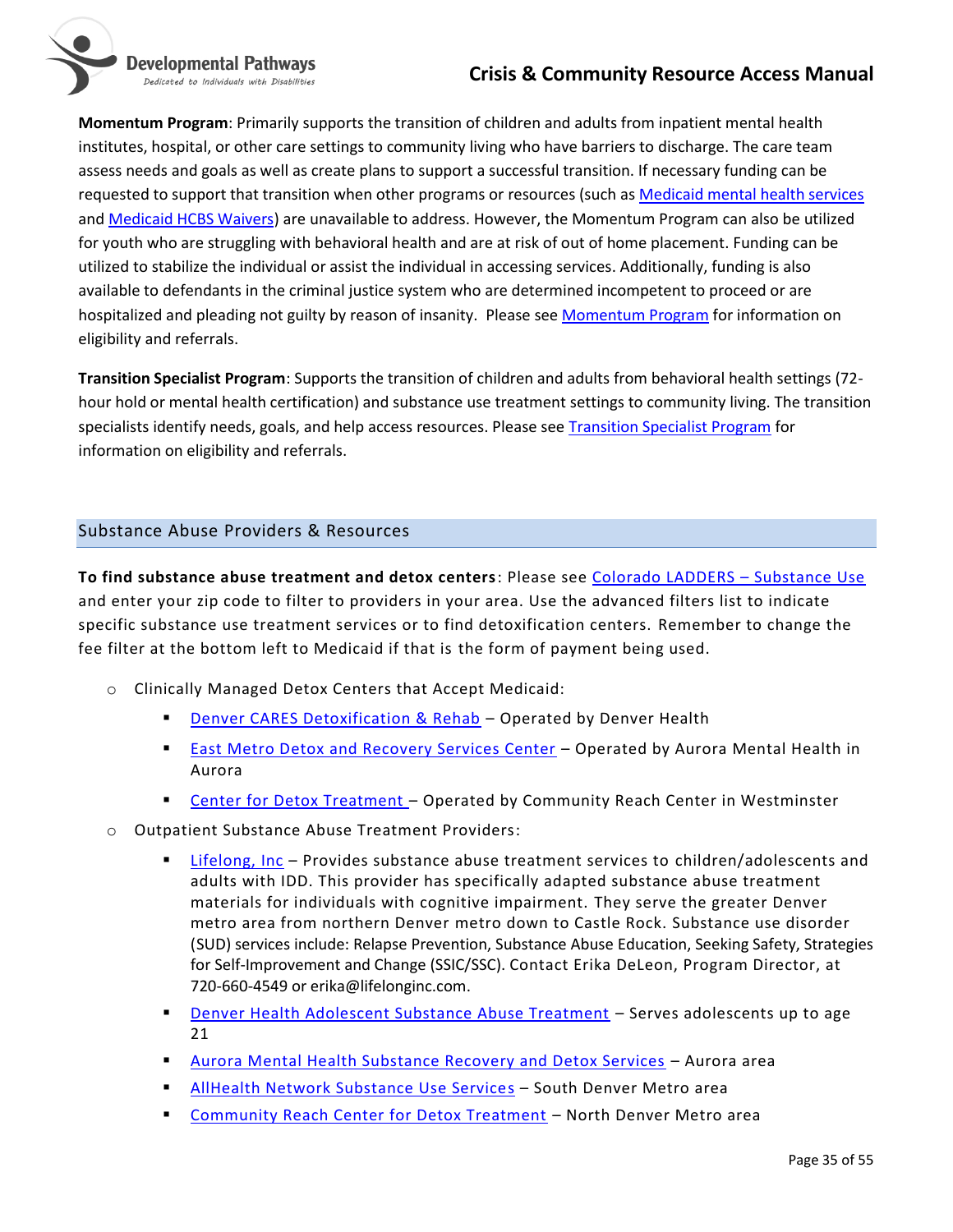

- [Mental Health Center of Denver](https://mhcd.org/access-services/) City of Denver area
- **Example 1** [Jefferson Center for Mental Health](https://www.jcmh.org/key-services/) West Denver Metro area
- **[UC Health Outpatient Psychiatry](https://medschool.cuanschutz.edu/psychiatry/programs/uchealth-psychiatric-services)**
- o For a list of all substance abuse treatment providers, see [Colorado LADDERS](https://www.colorado.gov/LADDERS/OBH_PSS_Search?p=Substance%20Use)  Substance Use. Enter your zip code to filter to providers in your area. Use the advanced filters list under "Services" to filter to the type of treatment being sought. Remember to change the fee filter at the bottom left to Medicaid or private insurance if that is the form of payment being used. Medicaid members can contact their [regional organization care coordinator](#page-18-1) if more assistance is needed.

**Involuntary commitment for drug or alcohol treatment**: Adults have the choice to engage in substance abuse. However, there are times when the substance abuse places the individual in grave danger, and it is necessary for the individual be involuntarily committed for substance abuse treatment through a legal court process. Please see the **Involuntary Commitment Process** through the Office of Behavioral Health. This process would be appropriate for individuals who are an alcoholic or a drug abuser, dangerous to self and/or others, and/or incapacitated, and whom refuse voluntary treatment. There is an emergency involuntary commitment process which can allow for the individual to be held up to 5 days while the court process for commitment is pursed. Please see the Statues section, Emergency Commitment, Involuntary Commitment, and FAQs sections for more in-depth information. For additional information and support, Medicaid members should speak with their regional organization care [coordinator.](#page-18-1)

# Complex Case Consultation Resources

<span id="page-35-0"></span>In addition to receiving consultation support from your case management agency, there are additional resources available to support you and the team with complex or difficult situations requiring consultation and brainstorming at a broader level.

# <span id="page-35-1"></span>Creative Solutions – Children with Medicaid

Creative Solutions is available through the Early and Periodic Screening, Diagnostic, and Treatment (EPSDT) Medicaid benefit for children. The Creative Solutions process was developed to aid in managing tough cases and to bring all relevant parties to the same conversation. The Creative Solutions meeting is facilitated by the [regional](#page-18-1)  [organization care manager](#page-18-1) and includes participants across all systems involved in that child's life including family, school, medical providers, mental health providers, and service providers, etc. Specific staff from HCPF ("the state") may assist the regional organization care manager. Participants come together to brainstorm solutions to complex situations. Prior to requesting a Creative Solutions Meeting, the team of systems involved in the child's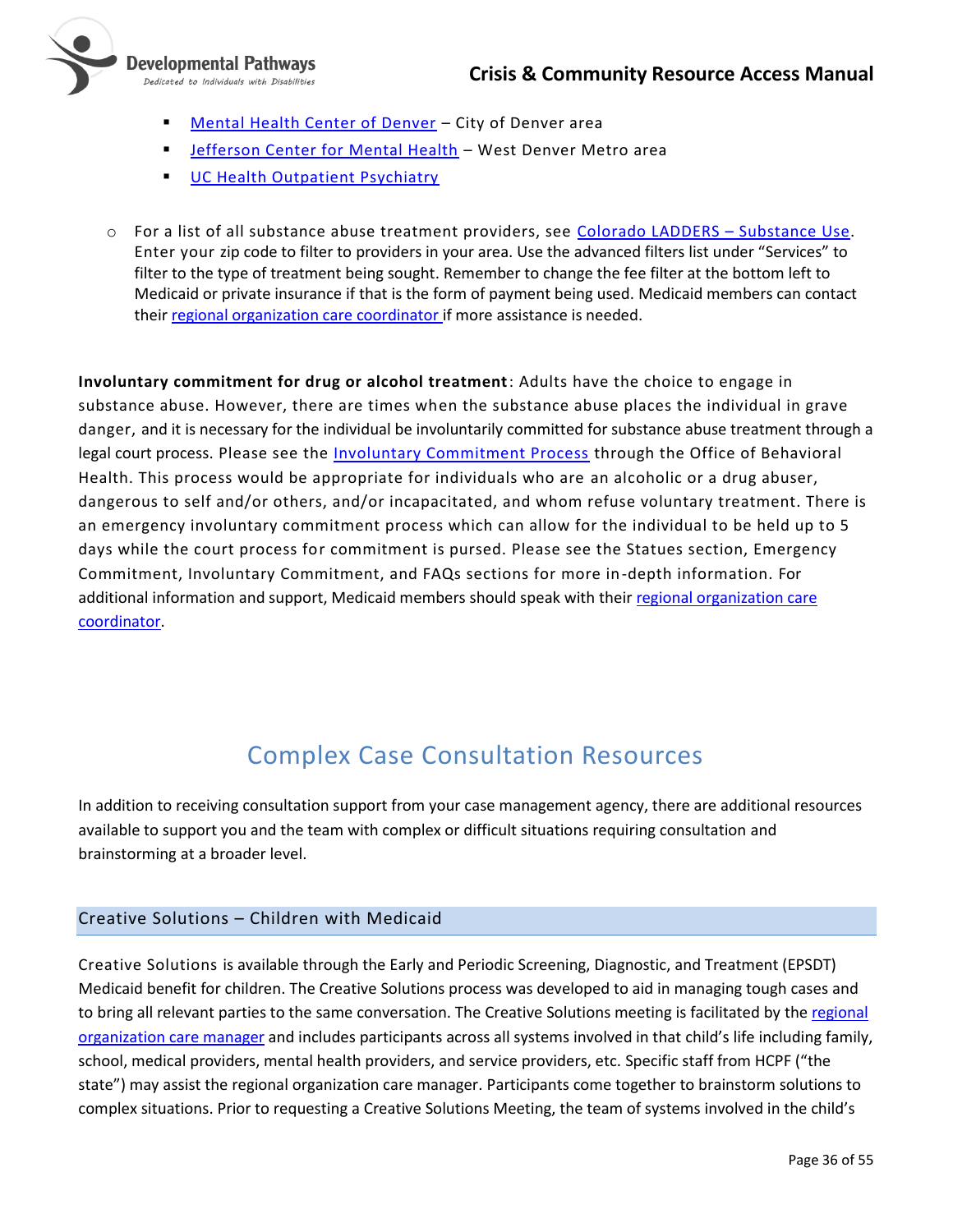

life should coordinate and collaborate first to try and resolve the complicated situation among the team members. The team should also involve a [regional organization care manger](#page-18-1) to assist with medical and/or behavioral health related care coordination needs.

Creative Solutions can be requested by anyone. Most often, a child's case manager or medical provider will complete the request for a Creative Solutions Meeting. For individuals supported by Developmental Pathways:

- 1. Your case manager will work with you and the team to complete the **EPSDT Care Coordination Request** [Form.](https://hcpf.colorado.gov/sites/hcpf/files/EPSDT%20Screening%20Referral%20Form%20Sept%202019.pdf) It will be very helpful to your case manager to receive email addresses for everyone that needs to be invited.
- 2. Your case manager will work with Developmental Pathway's Crisis Team to ensure the request is completed and will send the request to HCPF.
- 3. Creative Solutions conference calls typically occur weekly in the beginning so that team members can readily address the situation through resources and strategies. Overtime the calls may be scheduled farther out as the complex situation is being addressed.

# <span id="page-36-0"></span>Complex Service Solutions – Adults with Medicaid

The Complex Service Solutions process was developed to address community placement issues for adult Medicaid members. The Complex Service Solutions meeting is facilitated by [Healthcare Policy and Financing \(HCPF\)](https://www.colorado.gov/hcpf/about-hcpf) on a monthly basis (4th Tuesday of the month) with a team of resource experts. Participants across all systems involved in that adult's life including family, school transition program, medical providers, mental health providers, and service providers, etc. are also invited. Participants come together to brainstorm solutions to complex situations. Prior to requesting a Complex Service Solutions meeting, the team of systems involved in the adult's life should coordinate and collaborate first to try and resolve the complicated situation among the team members. The team should also involve [a regional organization care coordinator](#page-18-1) to assist with medical and/or behavioral health related care coordination needs. If the team determines that more assistance is needed from HCPF to navigate a complex placement situation, a request for Complex Service Solutions meeting will be completed.

Most often, an adult's case manager or medical provider will complete the request for a Complex Service Solutions meeting. For individuals supported by Developmental Pathways:

- 1. Your case manager will work with you and the team to complete the Complex Service Solutions referral [packet.](https://nmsco.sharepoint.com/:w:/r/sites/cm/cmdocs/Complex%20Service%20Solutions%20Request%20Form.docx?d=w8021ae23c6cf4f429640b42b1cf48c00&csf=1) It will be very helpful to your case manager to receive email addresses for everyone that needs to be invited.
- 2. Your case manager will work with Developmental Pathway's Crisis Team to ensure the request is completed and will send the request to HCPF.
- 3. HCPF will notify Developmental Pathways of the next monthly review phone conference call date. Since the Complex Service Solutions meeting is only provided monthly, team's will need to be flexible with their availability.
- 4. HCPF will facilitate the meeting and provide advice and resources to the team.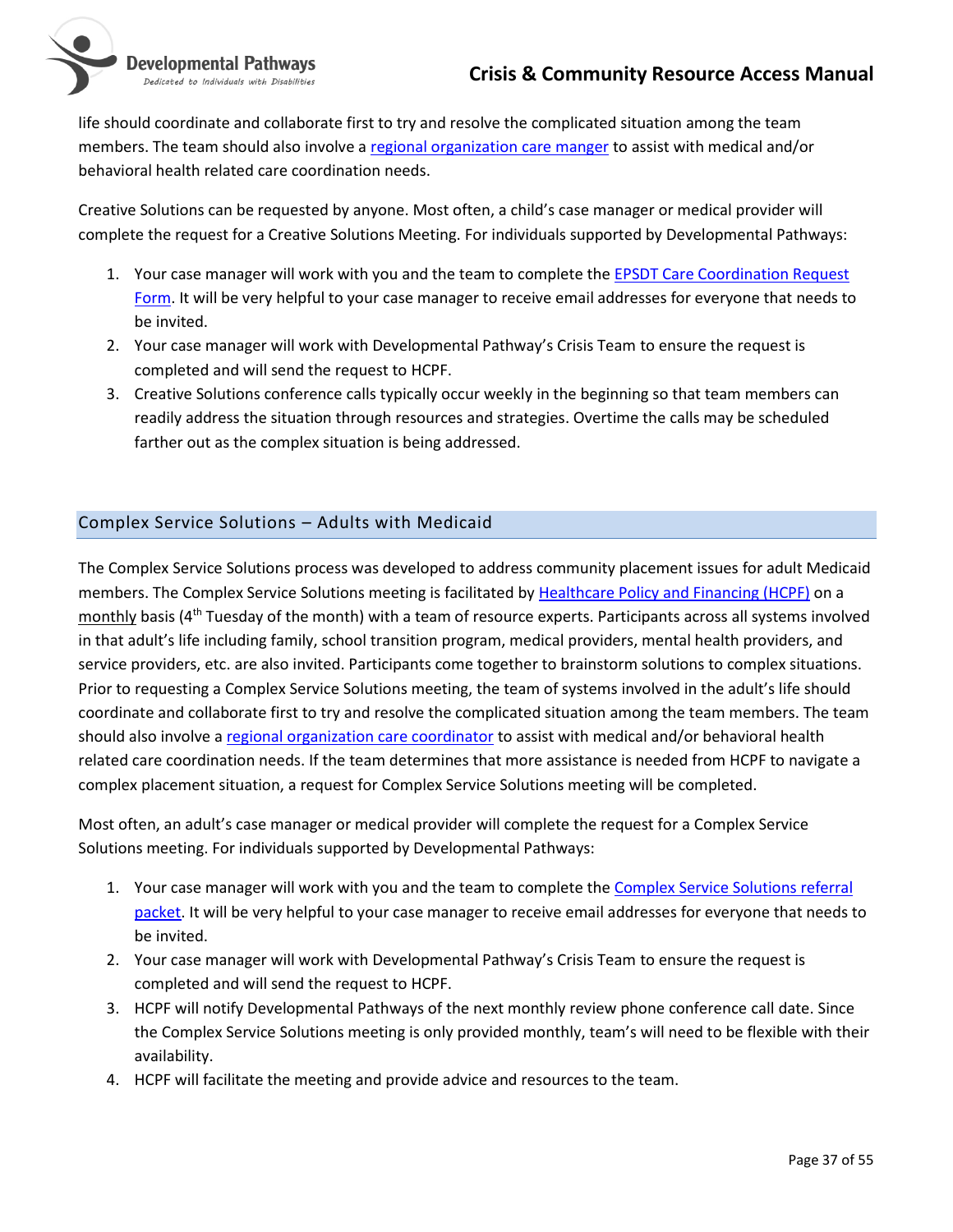### <span id="page-37-0"></span>Community Support Team – Adults with IDD

The Community Support Team (CST) was created to be an additional support for adult individuals with intellectual and developmental disabilities (IDD) who are struggling to be safely served in the community. CST members are comprised o[f regional center](#page-39-1) interdisciplinary team staff who are selected to participate in an individual's CST meeting based on their skill/expertise related to that individual's situation. Most often a social worker, a behavior therapist, and/or a psychologist will participate in these meetings. The individual must have a developmental disability determination completed by the CCB. Prior to requesting CST, the team of systems involved in the adult's life should coordinate and collaborate first to try and resolve the complicated situation.

Please note that:

- CST does not provide services or direct care, only consultation.
- CST is not an effective resource for an individual whose primary/sole need is access to mental health stabilization or substance abuse detoxification. Teams should first work with th[e regional organization](#page-18-1)  [care coordinator](#page-18-1) to acces[s mental health treatment](#page-27-2) or [substance abuse treatment.](#page-34-0)

For individuals supported by Developmental Pathways:

- 1. Your case manager will complete a referral to request CST and may request additional information or documentation from team members in order to complete that referral. Case managers please refence the [CST Referral How-To.](https://nmsco.sharepoint.com/sites/cm/cmdocs/Community%20Support%20Team%20(CST)%20Referral%20How-To.docx?d=wf74db28ea742412a8bde75d5f2817462)
- 2. CST receives a comprehensive packet of documents from your case management record as well as a detailed referral letter explaining the current situation and concerns.
- 3. A CST meeting is scheduled, and CST works with the case manager, provider, family, individual, and other team members to recommend solutions and/or strategies to address those concerns.
- 4. CST will write an action plan with recommendations and submit it to the team within the week following the CST meeting.
- 5. It is the responsibility of the individual's team members to review the action plan and to implement the recommendations.
- 6. CST will follow-up for at least 90 days or until the individual is more stable in the community. Providing feedback and updates to CST is very helpful to determine what is effective and to identify barriers.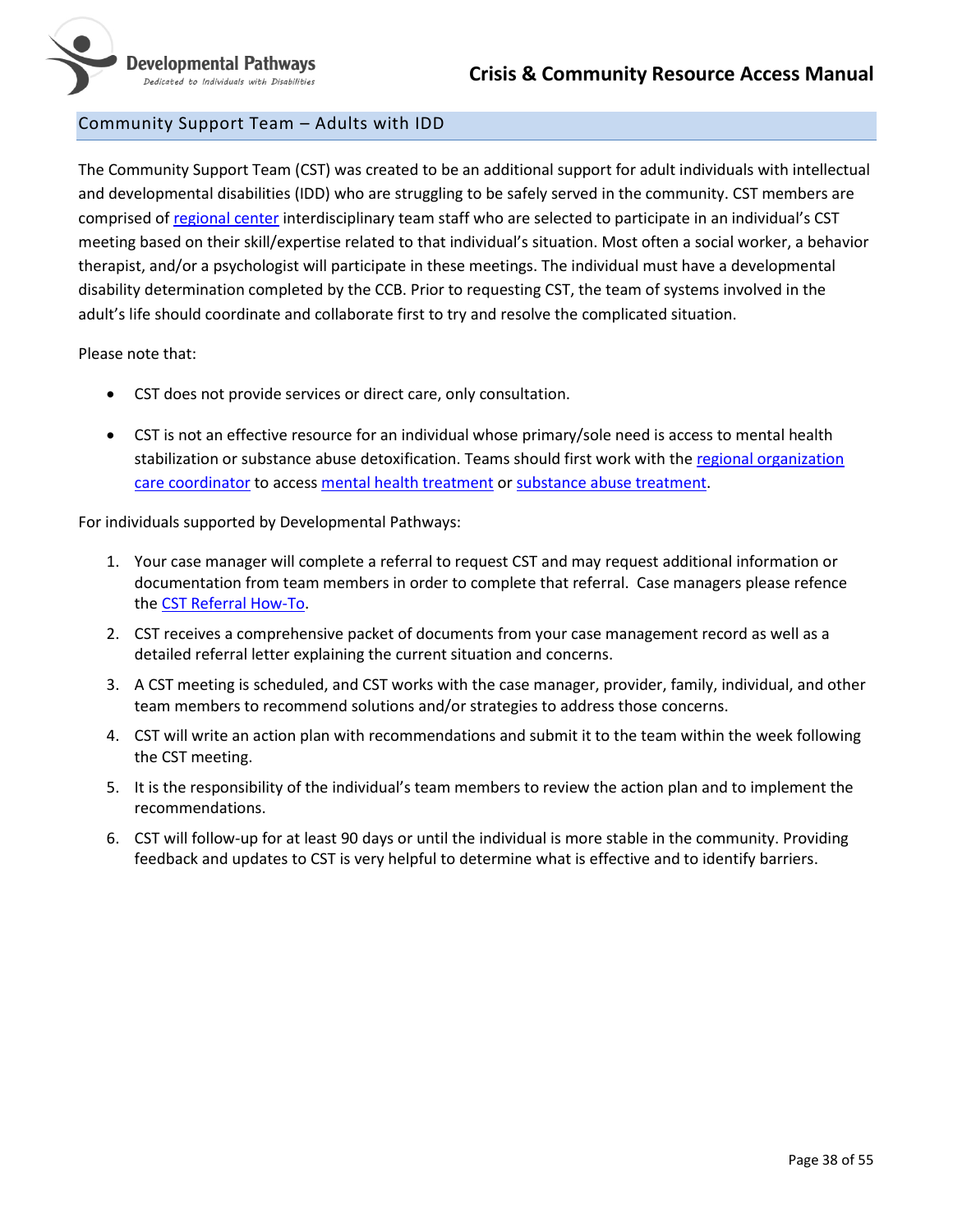

# IDD Behavior Stabilization Programs

<span id="page-38-0"></span>When an individual cannot be safely served in a community setting wit[h Medicaid benefits](https://www.healthfirstcolorado.com/benefits-services/) an[d Home and](https://www.colorado.gov/pacific/hcpf/programs-individuals-physical-or-developmental-disabilities)  [Community Based Services,](https://www.colorado.gov/pacific/hcpf/programs-individuals-physical-or-developmental-disabilities) there are treatment programs and institution level of care programs to address the needs of those individuals. Please note that these resources are specific for adults. For children with IDD who need treatment and stabilization, please see [residential treatment center.](#page-31-0)

# <span id="page-38-1"></span>Intermediate Care Facility (ICF) for IDD

An [Intermediate Care Facility \(ICF\)](https://www.colorado.gov/cdphe/intermediate-care-facilities) is a Medicaid residential facility that provides habilitative, therapeutic, and specialized support services to adult individuals with intellectual and developmental disabiliti es. This is an institution level of care placement. Please note that the current ICF programs in Colorado focus on being integrated in their communities. Current ICF providers in Colorado are operated as group homes with the majority located in neighborhoods. There are two current ICF providers in Colorado: [Regional Centers](#page-39-1) and [Bethesda Lutheran Communities ICF](https://bethesdalc.org/) (See [ICF Directory](http://www.hfemsd2.dphe.state.co.us/hfd2003/homebase.aspx?Ftype=icfmr&Do=list) for a complete listing). There are a number of state and federal requirements that must be met before an individual can be placed into an ICF including a physician's attestation that ICF level of care is necessary and a plan of care from the individual's physician.

#### **Providers:**

- The [Regional Centers](#page-39-1) operate ICF programs in Grand Junction and in Wheat Ridge. The regional centers specialize in treatment and stabilization of intensive behaviors.
- [Bethesda Lutheran Communities ICF](https://bethesdalc.org/) operates ICFs located on the western side of Denver Metro (Littleton/Englewood/Centennial). Bethesda's ICF program specializes in individuals with intense physical, cognition, and/or medical related needs. Bethesda is further developing their behavior program; however, individuals who are not redirectable or individuals that engage in intensive aggression would not be good fits for Bethesda's program.

#### **General Program Information:**

- Home and Community Based Services (HCBS) are Medicaid waivers that were developed to keep individuals in their communities and to decrease the need for institutionaliza tion. The individual/team will need to explore and rule out [Long-Term Services and Support Programs](https://www.colorado.gov/pacific/hcpf/long-term-services-and-supports-programs) and the **HCBS-DD Waiver** prior to ICF admission.
- The individual (or court appointed guardian) must consent to treatment in an ICF.
- ICFs are not locked facilities. Safety is maintained through increased staffing ratios and supervision.
- If an individual elopes and cannot be safely redirected back to the ICF group home, police will be called to assist.
- If an individual engages in a behavioral escalation that cannot be safely managed in the ICF group home by ICF staff and the behavior therapist, then paramedics and police will be contacted for assistance, and the individual may be taken to the hospital for evaluation and stabilization.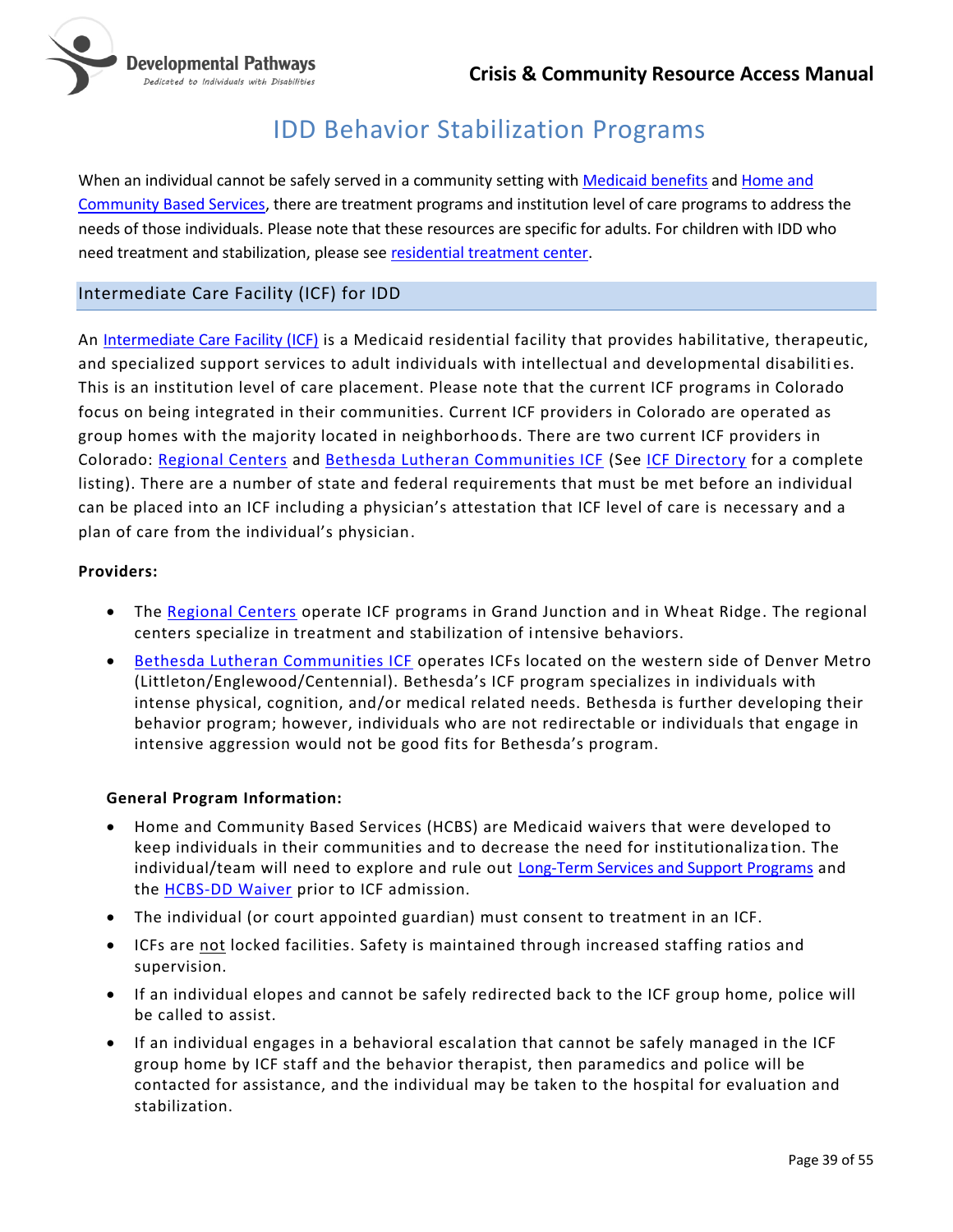

Developmental Pathways Dedicated to Individuals with Disabilities

- The individual has access to participate in a day program operated by the ICF. Some ICF programs offer additional programs such as supervised work programs.
- The individual's mental health, behavioral health, and medical health services will be met by ICF professionals, ICF contracted providers, and/or community providers. For example, the ICF provider may maintain registered nurses on staff; however, the individual receives mental health services from a community mental health center. It is the ICF provider's responsib ility to ensure the comprehensive needs of the individual are met.
- Note: If the individual's primary need for an ICF is substance abuse or mental health, the ICFs are not equipped to provide initial stabilization for these needs. The individual should be referred to [involuntary substance abuse treatment](#page-34-0) or [mental health stabilization](#page-30-0) first.
	- o If ICF level of treatment is believed to still be needed after substance treatment or mental health stabilization, then work with the team of professionals involved to coordinate treatment referral and transition.

#### **More Information:**

- Please see **Intermediate Care Facility- State and [Intermediate Care Facility -](https://www.medicaid.gov/medicaid/long-term-services-supports/institutional-long-term-care/intermediate-care-facilities-individuals-intellectual-disability/index.html) Federal** for additional state and federal information on ICFs.
- <span id="page-39-1"></span>• Please see [Regional Centers](#page-39-1) for specific information about this provider's programs and admission process.

#### **Admission Referral:**

• If you believe an individual needs to be referred for ICF admission please speak with your case manager or contact your local [community centered board \(CCB\).](#page-19-0) Information specific to the regional center admission process is located in [Regional Centers.](#page-39-1)

#### <span id="page-39-0"></span>Regional Centers – Adults with IDD

The regional centers provide residential, habilitation, and behavior services to adults with intellectual and developmental disabilities who have intensive needs. The regional centers are overseen by the Division of Regional Center Operations (DRCO) which is a division of the Colorado Department of Human Services (CDHS). The regional center programs are funded through Medicaid. Please see [Regional Centers](https://www.colorado.gov/pacific/cdhs/regional-centers) – CDHS for general information.

#### **Treatment programs**:

- 1. Short-term treatment and stabilization Individuals are admitted whose needs cannot be safely met in the community. Once the individual stabilizes, the individual is transitioned to a less restrictive environment such as on a [HCBS Medicaid Wavier.](https://www.colorado.gov/pacific/hcpf/long-term-services-and-supports-programs)
- 2. Intensive Treatment Program Specialized program for individuals with problematic sexual behavior whose needs cannot be safely met in the community. Once the individual stabilizes, the individual is transitioned to a less restrictive environment such as on a [HCBS Medicaid](https://www.colorado.gov/pacific/hcpf/long-term-services-and-supports-programs)  [Wavier.](https://www.colorado.gov/pacific/hcpf/long-term-services-and-supports-programs) This program is only available at Wheat Ridge Regional Center in their Kipling Village set of group homes.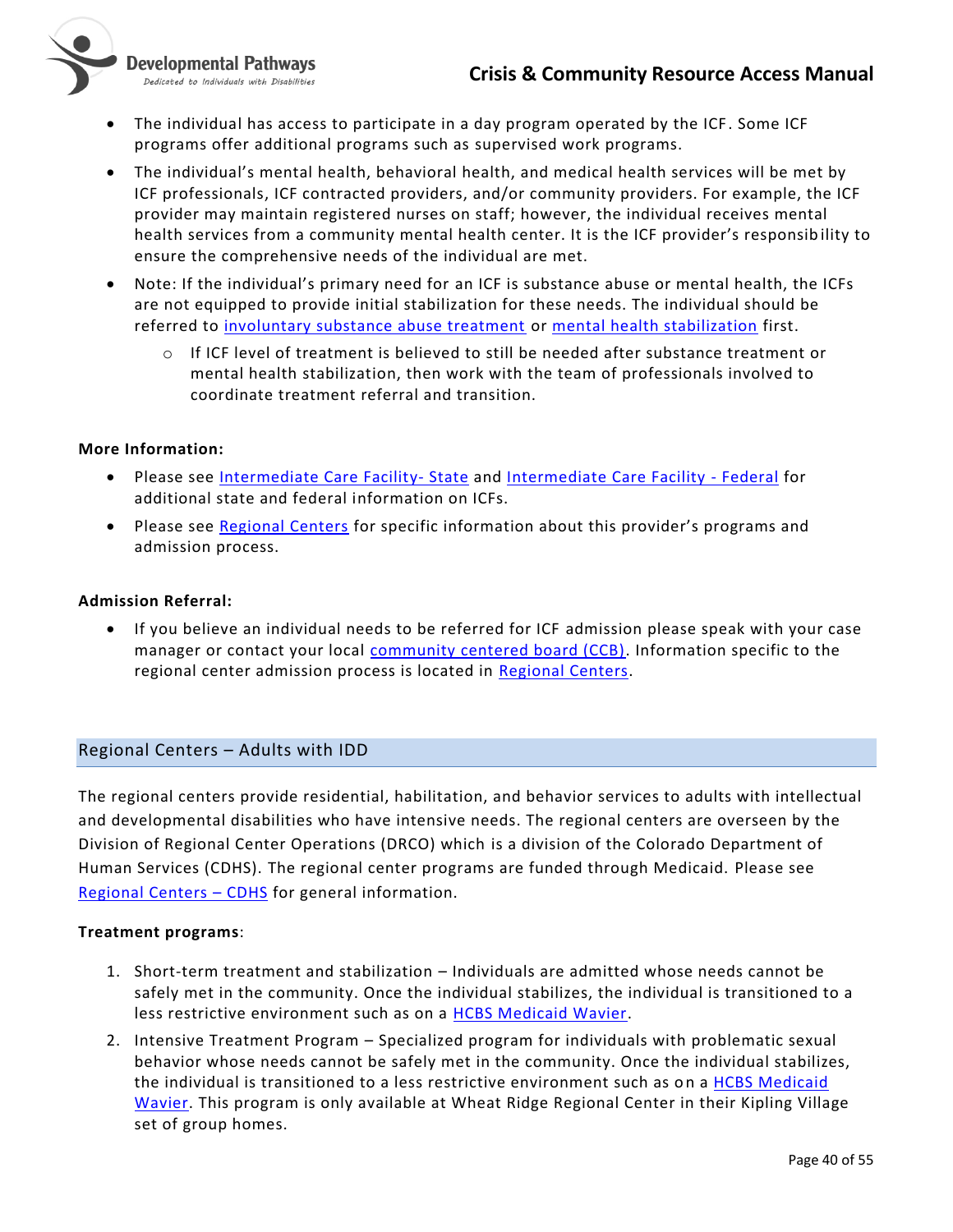**Levels of Care**: The regional centers are licensed to provide two different levels of care based on which regional center and the level of need of the individual – [Intermediate Care Facility \(ICF\)](#page-38-1) and DD [Waiver Residential -](https://www.colorado.gov/hcpf/developmental-disabilities-waiver-dd) Group Home. Please note, while the regional centers operate group homes on the DD waiver, they are only for short-term treatment and stabilization. There are limited differences in the services and care provided in ICF and DD Waiver regional center placements. Please see the quick comparison chart below.

| <b>Regional Center Quick Comparison Chart</b> |                                                   |
|-----------------------------------------------|---------------------------------------------------|
| <b>ICF Regional Center Placement</b>          | <b>DD Regional Center Placement</b>               |
| <b>Residential Services</b>                   | <b>Residential Services</b>                       |
| <b>Behavior Services</b>                      | <b>Behavior Services</b>                          |
| Day Program/Work Program - onsite & community | Day Program/Work Program - onsite & community     |
| 24/7 nursing                                  | Nurse staff available                             |
| Medical & Dental clinic                       | Accessed through community provider               |
| Psychiatrist - contracted                     | Contracted psychiatrist or community psychiatrist |
| Psychologist & therapy groups                 | Accessed through community provider               |
| OT, PT, & Speech                              | Accessed through community provider if applicable |
| Case Management provided by regional center   | Case Management provided by CCB                   |

Note: If the individual's primary need for stabilization is substance abuse or mental health, the regional centers are not equipped to provide initial stabilization for these needs. The individual should be referred to [involuntary substance abuse treatment](#page-34-0) or [mental health stabilization](#page-30-0) first. If regional center treatment is believed to still be needed after substance treatment or mental health stabilization, then work with the team of professionals involved to coordinate treatment referral and transition.

**Regional Centers:** Whenever possible, an individual is placed in the regional center that is geographically in the closet proximity to the individual's community. However, if a regional center is at capacity and does not have open beds, then placement at another regional center is sought. Additionally, individuals with the most intensive needs typically need the level of care provided in an ICF regional center setting, and level of care will determine placement.

- Wheat Ridge Regional Center Operates ICF short-term treatment program as well as the Intensive Treatment Program for individual with problematic sexual behavior. While Wheat Ridge is the main location, there are additional group homes operated by Wheat Ridge Regional Center in Arvada, Lakewood, Denver, and Golden.
- Grand Junction Regional Center Operates an ICF short-term treatment program as well as a short-term DD waiver group home treatment program. Group home locations are in Grand Junction.
- Pueblo Regional Center Operates a short-term DD waiver group home treatment program. Group home locations are in Pueblo West.

**Safety & Security:** The regional centers are not locked facilities. Safety and security are maintained through a behavior support plan and: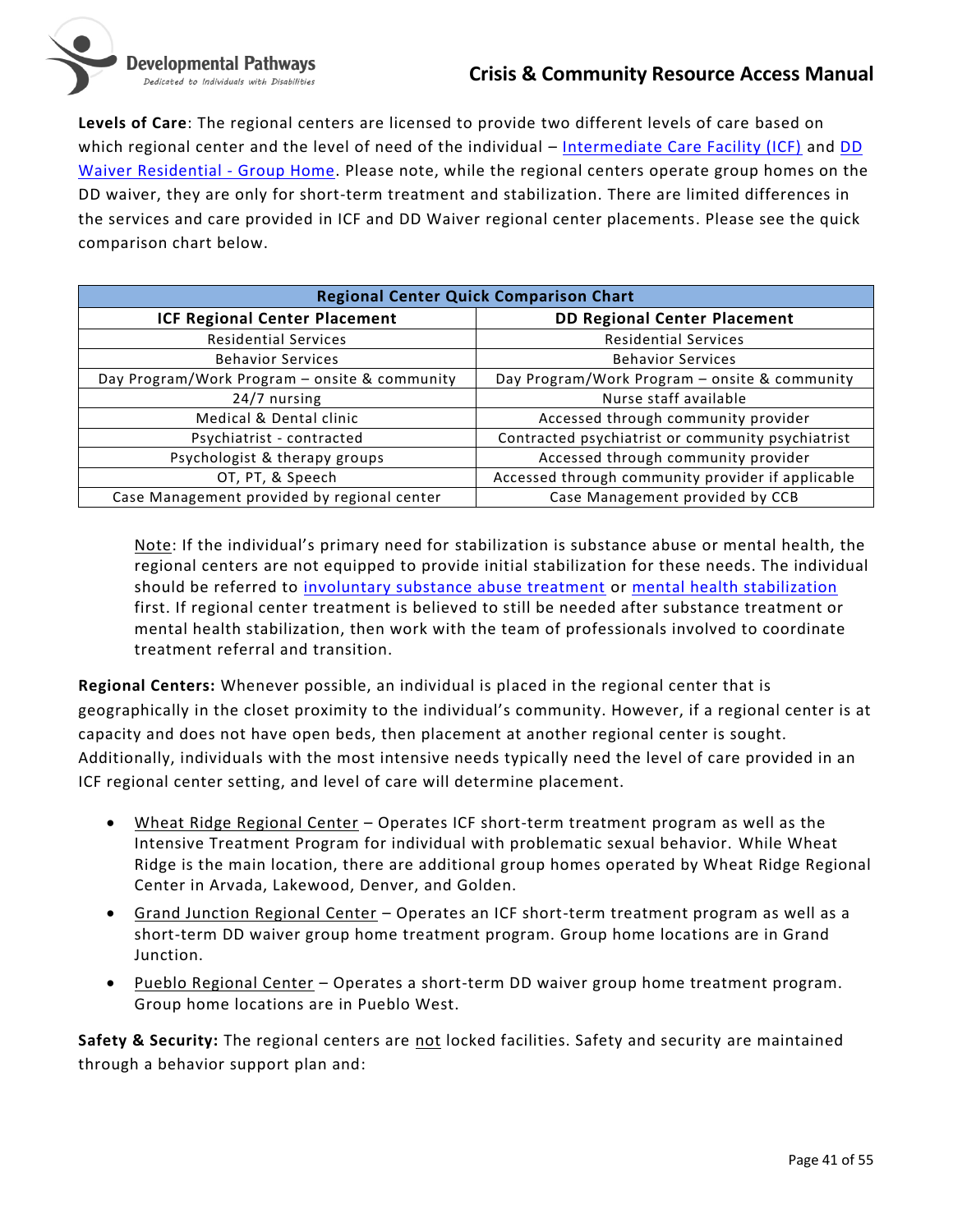

- Staff supervision: Minimum staffing ratios are 1:3 with staffing enhancements (additional staff) being added based on the needs of the individual. For example, an individual may need 1:1 staffing initially upon placement in the regional center. Line of sight supervision is provided in the community and if necessary, in the common areas of the home.
- Elopement Protocol: Staff will follow the individual if appropriate/safe to do so and staff will try to talk the individual into returning to the regional center. If the individual is aggressing or following increases risk, then the police would be called to assist.
- Imposition of Legal Disability (ILD): Court order which removes the individual's right to chose place of abode (residence). All regional center admissions require that an ILD is sought. If the police locate the individual during an elopement, the ILD requires that the police bring the individual back to the regional center.
- Restrictive procedures (rights modifications): Implemented as necessary.
- Environmental: Group homes have alarmed exits and awake supervision overnight. Some group homes have a Wander Guard System. The most secure group homes at Kipling Village in Wheat Ridge has a perimeter wall with locking gate and bars on the windows (however if an individual can climb a wall, then the individual will be able to elope).

#### **Admission Process Overview:**

Developmental Pathways Dedicated to Individuals with Disabilities

- 1. The case manager and the interdisciplinary team (IDT) should hold IDT meetings to discuss community options that could help an individual stabilize including accessing [mental health](#page-27-2)  [services,](#page-27-2) [behavior services,](#page-27-0) and increasing supervision and/or staffing ratios.
	- a. Requesting a support level review for a higher support level to accommodate an increase in needs should be considered. For individuals on the DD wavier, consider if a support level 7 request would provide the necessary level of supports.
	- b. For individuals on the SLS waiver struggling to be maintained on the SLS wavier, also consider if another [HCBS waiver](https://www.colorado.gov/pacific/hcpf/long-term-services-and-supports-programs) can address the individual's needs.
	- c. The team should also request consultation with the [Community Support Team \(CST\)](#page-37-0) for additional ideas and recommendations.
	- d. The team will need to identify a contingency plan as the regional center admission process averages 3-4 weeks if there is an open bed available and potentially up to a few months if waiting for an open bed.
- 2. Documentation that community level services are insufficient to safely serve the individual and/or all community level placement/service options have been exhausted. This includes:
	- a. Looking for HCBS-DD waiver residential providers both locally and statewide for placement.
	- b. Making attempts to stabilize the individual (see step 1) and documenting in IDT notes or in supporting documentation.
	- c. Supporting documentation from residential service provider, mental health provider, behavior provider, medical provider, etc. – incident reports, behavior tracking, assessments, provider notes.
- 3. The case manager will send the team a copy of the Division for Regional Center Operations' [Admission Policy](https://nmsco.sharepoint.com/sites/cm/cmdocs/Regional%20Center%20Admission%20Policy%20-02.2018.pdf?csf=1&cid=077f3b77-64ce-4831-8a8d-b94595b72a42) so that the team understands the standard and emergency admission criteria for the regional centers.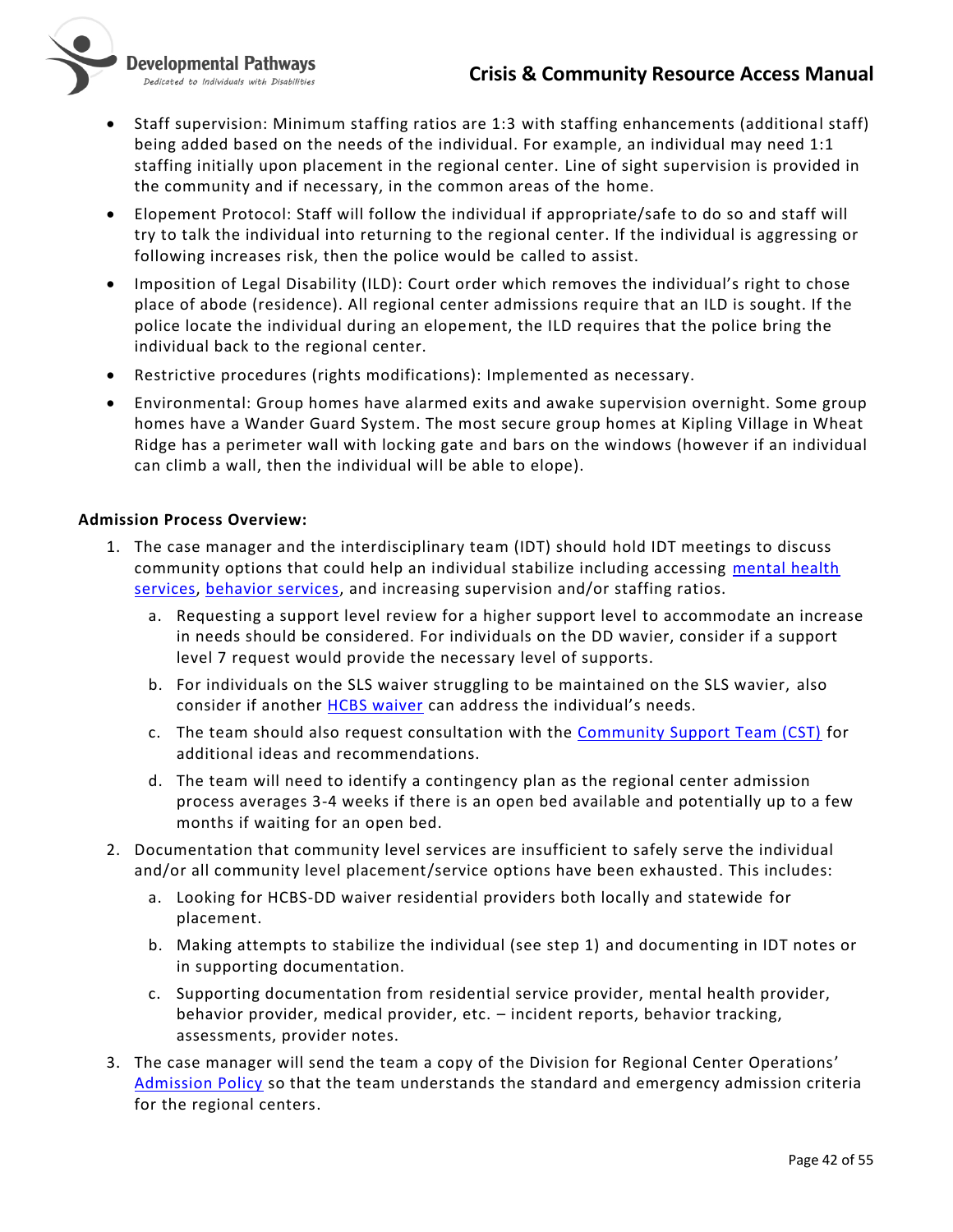# **Crisis & Community Resource Access Manual**



- Developmental Pathways
- Dedicated to Individuals with Disabilities
- 4. Your case manager will complete a request for regional center admission with support and consultation from the case manager's program manager and our Crisis Team.
	- a. Supporting documentation from the individual's case file will be submitted with the letter requesting regional center admission.
- 5. The Division of Regional Center Operations reviews the request for regional center admission and determines if admission criteria is met.
	- a. For individuals ages 18 -21 please ensure that the primary caregiver has informed the school district that regional center admission is being pursued. The school district needs to be involved for all current and future meetings to discuss how to address educational services while the individual is receiving treatment and stabilization in the regional center.
- 6. If approved for regional center admission, Developmental Pathways will complete the request for an Imposition of Legal Disability (ILD) with the court in the individual's current county of residence. The ILD is a court order that removes the individual's right to chose place of abode (residence).
	- a. The individual will be appointed an attorney and the individual has a right to contest the ILD.
	- b. If the individual has a court appointed guardian, the individual still has the right to contest the ILD.
	- c. If an ILD is contested, then a court hearing will be scheduled before a magistrate/judge.
	- d. Please note that under emergency admission for the regional center, the individual can be placed at the regional center ahead of the resolution of the ILD.
- 7. A Pre-Admission Meeting will be held with the regional center to discuss the transition from community services into regional center services. Topics covered include:
	- a. The best way to inform the individual of the upcoming regional center admission
	- b. Transportation to the regional center via PASA, family member, [NEMT](#page-23-1) (taxi, ambulance, etc.), or sheriff transport
	- c. Personal items and money of the individual
	- d. Medication orders and medication scripts
	- e. Services the individual will participate in
	- f. Addressing continuance of education services with the school district (for individuals ages 18-21)
	- g. Anticipated admission date

# Community Resources

<span id="page-42-0"></span>There are county and community-based resources and financial assistance for housing, rental assistance, utility assistance, and a variety of other assistance related supports. Individuals should begin seeking and applying for assistance programs at the first sign that this type of support will be needed.

#### <span id="page-42-1"></span>Financial, Food, & Utility Resources

**Department of Human Services (DHS):** DHS offers a multitude of benefit and assistance programs based on county of residence. For example, your local DHS office may provide rental assistance, utility assistance,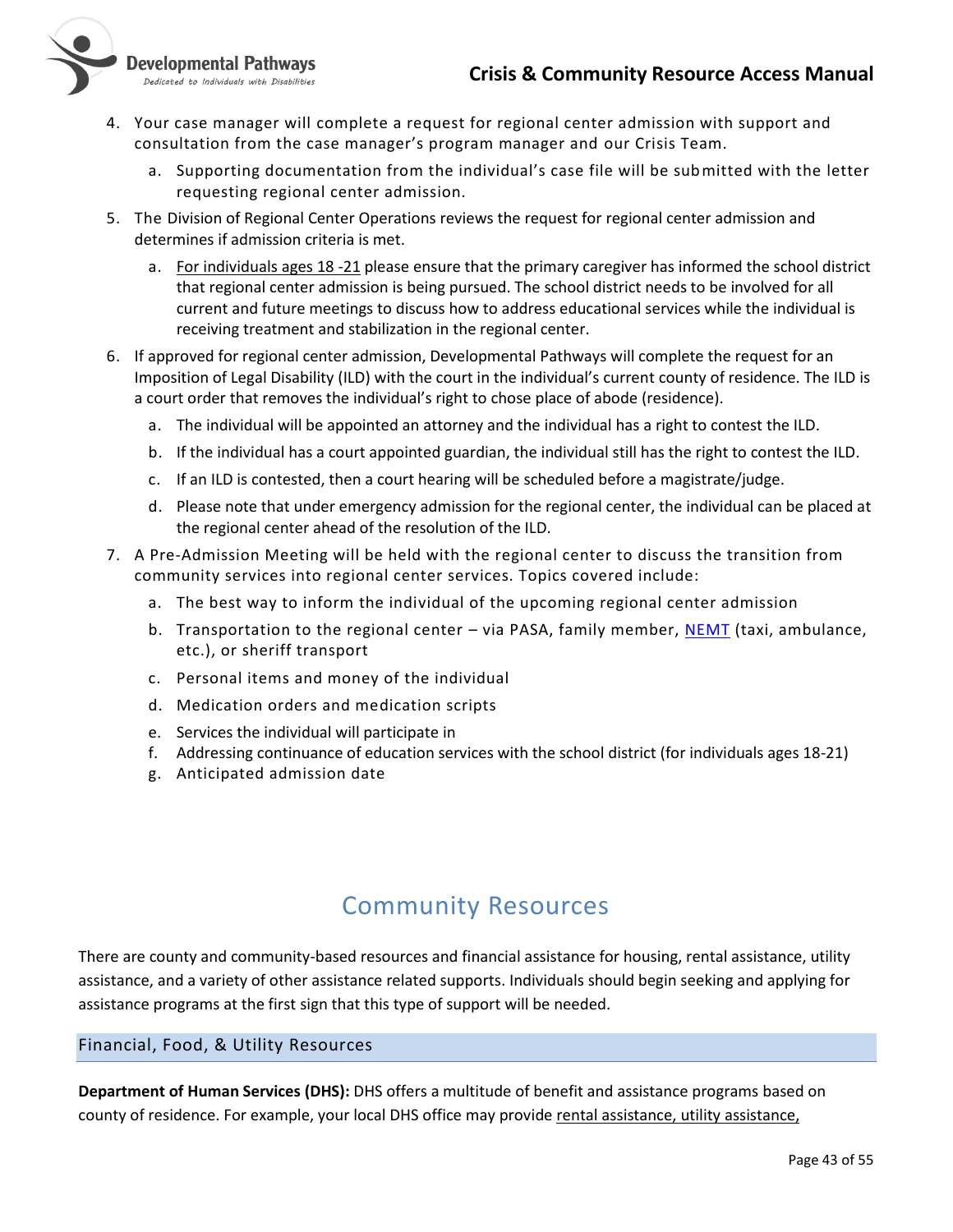

emergency motel fees, and/or burial costs. DHS operates a program called Colorado Works (Temporary Assistance for Needy Families, TANF) which provides temporary cash assistance and services to low-income families. If you are experiencing some financial hardship, please contact your local DHS office to determine what assistance benefit programs are available to you or the individual you are caring for. Overall, the "General Assistance" website section of your local DHS office contains information on assistance benefits programs in that county.

| <b>Arapahoe County</b> | <b>Douglas County</b> |
|------------------------|-----------------------|
| <b>Adams County</b>    | <b>Denver County</b>  |
| Jefferson County       | <b>Elbert County</b>  |

**Supplemental Nutrition Assistance Program (SNAP)**: SNAP is a food assistance program (formerly known as food stamps) that provides food assistance benefits to help low-income households purchase food. To learn more about eligibility and how to apply, please see **SNAP**.

**Low-Income Energy Assistance Program (LEAP)**: LEAP is a program operated during the winter in Colorado (November – April) to provide assistance with heating costs. While LEAP is not intended to pay the entire cost of home heating, the program aims to help alleviate some of the cost burden with heating a home during the colder months. LEAP benefits can also include repair or replacement of a home's primary heating system. Eligibility is based on gross monthly income; please see [LEAP Program Eligibility](https://www.colorado.gov/pacific/cdhs/program-eligibility) to determine if your income is qualifying. To learn more about the program, how to apply, and FAQs, please see [LEAP.](https://www.colorado.gov/pacific/cdhs/leap)

#### **Other home heating support programs**:

- The [Crisis Intervention Program](https://co.db101.org/co/programs/income_support/ea/program2a.htm#CIP) (CIP) provides emergency repair or replacement of a broken heating system.
- The [Weatherization Assistance Program](https://co.db101.org/co/programs/income_support/ea/program2a.htm#WAP) (WAP) helps lower your heating costs with free or low-cost improvements to make your home more energy efficient.
- [Colorado's Affordable Residential Energy Program](https://co.db101.org/co/programs/income_support/ea/program2a.htm#CARE) (CARE) offers free energy efficiency, health, and safety upgrades to your home if you live in a participating county, meet the income limits, and get service from a participating utility company.
- [Energy Outreach Colorado](https://co.db101.org/co/programs/income_support/ea/program2a.htm#outreach) provides year-round help with paying energy bills, heating system repair or replacement, and other energy-related services.

**State SLS Program**: For adults determined to have an intellectual disability, that adult may be able to access temporary hardship through this program for assistance with utilities, food, and/or pest infestation abatement. Please see [State SLS](https://www.dpcolo.org/our-programs/case-management-department/state-supported-living-services-program-sls/) to learn more and speak with your case manager. If you do not have a case manager, please see our [intake process](https://www.dpcolo.org/get-started/intake-process/) to get started.

**United Way:** Offers a comprehensive search tool for resources and assistance programs across the state including county programs, charity operated programs, and non-profit programs. Please go t[o United Way Service Locator](https://search.211colorado.org/) and select the type of category corresponding to what resources you need, or select from the categories below.

Types of assistance available: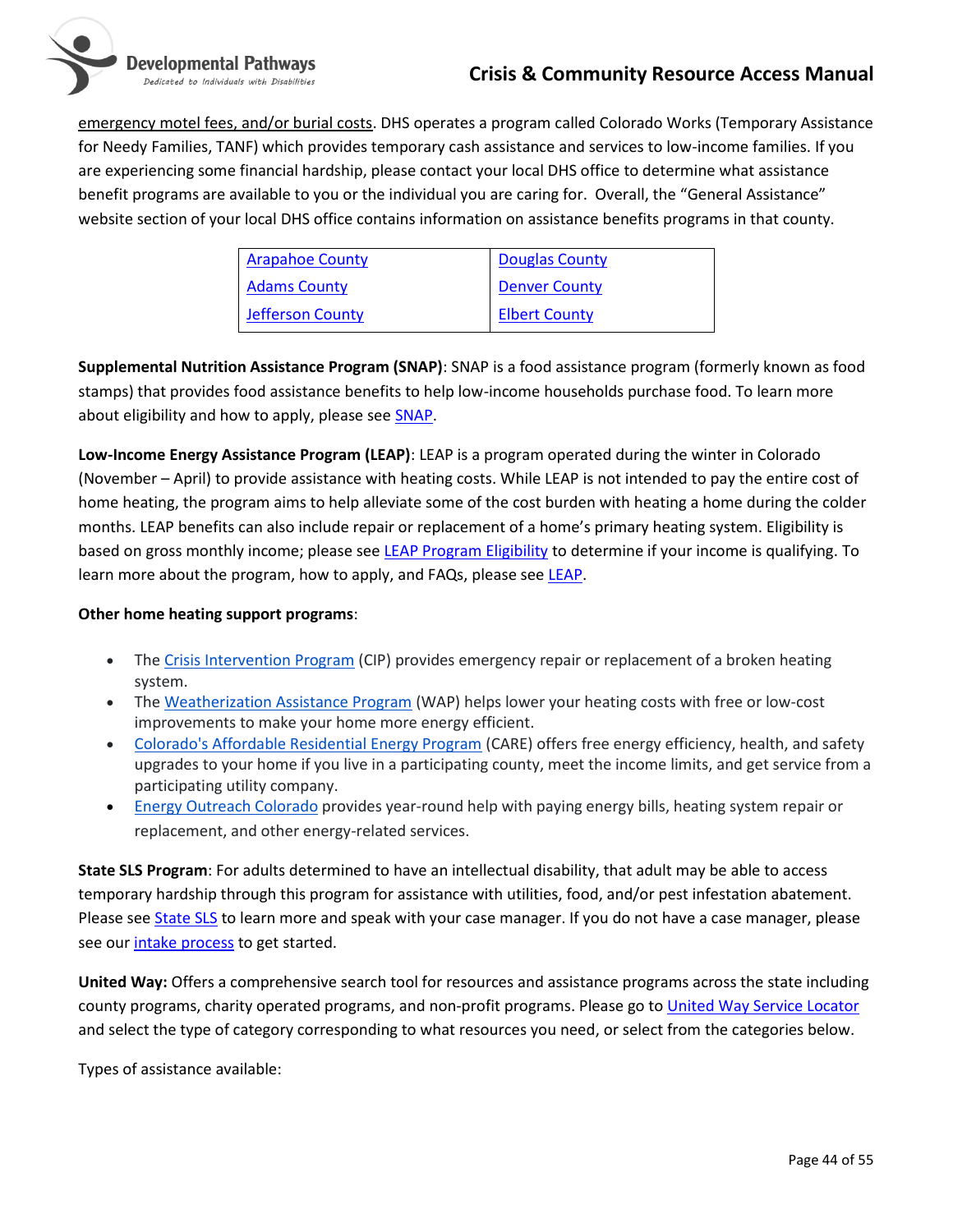

#### Developmental Pathways

Dedicated to Individuals with Disabilities

# **Crisis & Community Resource Access Manual**

| <b>Housing &amp; Shelter</b><br>Rent assistance,<br>mortgage assistance,<br>shelters, housing<br>resources            | <b>Employment</b><br>Workforce centers, Job<br>preparation                      | <b>Youth with Special</b><br><b>Needs</b><br>Expense assistance                                              | Legal<br>Juvenile resources,<br>legal resources, victim<br>services                               |
|-----------------------------------------------------------------------------------------------------------------------|---------------------------------------------------------------------------------|--------------------------------------------------------------------------------------------------------------|---------------------------------------------------------------------------------------------------|
| <b>Food Assistance</b><br>Food pantries, SNAP,<br>Delivered meals                                                     | <b>Tax Assistance</b>                                                           | <b>Pregnant &amp; New</b><br><b>Parents</b><br>Child care, education,<br>helplines                           | <b>Immigrants &amp;</b><br><b>Refugees</b><br>Classes, support<br>services, language<br>resources |
| <b>Crisis &amp; Emergency</b><br>Domestic Violence,<br>Abuse, Mental Health<br>Crisis                                 | <b>Health Services</b><br>Expense assistance,<br>health programs                | Child Care &<br><b>Education</b><br>Citizenship, second<br>language, transition<br>services for disabilities | COVID-19<br>Testing, Vaccinations,<br>CDC, State Orders                                           |
| <b>Basic Needs &amp;</b><br><b>Financial</b><br>Rent, clothing, ID<br>Documents,<br>Transportation,<br>Financial help | <b>Mental Health &amp;</b><br><b>Addiction</b><br>Counseling, support<br>groups | <b>Aging &amp; Disability</b><br>Senior housing, care<br>resources, transport                                |                                                                                                   |

#### <span id="page-44-0"></span>Housing & Homeless Resources

If an individual is at-risk of homelessness or is currently facing homelessness, the following programs can assist the individual in working towards permanent housing. However, if the individual is not able to live independently, needs access to 24/7 daily care, and would qualify for Medicaid, please se[e SEP Programs](#page-21-0) and [CCB Programs](#page-19-0) to identify potential Medicaid waiver programs to address the need for 24/7 care which can be provided in a care home or facility.

Please also review the **Emergency Shelters section** for information about shelter resources.

Case managers – Please review th[e Navigating Homelessness and Service Connections Training](https://nmsco.sharepoint.com/:p:/r/sites/cm/cmdocs/Navigating%20Homelessness%20%26%20Service%20Connections.pptx?d=w5de2f80f9d2e4cd09e68da2833214a79&csf=1&web=1) for additional information to support an individual who is currently homeless.

#### **General housing resources:**

- [Colorado Coalition for the Homeless](http://www.coloradocoalition.org/) Housing, Healthcare, Assistance with Public Benefit Applications, Employment Services, Childcare, Service Referrals, and much more.
- [Family Promise of Greater Denver](https://www.familypromiseofgreaterdenver.org/) Prevention Support, Shelter, Life Skills Classes, Case, and much more.
- [Family Tree](https://www.thefamilytree.org/en/programsaservices/104)
- **[Beyond Home](https://www.beyondhomeonline.org/)**
- [IDDEAS](https://www.denvergov.org/Government/Departments/Denver-Human-Services/Be-Supported/Additional-Assistance/Disability-Services/IDD-Mill-Levy) For individuals who are homeless and accessing shelters in Denver County, they would be considered a Denver County resident and if they have IDD, they can qualify for Denver's Mill Levy Services program.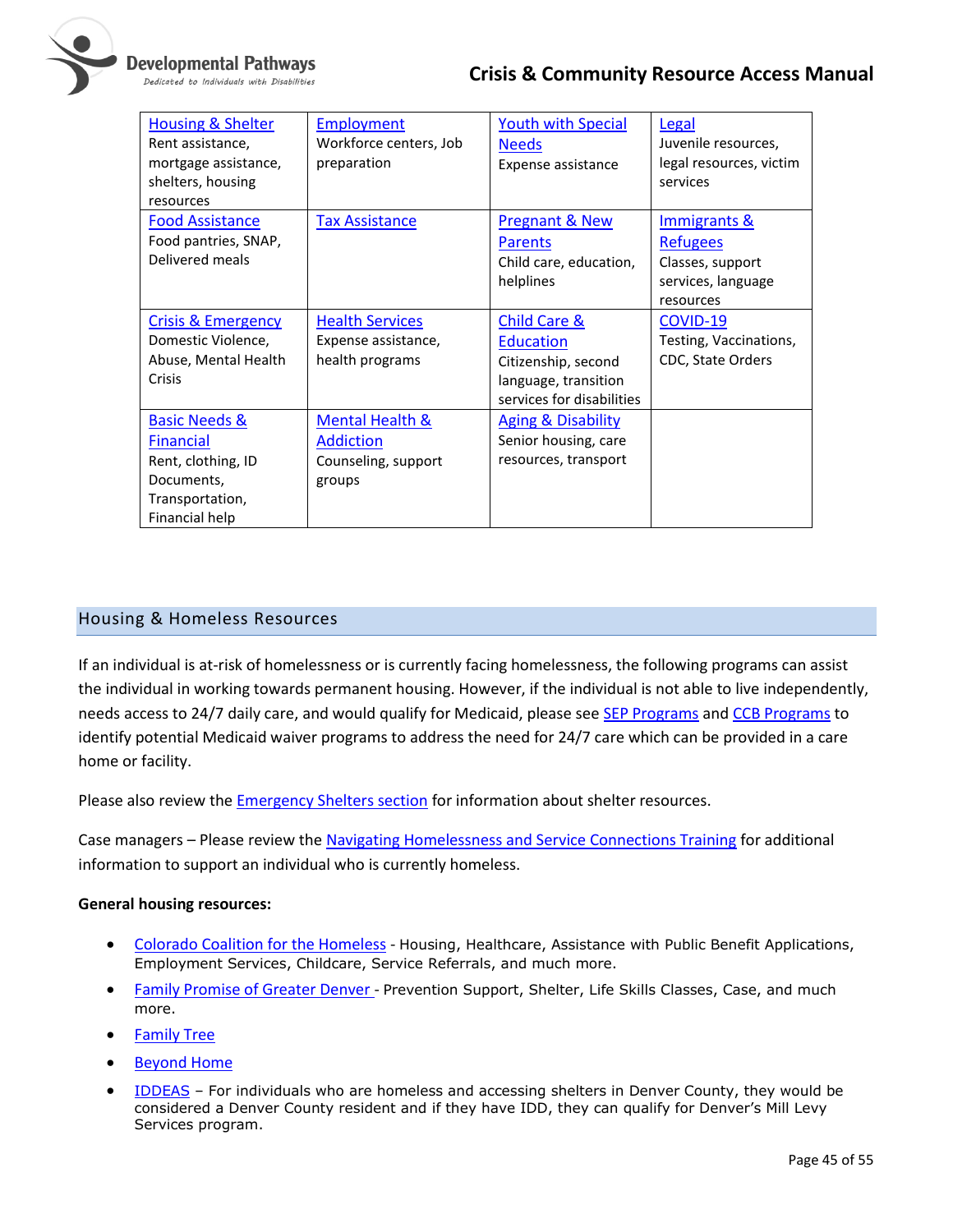

- o **[Denver Mill Levy Services](https://www.rmhumanservices.org/ml)**
- o [Mill Levy Request Form](https://www.rmhumanservices.org/individual-requests)

#### **Affordable housing resources for individuals with disabilities:**

- [Personal Affordable Living \(PAL\)](personalaffordableliving.org)
- [The Elisabetta](https://www.laradon.org/elisabetta.html)
- [Mercy Housing](https://www.mercyhousing.org/find-housing/faq/)
- [Trail Head Community](https://www.trailheadcommunity.org/) In process of being built. Check their website for updates.
- [Colorado Housing Authorities](https://portal.hud.gov/hudportal/HUD?src=/states/colorado/renting/hawebsites) Individuals are recommended to apply for waitlists for low-income housing and HUD programs with multiple housing authorities in counties the individual would be willing to reside in – for example, the individual can apply to more than one HUD program with other counties. Low-income housing generally targets rent on a sliding scale based on income and waitlists are generally open multiple times during the year with individual apartment complexes. Whereas HUD provides government subsidized housing (government pays portion of the rent) and waitlists are very extensive and often only open up once a year with little notice.

#### <span id="page-45-0"></span>Legal Resources

**Disability Law Colorado**: Disability Law Colorado (DLC) is a private non-profit law firm. DLC is also the protection & advocacy (P&A) system for Colorado, and they protect the rights of people with disabilities and older people. DLC provides information, referrals, technical assistance, and direct legal representation.

- What they do not provide support with:
	- o DLC does not provide legal representation for cases involving two people with disabilities who are in conflict with each other.
- What they do provide support with:
	- $\circ$  [Legal Services](https://disabilitylawco.org/services/legal-services) Free or low-cost legal services to people with disabilities whose civil rights have been violated.
	- o [Information and Referral](https://disabilitylawco.org/services/information-and-referral) Referrals to services and resources to help support people with disabilities.
	- $\circ$  [Investigations of Mistreatment](https://disabilitylawco.org/services/investigation) Investigates mistreatment allegations in group homes and facilities such as nursing homes, jails/prisons, mental health facilities, and regional centers.
	- $\circ$  [Training and Education](https://disabilitylawco.org/services/training-and-education) Provides various trainings to educate others about the law such as to service providers, schools, housing providers, attorneys, and employers.
- Some examples of legal situations that Disability Law Colorado could provide support with are:
	- $\circ$  Education Cases involving Individuals with Disabilities Education Act (IDEA, the American with Disabilities Act (ADA), or Section 504 of the Rehabilitation Act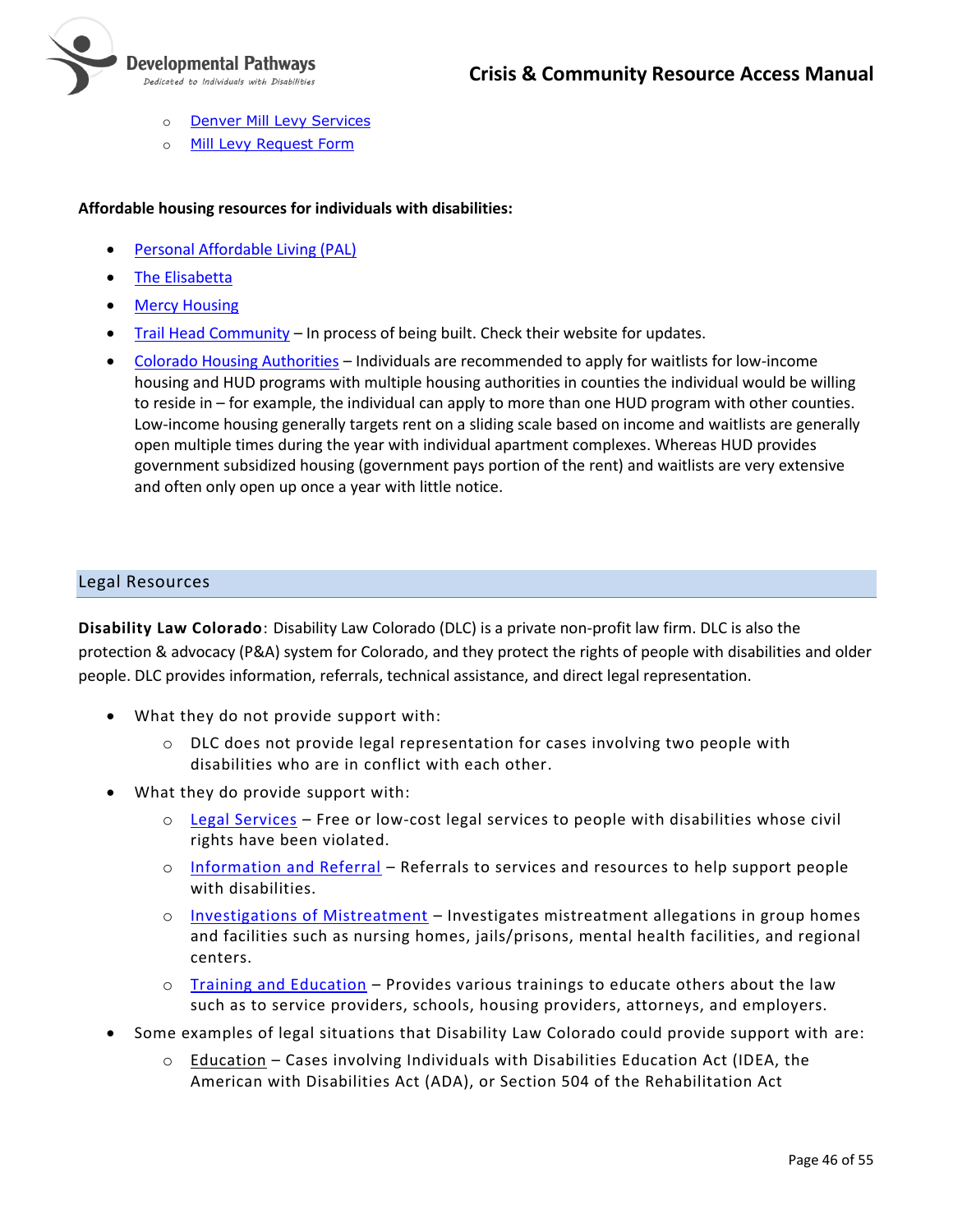

- Ex: A student with a disability who is disciplined (removed from school) for a behavior that is a manifestation of the student's disability.
- Ex: A school not providing transition services to a student.
- $\circ$  Housing Cases involving failure to provide reasonable accommodations and reasonable modifications. Cases in which eviction is threatened due to behavior related to a person's disability. Please note that DLC does not provide representation for people who are already in the eviction process.
	- Ex: Charging a pet fee for a companion animal or service animal.
	- Ex: Refusing to change the rent due date to accommodate a person waiting for a SSDI check.
	- Ex: Refusing to allow a tenant to install grab bars in the shower.
- $\circ$  Employment Cases involving problems with the Division of Vocational Rehabilitation (DVR) and cases in which the employer is refusing to provide reasonable accommodations. Please note that DLC does not provide representation for cases involving federal employment.
- $\circ$  Public Accommodations Cases involving reasonable accommodations or effective communication in facilities and businesses open to the public (i.e. places of lodging, restaurants, place of public gathering, recreation, place of entertainment, etc). Public accommodations does not apply to religious entities or to private membership clubs.
- $\circ$  Voting Protect and advocate for people with disabilities to register to vote, cast their vote, and access their polling place.
- $\circ$  Medicaid Waivers Assist and represent individuals when their Medicaid Waiver services are being denied, reduced, or terminated.
- $\circ$  Community Integration Assisted individuals with disabilities who want to live in a less restrictive setting when they are facing barriers to this transition process.
- o Please see the [Legal Services Page](https://disabilitylawco.org/services/legal-services) and the [Legal Service Intake Information Page](https://disabilitylawco.org/we-may-be-able-help-you) for more information.
- For additional information regarding Disability Law Colorado please see their [website.](https://disabilitylawco.org/)
	- o [Disability Law Fact Sheets](https://disabilitylawco.org/resources/fact-sheets)
	- o [Resources](https://disabilitylawco.org/resources)

#### <span id="page-46-0"></span>Jail & Court Information

**Jail**: If an individual is arrested and is believed to be in jail, you can confirm that information by using the inmate look-up tool offered by most county jails. The individual will be taken to the jail in the county in which the crime occurred. Please note that the inmate look-up is only applicable if the individual is still in jail. Once the individual leaves jail, the inmate record will no longer be available. The inmate look-up will provide details on the charges and bond information for the individual being held in the jail.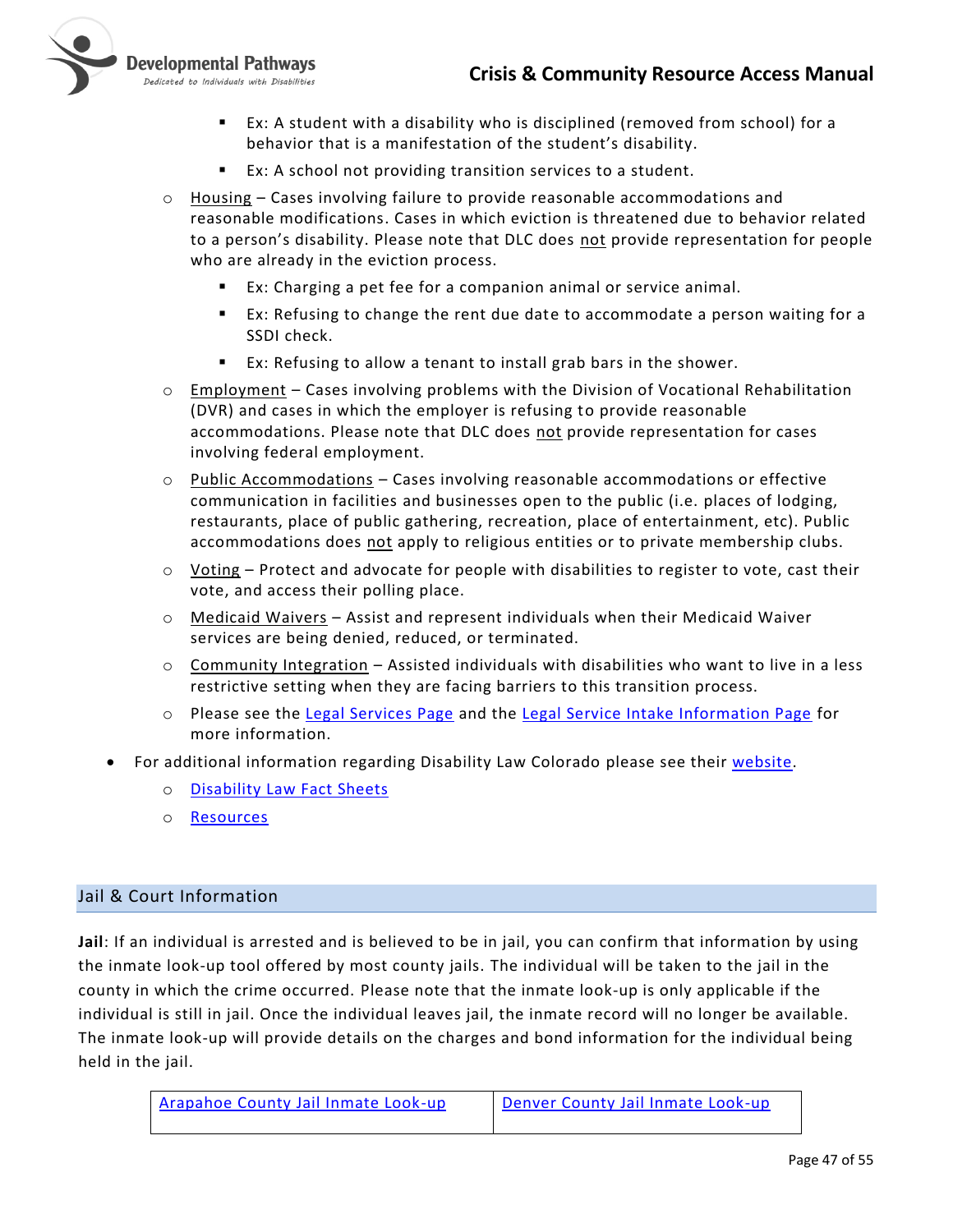

[Douglas County Jail Inmate Look-up](https://www.dcsheriff.net/inmates/) [Jefferson County Jail Inmate Look-up](https://www.jeffco.us/660/Inmate-Lookup-Tool)

[Adams County Jail Inmate Look-up](http://search.adamscountysheriff.org/inmatesearch.php)

**Inmate Bonding:** A bond is a formal agreement where the person agrees to appear in court and abide by any additional bond requirements (such as travel restrictions, no-contact orders, or refraining from alcohol, if appropriate for the nature of the charges). The purpose of a bond is to motivate the person to comply with the bond conditions and attend court hearings. In many cases a judge will set bond for people who go to jail which allows them to get out of jail during the criminal process. For more information on Bonds please see [Colorado Judicial Branch Bonds.](https://www.courts.state.co.us/Self_Help/bonds/) Non-compliance with the bond or bond conditions will likely result in the individual being arrested.

- Bond Amount Determined by state laws and the judge. This could be a cash bond, a Surety Bond (guaranteed via bondsman service) or a Property Bond (equity from real estate). If a bondsman is utilized, a bondsman will charge 10%-15% of the total bond as a fee. The bondsman may also require a co-signer and/or collateral (valuable item, car, etc.) for the bond. By using a bondsman, the bondsman is guaranteeing to the court that the full amount of the bond will be paid to the court if the individual fails to show for the court hearing.
	- $\circ$  If the individual does not show for the court hearing (and there's not a sufficient reason for missing court), then the bond will be forfeited – this means money already paid towards the bond is lost. The judge will also most likely issue an arrest warrant for failure to appear.
	- $\circ$  If a bondsman was used and someone other than the individual (such as a family member or service provider) posted the bond, co-signed, and/or put up collateral for the bond the person posting bail (bond) loses the money already paid. Furthermore, the person posting bail (bond) must pay the full amount of the bond to the bondsman or the bondsman will seek to recover the cost (for example if a car was used as collateral then the bondsman can repossess the car).
- Personal Recognizance Judge authorizes release without charging a bond amount. If the individual fails to appear for future court hearings, the judge can impose penalty fees and/or could issue an arrest warrant for failure to appear.

**Court:** If an individual has a criminal charge, you can look up the court docket to verify upcoming court dates and which courthouse. Please see [Colorado Docket Search.](https://www.courts.state.co.us/dockets/) You can also contact the courthouse to verify if a court hearing is still moving forward or for any courthouse related questions. Please see [Courts by County.](https://www.courts.state.co.us/Courts/County/Choose.cfm)

• Special note: If the court case is with Denver County for a minor criminal offense, civil case or traffic case, the docket and case information is found at: [General Case Search.](https://www.denvercountycourt.org/search/)

**Competency:** For individuals charged with a crime, the individual's public defender (attorney) or another court party may request an evaluation of competency due to the individual's mental health or developmental disability. Competency to stand trial refers to the individual's ability to consult with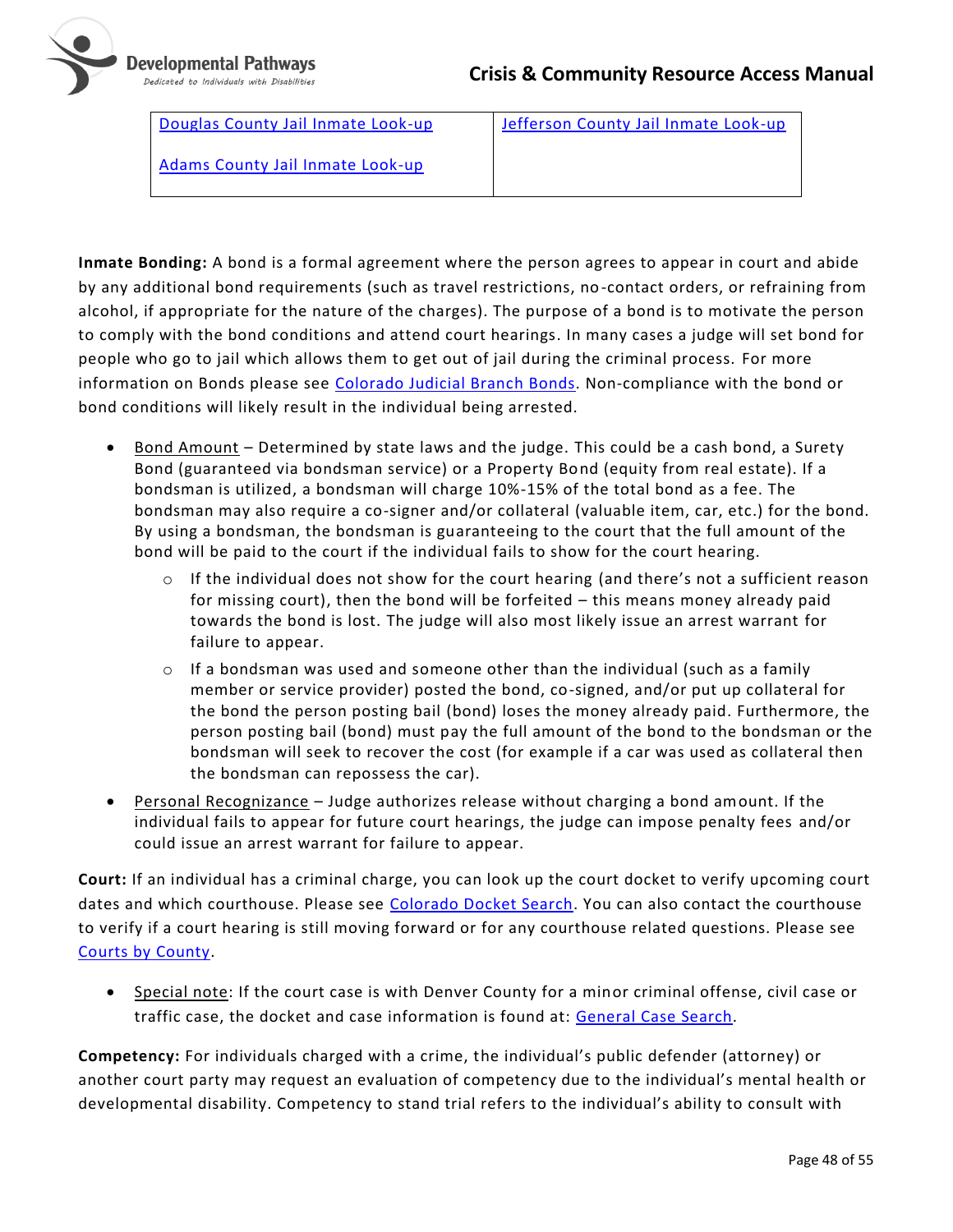# **Crisis & Community Resource Access Manual**

Developmental Pathways Dedicated to Individuals with Disabilities



their attorney with a reasonable degree of rational understanding in order to assist in their defense. Competency has nothing to do with the persons' state of mind when he/she allegedly committed a criminal act. Competency is not the same thing as an "insanity plea." Competency refers only to a person's ability to understand what is happening during the criminal proceedings. An assessment is conducted by a professional to determine if the individual is competent to stand trial. An individual could be found incompetent to stand trial due to the individual not having a rational and factual understanding of the criminal proceedings. Furthermore, the individual could be found incompetent to stand trial but restorable, which means per the assessment, the individual with treatment could become competent to stand trial. Thus, the individual would be ordered to participate in competency restoration services at the Colorado Mental Health Institute in Pueblo (CMHIP), jail-based competency restoration [\(RISE Program\)](https://wellpathcare.com/recovery-solutions-locations/rise-program-at-arapahoe-county-detention-center-rise/), or outpatient restoration services (located in the community). If the individual is restored to competency, then the criminal case would proc eed forward. For in-depth information on competency and the process please see [Competency to Stand Trial.](https://www.shouselaw.com/colorado/competency-to-stand-trial.html)

• [Bridges Program](https://www.courts.state.co.us/Media/release.cfm?id=1876) – A program which provides court liaisons to individuals who are going through competency restoration and competency hearings. The goal of the program is to improve communication and collaboration between the criminal justice and behavioral health systems to help ensure defendants who need mental health services have access to them. The court liaison works directly with the defendants to ensure they receive appropriate evaluation and needed mental health services in the jail or in the community (if on bond release). The Bridges Program aims to address issues with inmates experiencing mental health decline due to lack of mental health services or waiting months for services. The program also focuses on connecting inmates with community services so that they can complete community-based restoration services instead of inpatient restoration services.

# <span id="page-48-0"></span>Advocacy & Skill Building Resources

**The Arc Colorado**: Promotes and protects the rights of people with intellectual and developmental disabilities. There are 15 local chapters of the Arc which provide advocacy services as well as information and referral services, public policy support, and community educati on. An Arc advocate collaborates with the individual, helps the individual's voice/wishes be heard, and helps the individual understand their rights, options, and possible solutions to their needs. Please see [Arc Colorado](https://thearcofco.org/) for general information about Arc.

- Please see **Find Your Local Chapter to identify your Arc.** The most common Arc Chapter's for our catchment area are:
	- o [Arc of Aurora](https://thearcofaurora.org/) : 720-213-1420
	- o [Arc of Arapahoe & Douglas](https://arc-ad.org/) : 303-220-9228
	- o [The Arc of Colorado](https://thearcofco.org/) (Elbert County) : 303-864-9334
- To request an Arc advocate the individual (or court appointed guardian) will need to contact their local Arc chapter to request an advocate.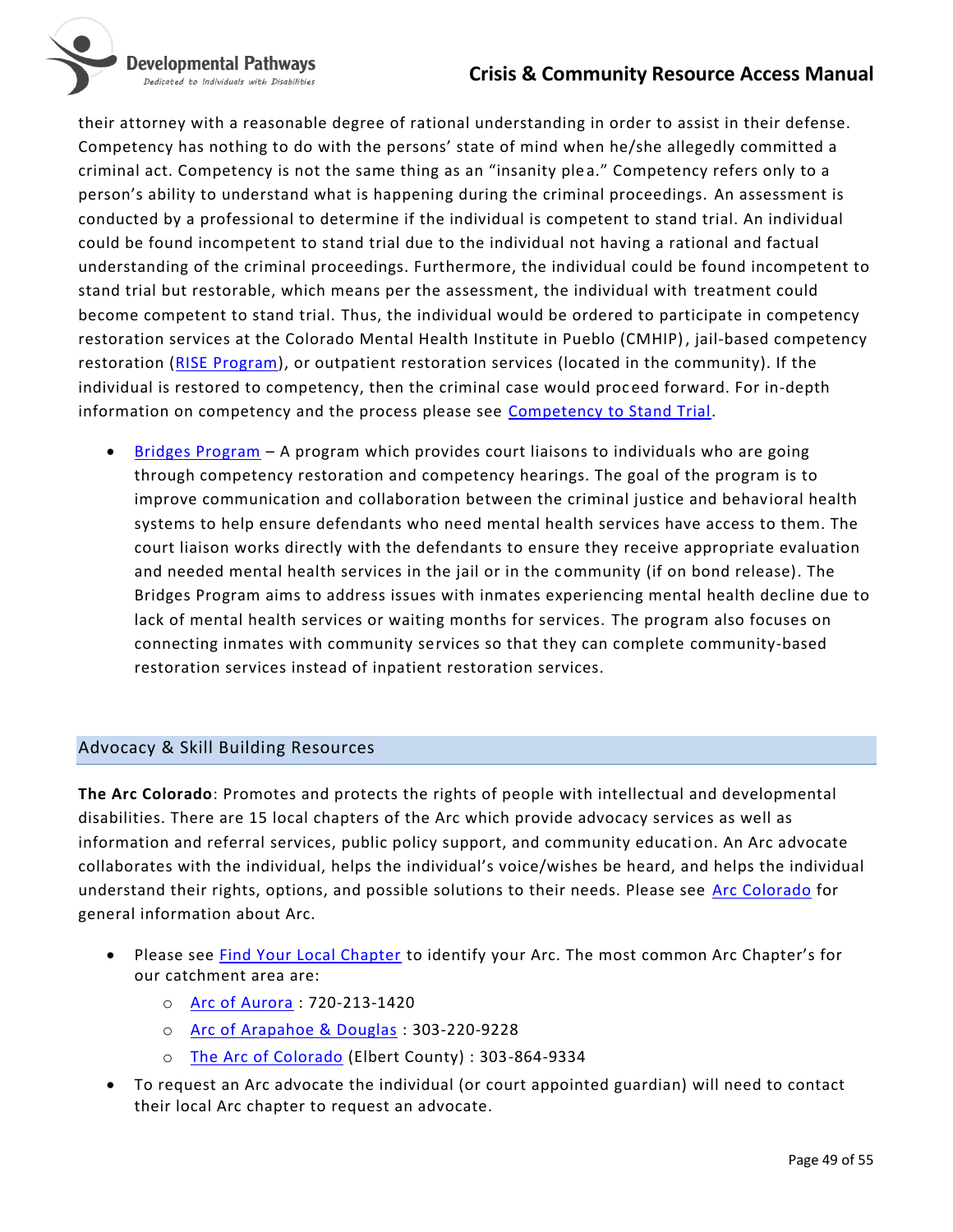

<span id="page-49-0"></span>**Atlantis Community Inc**: Supports people with disabilities to take control over their own lives by providing a variety of consumer-direct services at no charge to the individual. Atlantis supports individuals with a variety of disabilities including physical disabilities, mental health disabilities, and cognitive disabilities. Please see [Atlantis Community](http://atlantiscommunity.org/) for more information.

- Advocacy Support with applying, appealing, and/or recertifying for programs such as SSI and food stamps as well as support with housing advocacy (problems with landlord, accessibility, etc.). Check out their [advocacy website](http://atlantiscommunity.org/programs-services/the-five-core-services/advocacy/) for more information.
- Referrals Providing information and networking to connect people with the programs and services they need in the community. Check out their [resources website.](http://atlantiscommunity.org/resources/)
- Peer Support Bringing people with disabilities and their non-disabled peers together to share, teach, and support each other. Currently Atlantis is offering two monthly support groups. Check out their [peer support website](http://atlantiscommunity.org/programs-services/the-five-core-services/peer-support/) and contact them for more information.
- Independent Living Skills Supports individuals with acquiring the skills they need in order to live outside of an institutional setting such as learning how to cook, managing a budget, or reading comprehension skills. They also provide financial management services. Please see their [independent living skills website](http://atlantiscommunity.org/programs-services/the-five-core-services/independent-living-skills/) to learn more about the weekly group sessions and how to get started with living skills and/or financial management.
- Transition Services Provided to individuals living in nursing homes or regional centers to help them transition back to a community setting. Please review their *transition services website* for additional information.

#### Guardianship

A guardian is an adult appointed by a court to assist with the personal affairs and to make decisions on behalf of an adult who is incapacitated. The incapacitated adult who is under guardianship is referred to as a ward. An individual with an intellectual or developmental disability (IDD) should never be assumed to be incapacitated. An incapacitated adult is defined as someone that is unable to effectively receive or evaluate information, or make or communicate decisions to such an extent that the individual lacks the ability to satisfy essential requirements for physical health, safety, or self-care, even with the appropriate and reasonably available technological assistance. The individu al should also be supported with decision making in the least restrictive method such as supported decision from natural supports or team members. If an individual requires a guardian, the guardianship should be limited to the areas of a person's life where the decision-making support is needed such as in financial or health matters.

There are two types of guardianship – Unlimited Guardianship and Limited Guardianship.

• Limited Guardianship – The guardian's authority is limited to specific matters only. For example, the guardian may only have authority over financial and medical decisions, and if that is the case, the individual would make decisions related other matters such as Medicaid waiver services.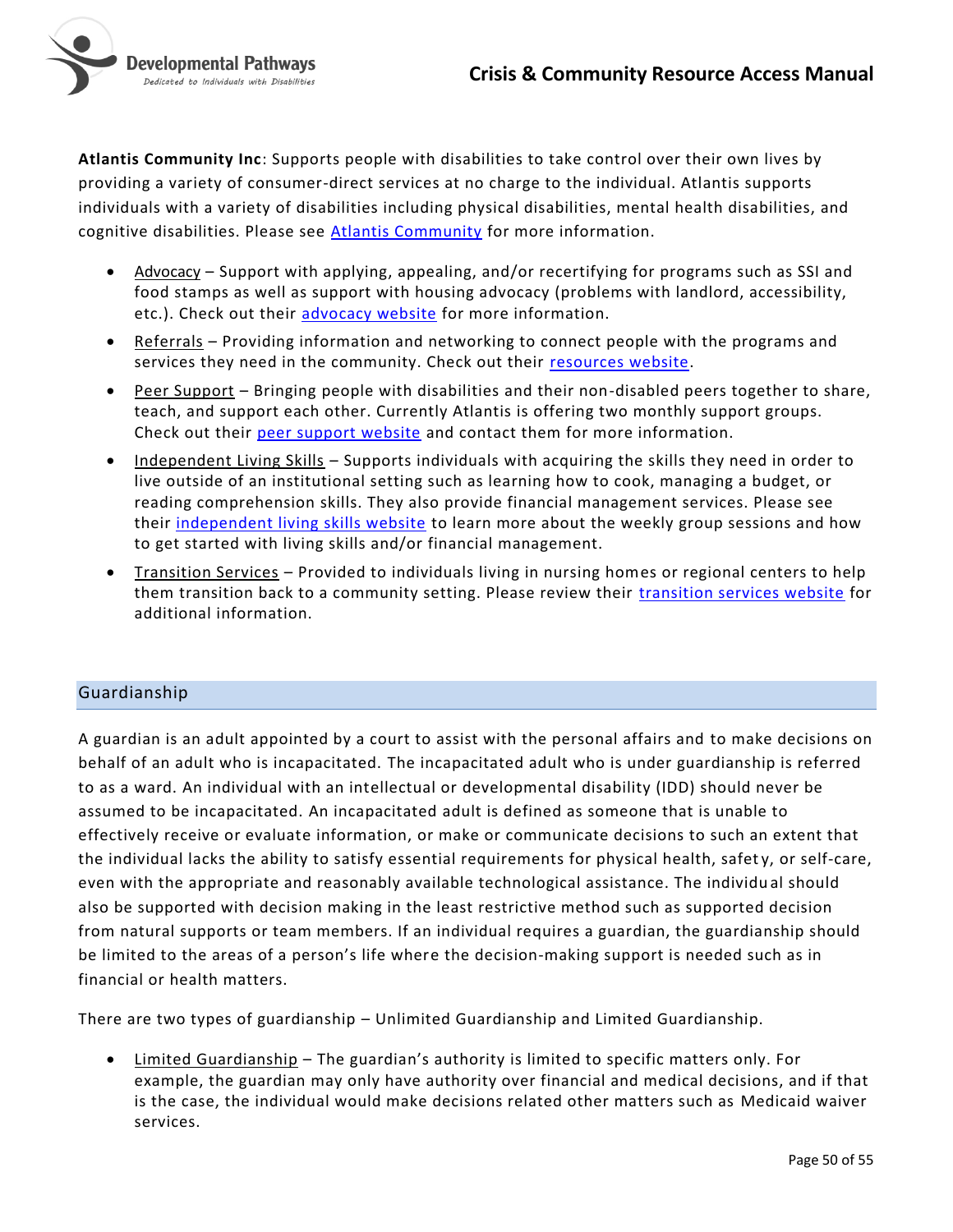

Unlimited/Unrestricted Guardianship - The guardian has the authority to make all decisions such as medical, financial, and service decisions as well as to authorization obtain records.

If you are unsure what type of guardianship is in place, review the [Order Appointing Guardian for](https://www.courts.state.co.us/Forms/PDF/JDF%20848.pdf)  [Adult](https://www.courts.state.co.us/Forms/PDF/JDF%20848.pdf) or the [Letters of Guardianship.](https://www.courts.state.co.us/Forms/PDF/JDF%20849.pdf)

### **Other guardianship limitations:**

- "The Guardian does not have the authority to obtain hospital or institutional care and treatment for mental illness, developmental disability, or alcoholism against the will of the Respondent/Ward pursuant to 15-14-316(4), C.R.S." – If an individual needs one of these treatments and the individual refuses, then there are separate court processes to request involuntary treatment.
- "The respondent/ward's place of residence shall not be changed from the State of Colorado without an order of the court pursuant to  $15-14-315(1)(b)$ , C.R.S." – If an individual will be moving out of state, the guardian will need to ask the court in Colorado for permission to move the individual. It is also highly recommended for the guardian to transfer the guardianship to the state that the individual will be living in. Guardians, please see [How to](https://www.courts.state.co.us/Self_Help/adultguardianship/)  [Transfer Guardianship to Another State.](https://www.courts.state.co.us/Self_Help/adultguardianship/)

#### **Out of State Guardianship:**

If guardianship was obtained in another state and the individual has since moved to Colorado, then the guardian will need to register the out of state guardianship with Colorado OR the guardian will need to transfer guardianship from the other state to Colorado in order for guardianship authority to be recognized in Colorado. Most states have adopted the Uniform Adult Guardianship and Protective Proceedings Jurisdiction Act, including Colorado. This provides for the transfer of guardianship cases among the states. Because the court is responsible for monitoring the individual's health and safety, most county court system strongly prefer to transfer the guardianship to the new state of residence so that the local court can take over monitoring the individual.

Registering Out of State Guardianship:

- 1. Guardians, please follow the [Instructions to Register out of State Guardianship](https://www.courts.state.co.us/Forms/PDF/JDF%20895%20Instructions%20to%20Register%20Out-Of-State%20Guardianship%20or%20Conservatorship%20Orders.pdf)
	- a. [Additional Colorado Judicial Forms Link](https://www.courts.state.co.us/Forms/Forms_List.cfm?Form_Type_ID=222)
- 2. The guardian can self-file the legal documents with the Colorado county court in the individual's county of residence or the guardian can hire an attorney to complete the process.
- 3. The guardian will need to provide DP with a copy of the out of state Order Appointing Guardian and a copy of the Colorado Certificate of Registration and Recognition of Guardianship Orders from Other States.

Transferring Guardianship: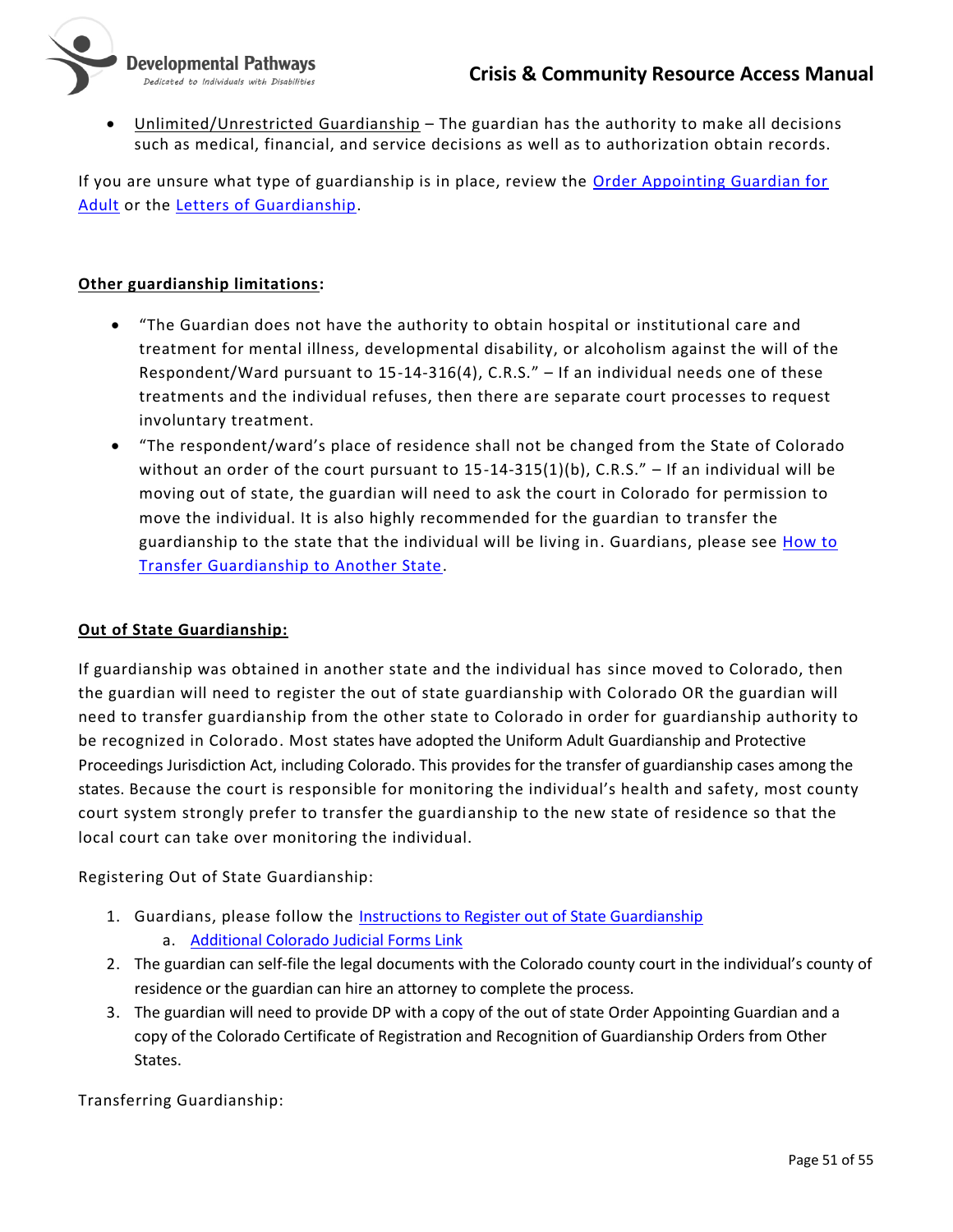

- 1. Guardians, please follow the [How to Transfer Guardianship to Colorado.](https://www.courts.state.co.us/Self_Help/adultguardianship/)
- 2. The guardian can self-file the legal documents with the Colorado county court in the individual's county of residence or the guardian can hire an attorney to complete the process.
- 3. The guardian will need to provide DP with a copy of the Final Order Accepting Guardianship in Colorado from Sending State and a copy of the Colorado Letters of Guardianship.

### **Responsibilities of the guardian:**

The guardian is responsible to make decision only as necessitated by the individual's limitation. The individual should be encouraged to participate in decisions. When making decisions, the guardian considers the expressed desires and personal values of the individual (or if the individual is unable to express, then the guardian makes decisions based upon the individual's best interest). The guardian is responsible for arranging for and making decisions about care, medical treatment, where the individual lives, or other services (unless guardianship is limited to specific areas). The guardian is also responsible for record keeping and filing the annual [Guardian's Report](https://www.courts.state.co.us/Forms/PDF/JDF%20850%20clean.pdf) to the court.

The guardian is not financially or legally liable for the individual. The guardian is not required to use the guardian's own money and the guardian is not required to provide physical custody of the individual. The guardian is not liable for the actions and behaviors of the individual, and the guardian is not liable for harm to the individual caused by a caregiver that the guardian selected.

The guardian must keep the court informed of any changes for the individual, particularly travel out of state, moving within state, moving out of state, and any major significant changes. The court in essence must know where the individual is physically present as the court is overseeing the general welfare and safety of the individual.

The guardian must all complete and submit the annual [Guardian's Report](https://www.courts.state.co.us/Forms/PDF/JDF850.pdf) to the court every year. Not completing the annual report could later result in the court determining you not to be an appropriate guardian. A fillable Word copy of the Guardian's Report can be found on the [Colorado Judicial Website](https://www.courts.state.co.us/Forms/Forms_List.cfm?Form_Type_ID=130)  [here.](https://www.courts.state.co.us/Forms/Forms_List.cfm?Form_Type_ID=130)

For more information, please see the [User's Manual for Guardians in Colorado](https://www.courts.state.co.us/userfiles/File/Probate/Guardian) as it provides more in depth information regarding your responsibilities as guardian as well as how to complete the annual [Guardian's Report](https://www.courts.state.co.us/Forms/PDF/JDF850.pdf). Please also see the [FAQs with Guardianship Alliance of Colorado.](https://www.abilityconnectioncolorado.org/guardianshipallianceofcolorado/faqs/)

**How to petition to become a guardian**: For information on how to become a guardian, please see the following resources for self-help. Alternatively you can contact an attorney specializing in guardianship to complete the process or [Colorado Legal Services.](https://www.coloradolegalservices.org/node/1/what-we-do) If there is risk of harm to the individual if a guardian is not appointed immediately, you can request emergency guardianship which will grant temporary guardianship for 60 days allowing time to finish the normal guardianship process.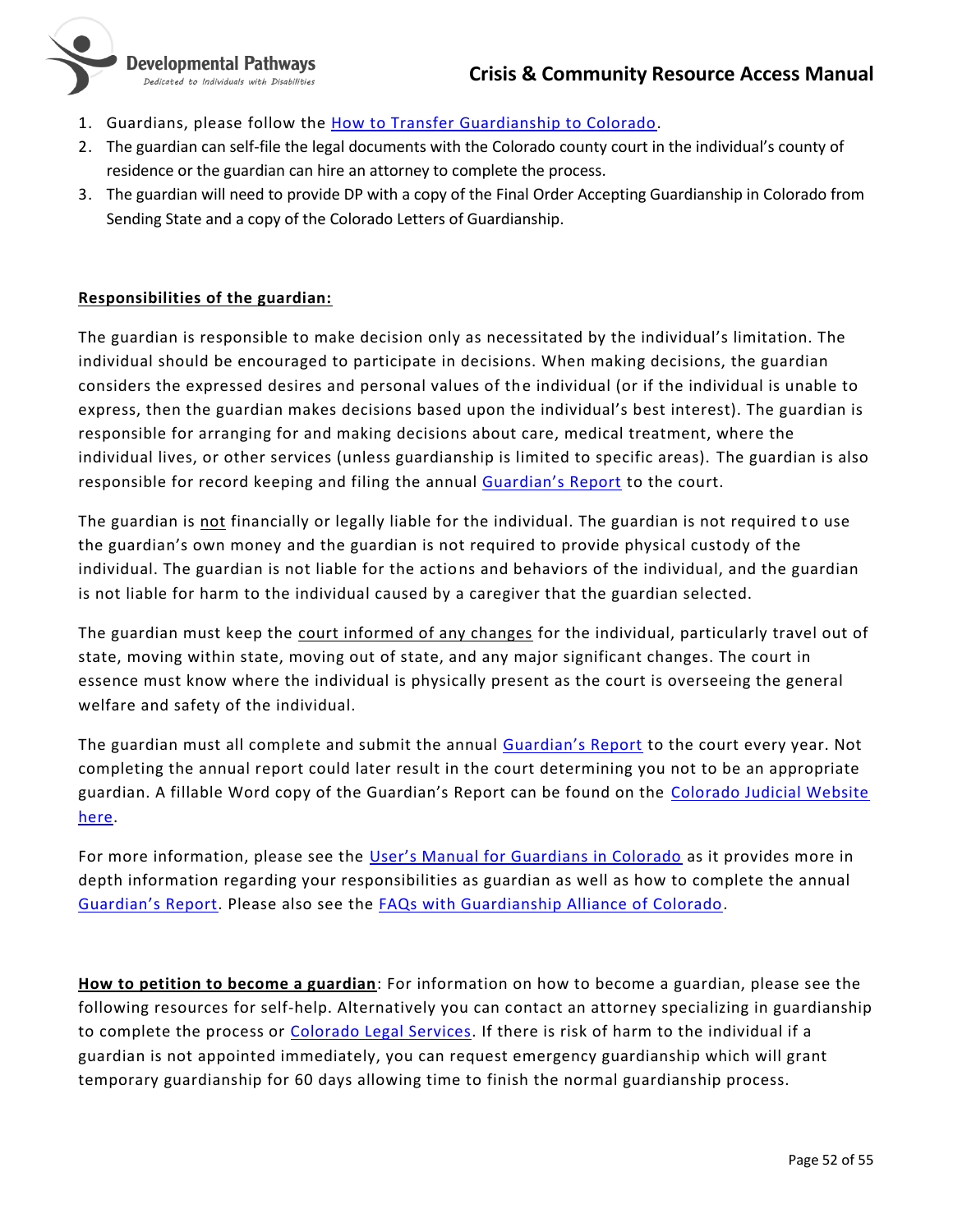

Fees: There are fees associated with the guardianship process. If you do not think you can afford the guardianship court filing fee (\$199.00) or you need to set-up a payment plan for the fees please see [File without Payment.](https://www.courts.state.co.us/Self_Help/filewithoutpayment.cfm?Subcategory_ID=47) Please note that there is an additional cost for a court visitor that cannot be waived. The court visitor cost is \$125-200 on average.

#### Self-Help Guardianship Process:

- [Quick Guide to Appointment of a Guardian](https://www.courts.state.co.us/userfiles/file/Self_Help/Probate/FINAL%20-%20Flowchart%20for%20Appointment%20of%20a%20Guardian%20-%20Adult%206-19.pdf) Highlights the main steps and forms.
- [Guardianship Process Presentation](https://www.courts.state.co.us/userfiles/file/Administration/Planning_and_Analysis/Court%20Programs/protectedproceedingsforadults/Protective%20Proceedings%20Overview%20For%20Adult%20Public%20VersionPRINTABLE.pdf) Presentation slides outlining the entire guardianship process.
- [Self-Help Court Resources for Adult Guardianship](https://www.courts.state.co.us/Self_Help/adultguardianship/) Includes step-by-step instructions on how to become a guardian, what forms to file, and how to transfer guardianship between states when moving.
- [Self-Help Adult Guardianship Forms](https://www.courts.state.co.us/Forms/Forms_List.cfm?Form_Type_ID=57) Includes the list of all needed forms.
- [Court Self-Help Centers](https://www.courts.state.co.us/userfiles/file/Self_Help/Contact%20list%20for%20public(16).pdf) If you have questions about the forms or procedures, contact the Self Help Center for the county in which you will be filing the guardianship petition.

#### Spanish Speaking Resources for Guardianship Process:

- Tutor y Curador Subcategorias [Poder Judicial del Estado de Colorado -](https://www.courts.state.co.us/Forms/Espanol/SubCategory.cfm?Category=Guardian) Formularios Tutor y curador [\(state.co.us\)](https://www.courts.state.co.us/Forms/Espanol/SubCategory.cfm?Category=Guardian)
- **·** Tytela Adultos [Poder Judicial del Estado de Colorado -](https://www.courts.state.co.us/Forms/Espanol/Forms_List.cfm?Form_Type_ID=57) Formularios Tutor y curador Tutela Adultos [\(state.co.us\)](https://www.courts.state.co.us/Forms/Espanol/Forms_List.cfm?Form_Type_ID=57)
- Instrucciones para el nombramiento de un tutor para un adulto [Microsoft Word -](https://www.courts.state.co.us/Forms/PDF/JDF840_Esp.pdf) JDF 840 [Instructions for Adult Guardianship \(Español\).docx \(state.co.us\)](https://www.courts.state.co.us/Forms/PDF/JDF840_Esp.pdf)

**Ending/Terminating Guardianship**: If the individual's condition has changed to the point where the individual no longer needs a guardian, please see **Ending a Guardianship** for information on how to petition the court to end the guardianship.

**Adding or Replacing a Guardian**: If the guardian would like to add a co-guardian or successor guardian (to become the guardian if the current guardian becomes incapacitated or passes away), that can be accomplished at any point in time. If the guardian no longer wishes to be the guardian (for a variety of reasons), then the guardian should seek a replacement guardian. The replacement guardian can be another family member or friend of the family, for example. Please see [Adding or Replacing a](https://www.courts.state.co.us/Self_Help/addreplaceguardian/)  [Guardian.](https://www.courts.state.co.us/Self_Help/addreplaceguardian/) If there is absolutely no one to become the replacement guardian, the guardian should check to see if a volunteer guardian is available through [Guardianship Alliance of Colorado.](https://www.abilityconnectioncolorado.org/guardianshipallianceofcolorado/volunteer-guardian-program/)

**Guardian Passes Away**: If the current guardian passes away and there is no successor guardian to be found (natural supports/family should be contacted), then the service agency (residential service provider) or the case manager should notify the county court that the guardian passed away. To determine which court to notify, review the Order Appointing Guardian for Adult to determine which county the guardianship case is with and then contact the court (see [Courts by County\)](https://www.courts.state.co.us/Courts/County/Choose.cfm). Depending on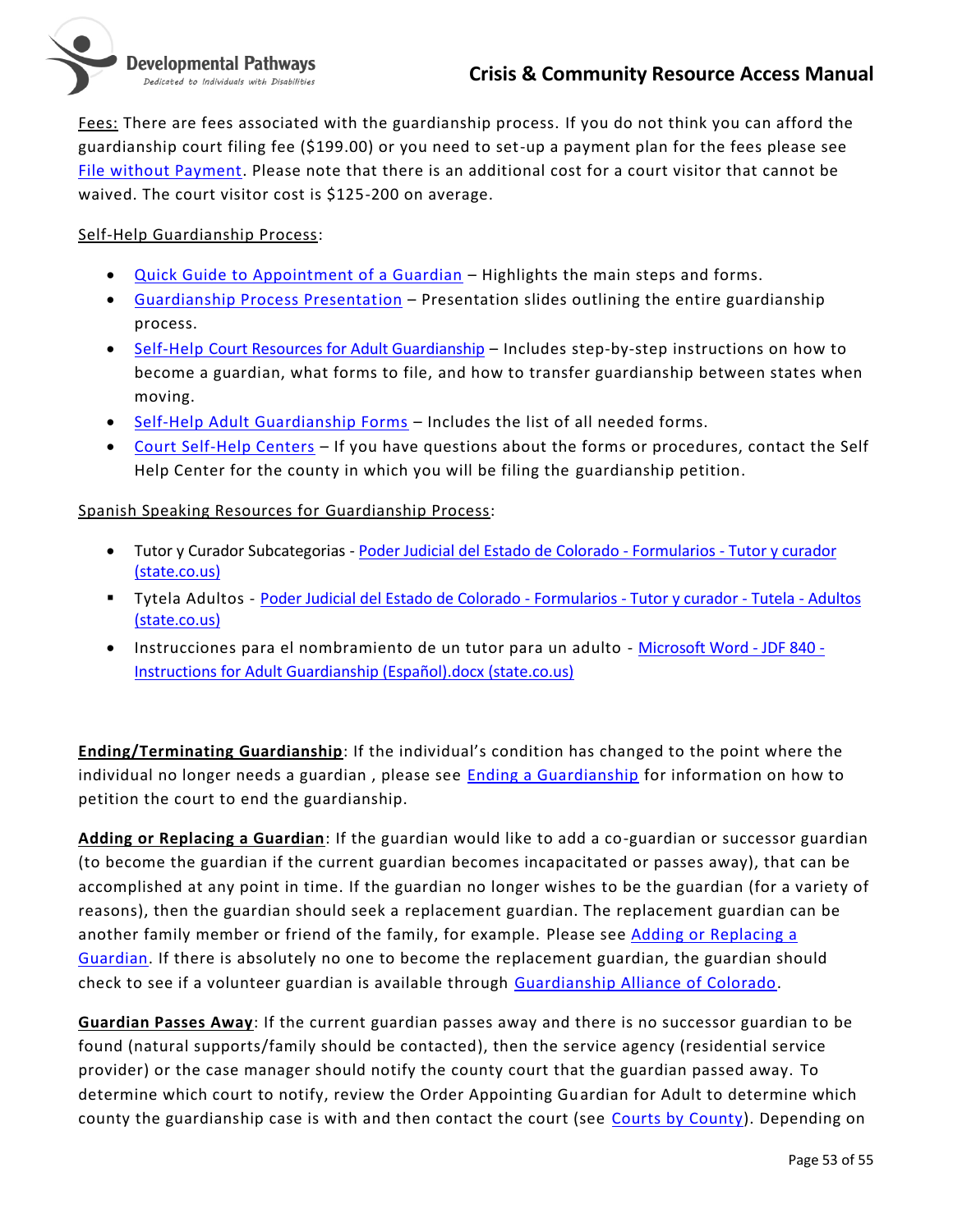

Dedicated to Individuals with Disabilities

the county court, the court may appoint a [guardian ad litem](https://www.courts.state.co.us/Glossary.cfm) to help research possible successor guardians or the court may close the guardianship case.

**No Guardian**: If immediate decisions need to be made for an individual who is unable to make decisions and there is no one able/willing to become guardian, it may be necessary to contact Adult [Protection Services](#page-16-0) (APS) to see if APS can provide support with emergency guardianship. [Guardianship Alliance of Colorado](https://www.abilityconnectioncolorado.org/guardianshipallianceofcolorado/faqs/) should also be contacted to see if they have any available volunteer guardians. For individuals residing in Denver County (2<sup>nd</sup> Judicial District), the state of Colorado is piloting an [Office of Public Guardianship](https://colorado-opg.org/opg-referral-process/) which provides a public guardian for individuals in Denver county whom have no one to be their guardian and are unable to pay for a private guardian.

#### **Guardianship Resources:**

- [User's Manual for Guard](https://www.courts.state.co.us/userfiles/File/Probate/Guardian)ians in Colorado
- [Guardianship Alliance of Colorado](https://www.abilityconnectioncolorado.org/guardianshipallianceofcolorado/faqs/) Guardianship petition classes and FAQs
- [Colorado Legal Services](https://www.coloradolegalservices.org/node/1/what-we-do) Can assist with the guardianship petition if you meet certain income limits
- [Adult Guardianship Forms](https://www.courts.state.co.us/Forms/Forms_List.cfm?Form_Type_ID=57)
- [Court Self-Help Centers](https://www.courts.state.co.us/userfiles/file/Self_Help/Contact%20list%20for%20public(16).pdf)

# <span id="page-53-0"></span>Employment Supports

**Division of Vocational Rehabilitation (DVR)**: DVR helps individuals with disabilities (physical, mental health, or cognitive) prepare for and secure employment by providing services based on the individual's employment needs and goals. The DVR counselors work closely with individuals to determine a specific and individualized plan to employment. Eligibility for DVR includes: 1. Having a documented disability; 2. The disability impacts your ability to get a job, keep a job, or advance in your job; and 3. The individual must need DVR services in order to work successfully. After eligibility determination, the individual completes an Individualized Plan for Employment (IPE) with their DVR counselor. Depending on the individual's specific needs, services may include: vocational guidance and counseling, physical and mental restoration services, job related services, specialized services for individuals who are blind or deaf, rehabilitation technology, training services, and supportive services. Once employment is obtained, DVR will keep the individual's case open for at least 90 days to help ensure stability. For more information please see:

- [Application and Eligibility](https://www.colorado.gov/pacific/dvr/application-eligibility)
- [Application Process and Intake Appointment](https://www.colorado.gov/pacific/dvr/application-process-1)
- [DVR Client Handbook](https://www.colorado.gov/pacific/sites/default/files/Client%20Handbook%20%20-%20Web%202019-02.pdf)
- [Finding a DVR Office](https://www.colorado.gov/pacific/dvr/contact-us-90) Location